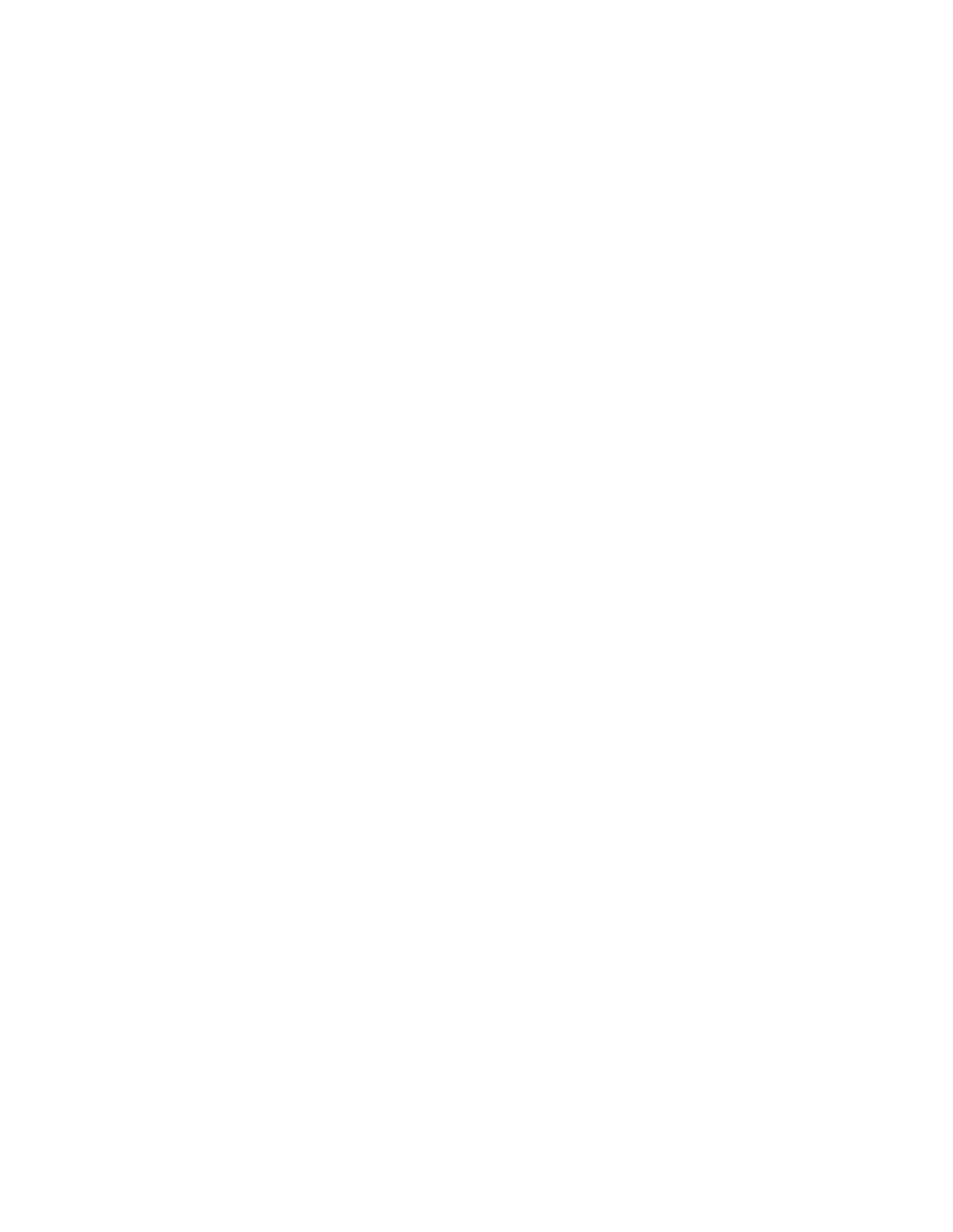# **CERTIFICATE OF COVERAGE**

Unum Life Insurance Company of America (referred to as Unum) welcomes you as a client.

This is your certificate of coverage as long as you are eligible for coverage and you become insured. You will want to read it carefully and keep it in a safe place.

Unum has written your certificate of coverage in plain English. However, a few terms and provisions are written as required by insurance law. If you have any questions about any of the terms and provisions, please consult Unum's claims paying office. Unum will assist you in any way to help you understand your benefits.

If the terms and provisions of the certificate of coverage (issued to you) are different from the Summary of Benefits (issued to the Employer), the Summary of Benefits will govern. The Summary of Benefits may be changed in whole or in part. Only an officer or registrar of Unum can approve a change. The approval must be in writing and endorsed on or attached to the Summary of Benefits. Any other person, including an agent, may not change the Summary of Benefits or waive any part of it.

The Summary of Benefits is delivered in and is governed by the laws of the governing jurisdiction and to the extent applicable by the Employee Retirement Income Security Act of 1974 (ERISA) and any amendments.

For purposes of effective dates and ending dates under the group Summary of Benefits, all days begin at 12:01 a.m. and end at 12:00 midnight at the Employer's address.

> Unum Life Insurance Company of America 2211 Congress Street Portland, Maine 04122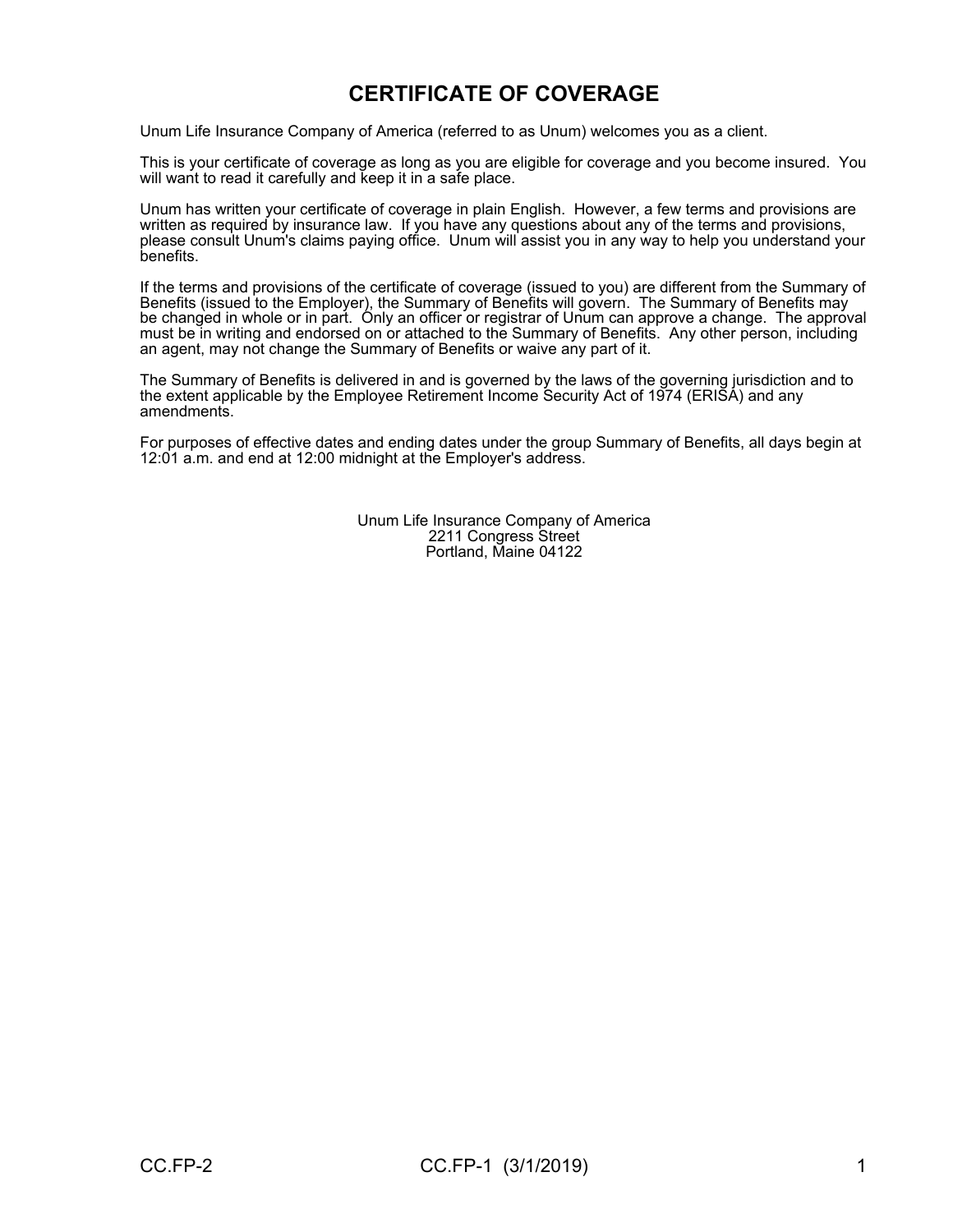**The insurance Summary of Benefits under which this certificate is issued is not a policy of Workers' Compensation Insurance. You should consult your Employer to determine whether your Employer is a subscriber to the Workers' Compensation system.**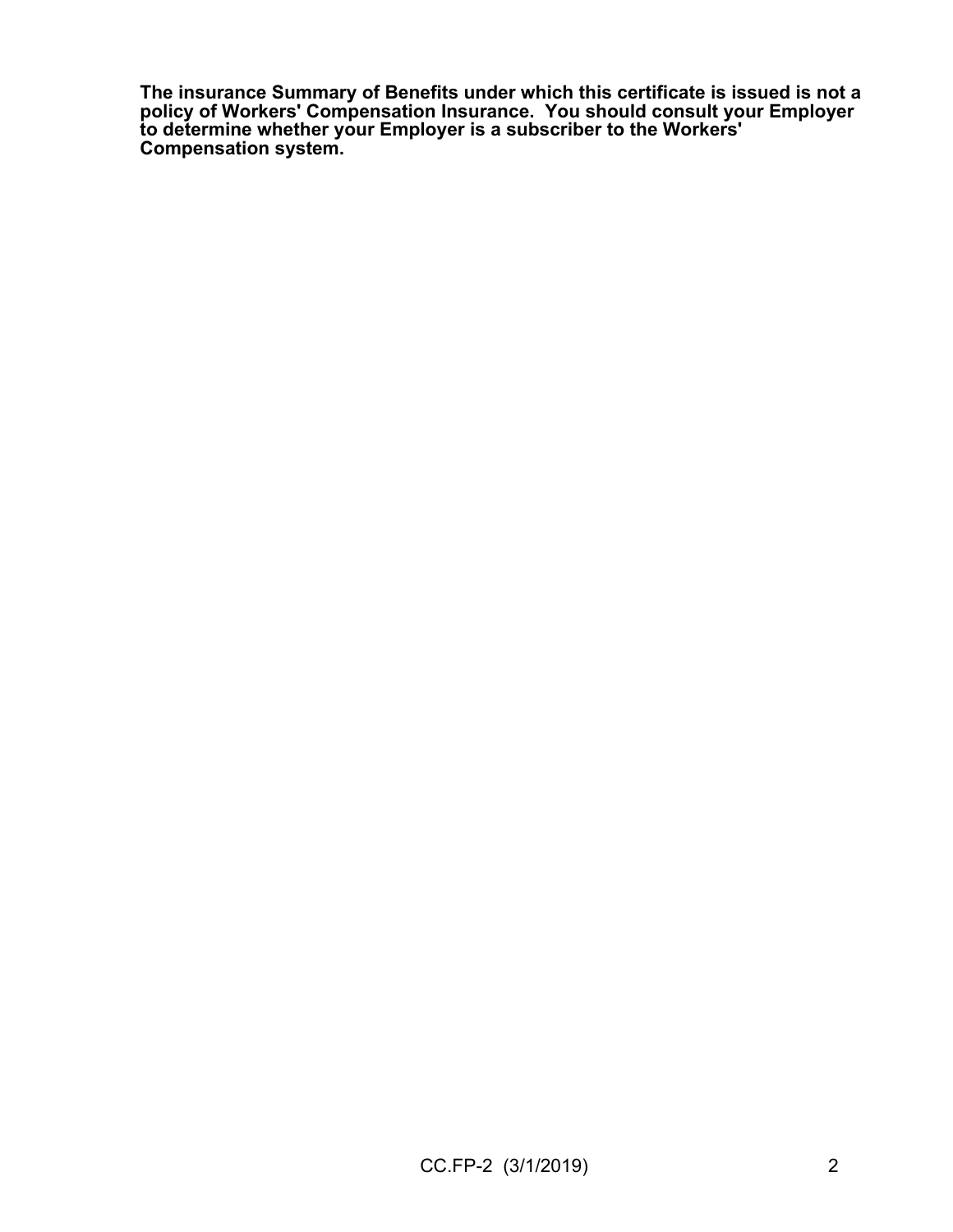### **IMPORTANT NOTICE**

To obtain information or make a complaint:

You may call Unum Life Insurance Company of America's toll-free telephone number for information or to make a complaint at:

### **1-800-321-3889**

You may contact the Texas Department of Insurance to obtain information on companies, rights, coverages, or complaints at:

### **1-800-252-3439**

You may write the Texas Department of Insurance:

P.O. Box 149104 Austin, TX 78714-9104 FAX: (512) 490-1007

Web: [www.tdi.texas.gov](http://www.tdi.texas.gov/)

E-mail: Consumer.Protection@tdi.texas.gov

### **PREMIUM OR CLAIM DISPUTES:**

Should you have a dispute concerning your premium or about a claim, you should contact the Company first. If the dispute is not resolved, you may contact the Texas Department of Insurance.

### **ATTACH THIS NOTICE TO YOUR CERTIFICATE:**

This notice is for information only and does not become a part or condition of the attached document.

### **AVISO IMPORTANTE**

Para obtener informacion o para presentar una queja:

Usted puede llamar al numero de telefono gratuito de Unum Life Insurance Company of America para obtener informacion o para presentar una queja al:

### **1-800-321-3889**

Usted puede comunicarse con el Departamento de Seguros de Texas para obtener informacion sobre companies, coberturas, derechos o quejas al:

### **1-800-252-3439**

Usted puede escribir al Departamento de Seguros de Texas a:

> P.O. Box 149104 Austin, TX 78714-9104 FAX: (512) 490-1007

Sitio Web: [www.tdi.texas.gov](http://www.tdi.texas.gov/)

E-mail: Consumer.Protection@tdi.texas.gov

#### **DISPUTAS POR PRIMAS DE SEGUROS O RECLAMACIONES:**

Si tiene una disputa relacionada con su prima de seguro con una reclamacion, usted debe comunicarse con la Compania primero. Si la disputa no es resuelta, usted puede comunicarse con el Departamento de Seguros de Texas.

#### **ADJUNTE ESTE AVISO A SU CERTIFICADO DE BENEFICIOS:**

Este aviso es solamente para propositos informativos y no se convierte en parte o en condicion del documento adjunto.

(10/17)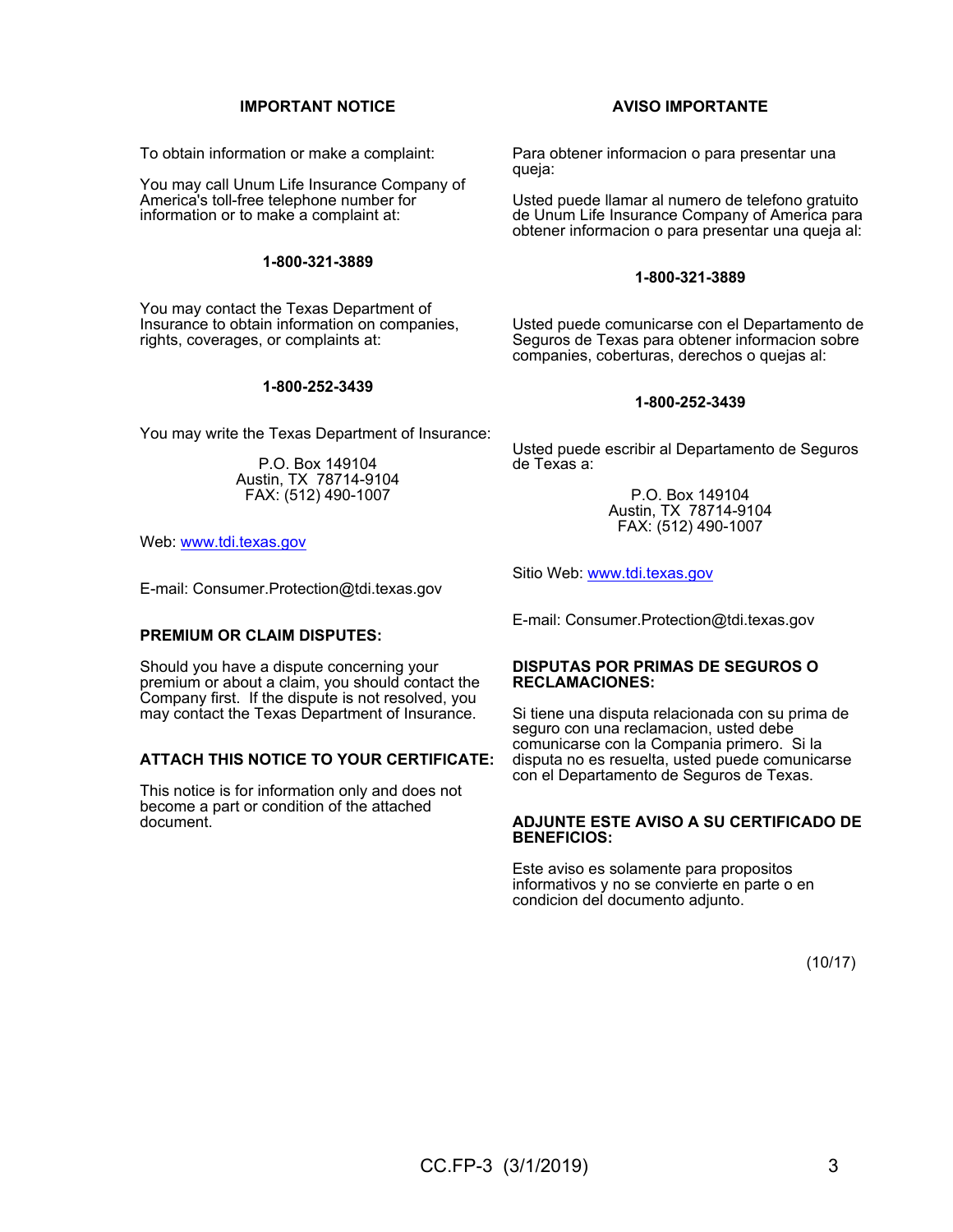# **TABLE OF CONTENTS**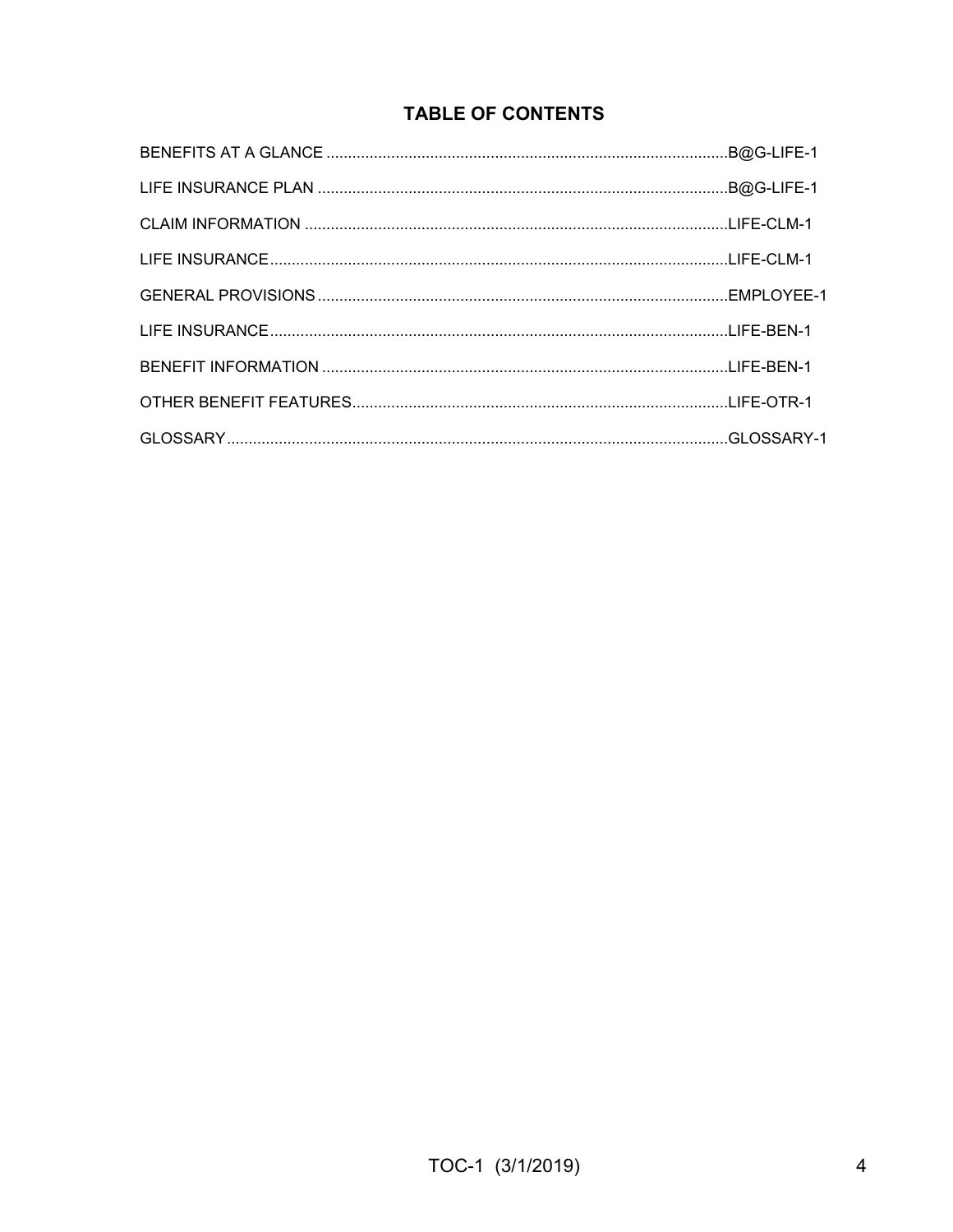# **BENEFITS AT A GLANCE**

### **LIFE INSURANCE PLAN**

This life insurance plan provides financial protection for your beneficiary(ies) by paying a benefit in the event of your death. The amount your beneficiary(ies) receive(s) is based on the amount of coverage in effect just prior to the date of your death according to the terms and provisions of the plan. You also have the opportunity to have coverage for your dependents.

**EMPLOYER'S ORIGINAL PLAN EFFECTIVE DATE:** 

### **PLAN YEAR:**

March 1, 2019 to March 1, 2020 and each following March 1 to March 1

### **IDENTIFICATION NUMBER:** 659896 011

### **ELIGIBLE GROUP(S):**

All full-time Southwest Airlines Flight Attendants who are members of TWU Local 556 and Corporate Office Employees in active employment in the United States with the Employer

### **MINIMUM HOURS REQUIREMENT:**

#### **Corporate Office Employees**

Employees must be working at least 40 hours per week.

### **Flight Attendants**

Employees must be working at least 120 flight hours in the prior 12 months prior to the date of loss.

### **WAITING PERIOD:**

#### **Corporate Office Employees**

For employees in an eligible group on or before March 1, 2019: First of the month following 30 days of continuous active employment

For employees entering an eligible group after March 1, 2019: First of the month following 30 days of continuous active employment

#### **Flight Attendants**

For employees in an eligible group on or before March 1, 2019: 6 months of continuous active employment from graduation date

For employees entering an eligible group after March 1, 2019: 6 months of continuous active employment from graduation date

### **WHO PAYS FOR THE COVERAGE:**

#### **For You:**

You pay the cost of your coverage.

#### **For Your Dependents:**

You pay the cost of your dependent coverage.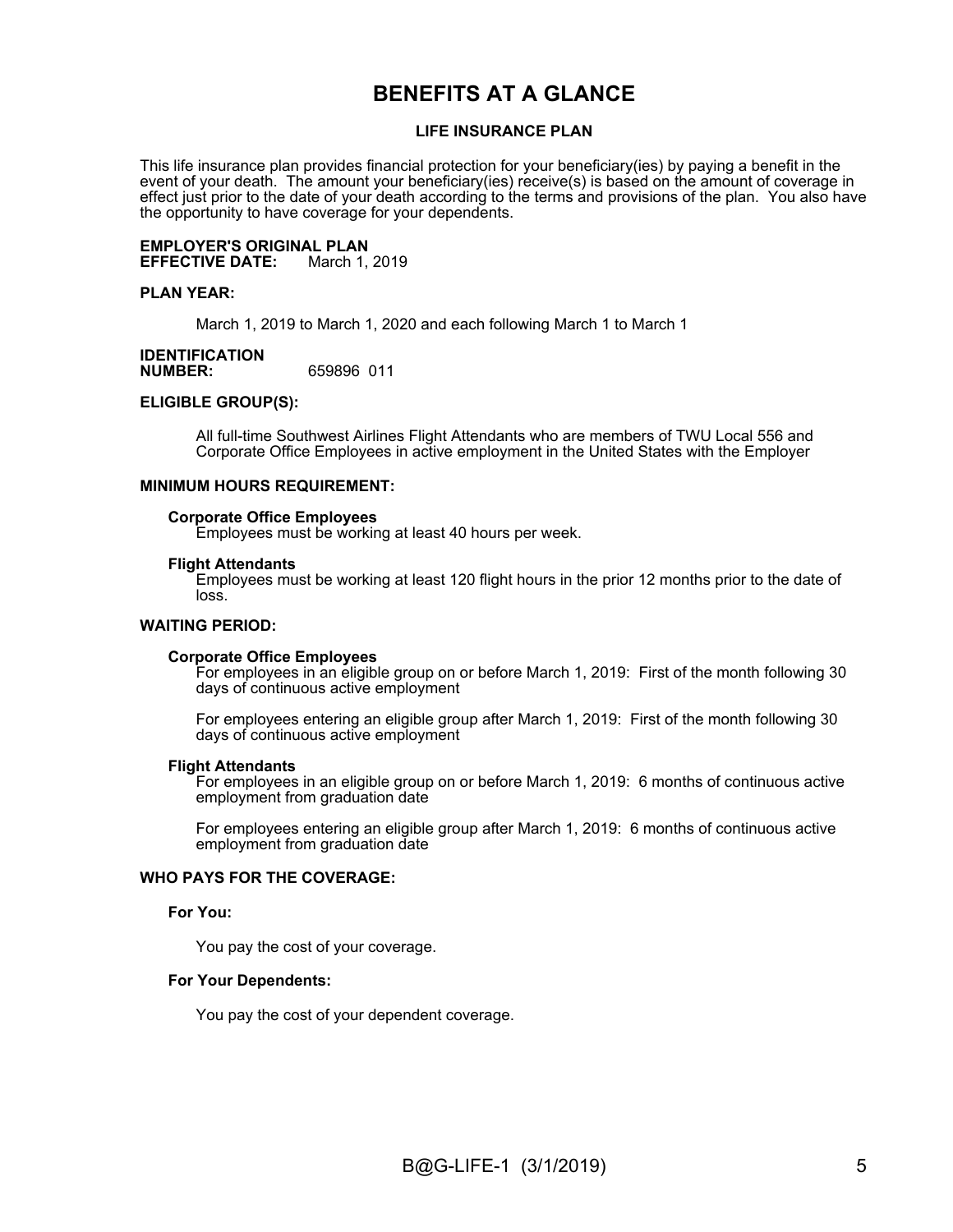### **LIFE INSURANCE BENEFIT:**

### **AMOUNT OF LIFE INSURANCE FOR YOU**

Amounts in \$10,000 benefit units as applied for by you and approved by Unum.

All amounts are rounded to the next higher multiple of \$10,000, if not already an exact multiple thereof.

AMOUNT OF LIFE INSURANCE AVAILABLE IF YOU BECOME INSURED AT CERTAIN AGES OR HAVE REACHED CERTAIN AGES WHILE INSURED

On the plan anniversary following the date you have reached age 65, but not age 70, your amount of life insurance will be:

- 65% of the amount of life insurance you had prior to age 65; or
- 65% of the amount of life insurance shown above if you become insured on or after age 65 but before age 70.

There will be no further increases in your amount of life insurance.

On the plan anniversary following the date you have reached age 70 or more, your amount of life insurance will be:

- 50% of the amount of life insurance you had prior to your first reduction; or

- 50% of the amount of life insurance shown above if you become insured on or after age 70.

There will be no further increases in your amount of life insurance.

NOTE: The MINIMUM BENEFIT is not subject to the reduction schedule.

EVIDENCE OF INSURABILITY IS REQUIRED FOR THE AMOUNT OF YOUR INSURANCE OVER:

#### \$200,000

Evidence of Insurability **is not required** for amounts of life insurance you had in force with your Employer's prior carrier on the termination date of the prior carrier's plan.

Evidence of Insurability **is required** for amounts of life insurance in excess of the greater of:

- The amount(s) of life insurance you had in force with your Employer's prior carrier on the termination date of the prior carrier's plan; or

- The amount(s) of life insurance over the amount shown above.

MINIMUM BENEFIT OF LIFE INSURANCE FOR YOU:

### \$10,000

OVERALL MAXIMUM BENEFIT OF LIFE INSURANCE FOR YOU:

The lesser of: - 5 x annual earnings; or - \$350,000.

### **AMOUNT OF LIFE INSURANCE FOR YOUR DEPENDENTS**

**Spouse:**

Amounts in \$5,000 benefit units as applied for by you and approved by Unum.

All amounts are rounded to the next higher multiple of \$5,000, if not already an exact multiple thereof.

THE AMOUNT OF YOUR SPOUSE'S LIFE INSURANCE WILL REDUCE BY THE SAME PERCENTAGE AND AT THE SAME TIME YOUR LIFE INSURANCE REDUCES.

NOTE: The SPOUSE'S MINIMUM BENEFIT is not subject to the reduction schedule.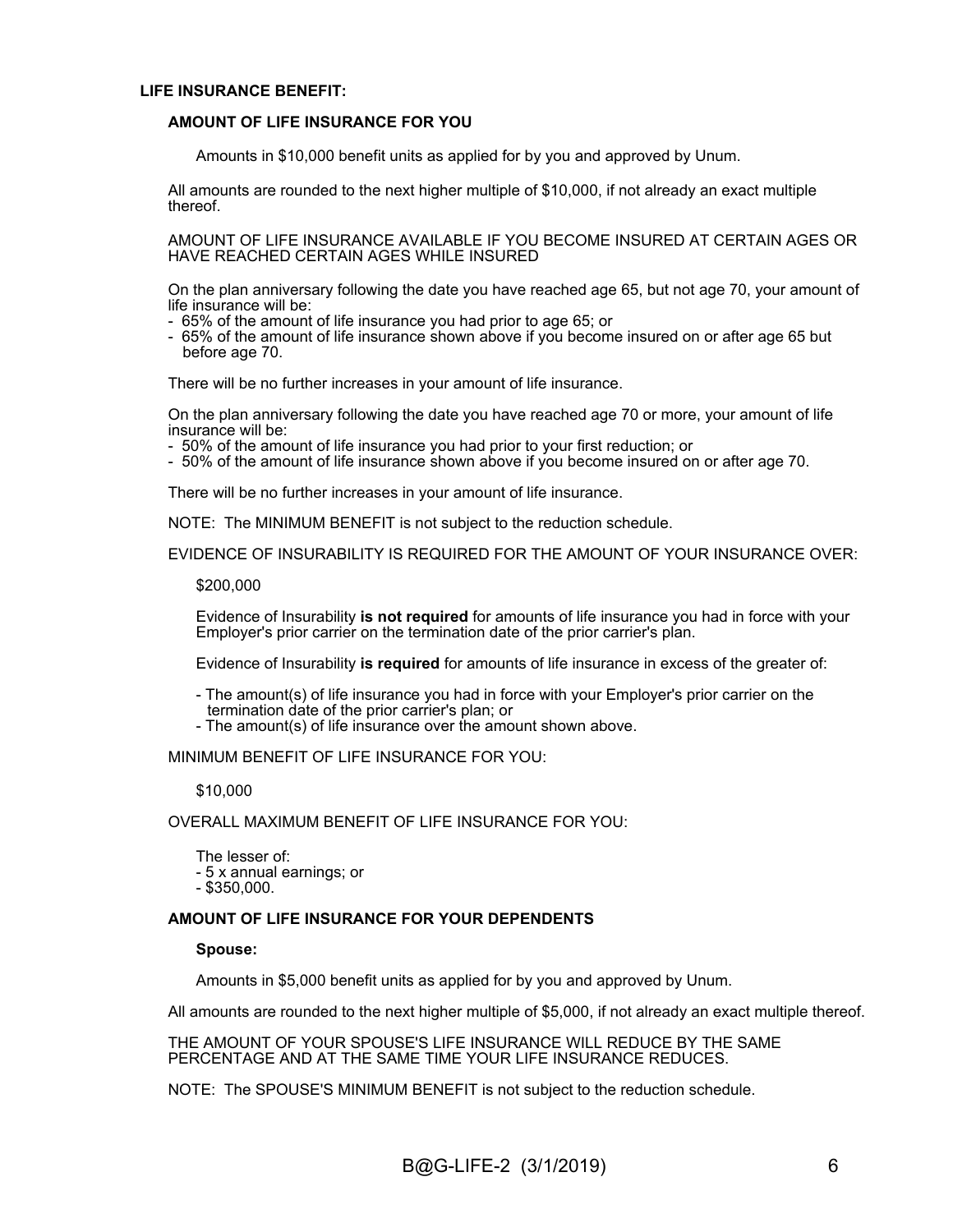EVIDENCE OF INSURABILITY IS REQUIRED FOR THE AMOUNT OF YOUR SPOUSE'S INSURANCE OVER:

\$25,000

Evidence of Insurability **is not required** for amounts of life insurance your spouse had in force with your Employer's prior carrier on the termination date of the prior carrier's plan.

Evidence of Insurability **is required** for amounts of life insurance in excess of the greater of:

- The amount(s) of life insurance your spouse had in force with your Employer's prior carrier on the termination date of the prior carrier's plan; or

- The amount(s) of life insurance over the amount shown above.

MINIMUM BENEFIT OF LIFE INSURANCE FOR YOUR SPOUSE:

\$5,000

MAXIMUM BENEFIT OF LIFE INSURANCE FOR YOUR SPOUSE:

The lesser of: - 100% of your amount of insurance; or - \$350,000.

### **Children:**

Attained age at death:

| Live birth to 14 days: | \$1,000 |
|------------------------|---------|
| 14 days to 6 months:   | \$1,000 |
| 6 months to age 26:    |         |

The lesser of:

- 100% of your amount of insurance; or - \$10,000.

### **SOME LOSSES MAY NOT BE COVERED UNDER THIS PLAN.**

### **OTHER FEATURES:**

Accelerated Benefit

Conversion

Continuity of Coverage

**Portability** 

NOTE: Portability under this plan is available to an insured spouse in the event of divorce from an insured employee, subject to all terms and conditions otherwise applicable to ported spouse coverage.

**The above items are only highlights of this plan. For a full description of your coverage, continue reading your certificate of coverage section.**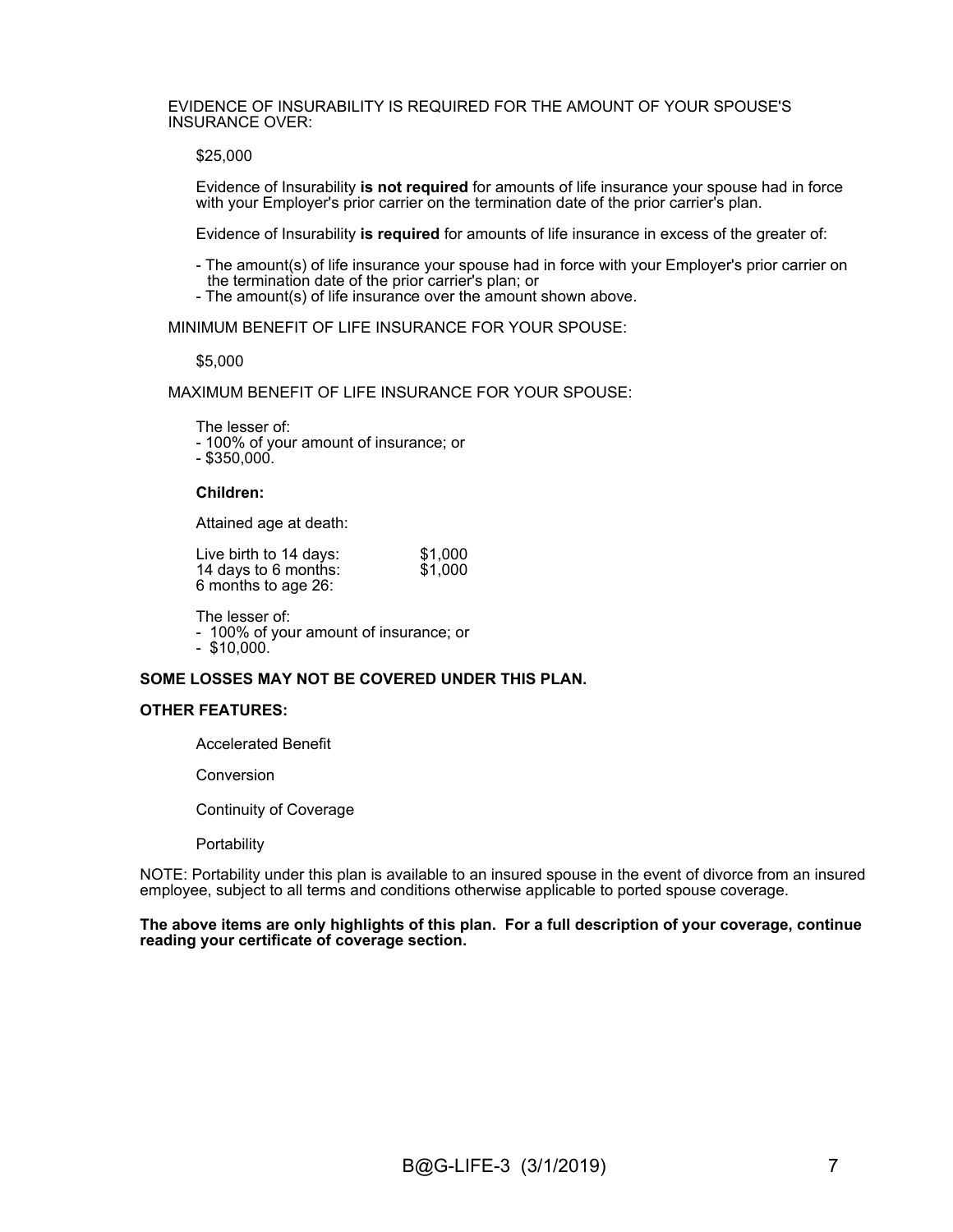# **CLAIM INFORMATION**

# **LIFE INSURANCE**

### *WHEN DO YOU OR YOUR AUTHORIZED REPRESENTATIVE NOTIFY UNUM OF A CLAIM?*

We encourage you or your authorized representative to notify us as soon as possible, so that a claim decision can be made in a timely manner.

If a claim is based on death, written notice and proof of claim must be sent no later than 90 days after the date of death.

If it is not possible to give proof within this time limit, it must be given no later than 1 year after the proof is required as specified above. These time limits will not apply during any period you or your authorized representative lacks the legal capacity to give us proof of claim.

The claim form is available from your Employer, or you or your authorized representative can request a claim form from us. If you or your authorized representative does not receive the form from Unum within 15 days of the request, send Unum written proof of claim without waiting for the form.

### *WHAT INFORMATION IS NEEDED AS PROOF OF YOUR CLAIM?*

Proof of claim, provided at your or your authorized representative's expense, must show the cause of death. Also a certified copy of the death certificate must be given to us.

In some cases, you will be required to give Unum authorization to obtain additional medical and non-medical information as part of your proof of claim. Unum will deny your claim if the appropriate information is not submitted.

### *WHEN CAN UNUM REQUEST AN AUTOPSY?*

In the case of death, Unum will have the right and opportunity to request an autopsy where not forbidden by law.

### *HOW DO YOU DESIGNATE OR CHANGE A BENEFICIARY? (Beneficiary Designation)*

At the time you become insured, you should name a beneficiary on your enrollment form for your death benefits under your life insurance. You may change your beneficiary at any time by filing a form approved by Unum with your Employer. The new beneficiary designation will be effective as of the date you sign that form. However, if we have taken any action or made any payment before your Employer receives that form, that change will not go into effect.

It is important that you name a beneficiary and keep your designation current. If more than one beneficiary is named and you do not designate their order or share of payments, the beneficiaries will share equally. The share of a beneficiary who dies before you, or the share of a beneficiary who is disqualified, will pass to any surviving beneficiaries in the order you designated.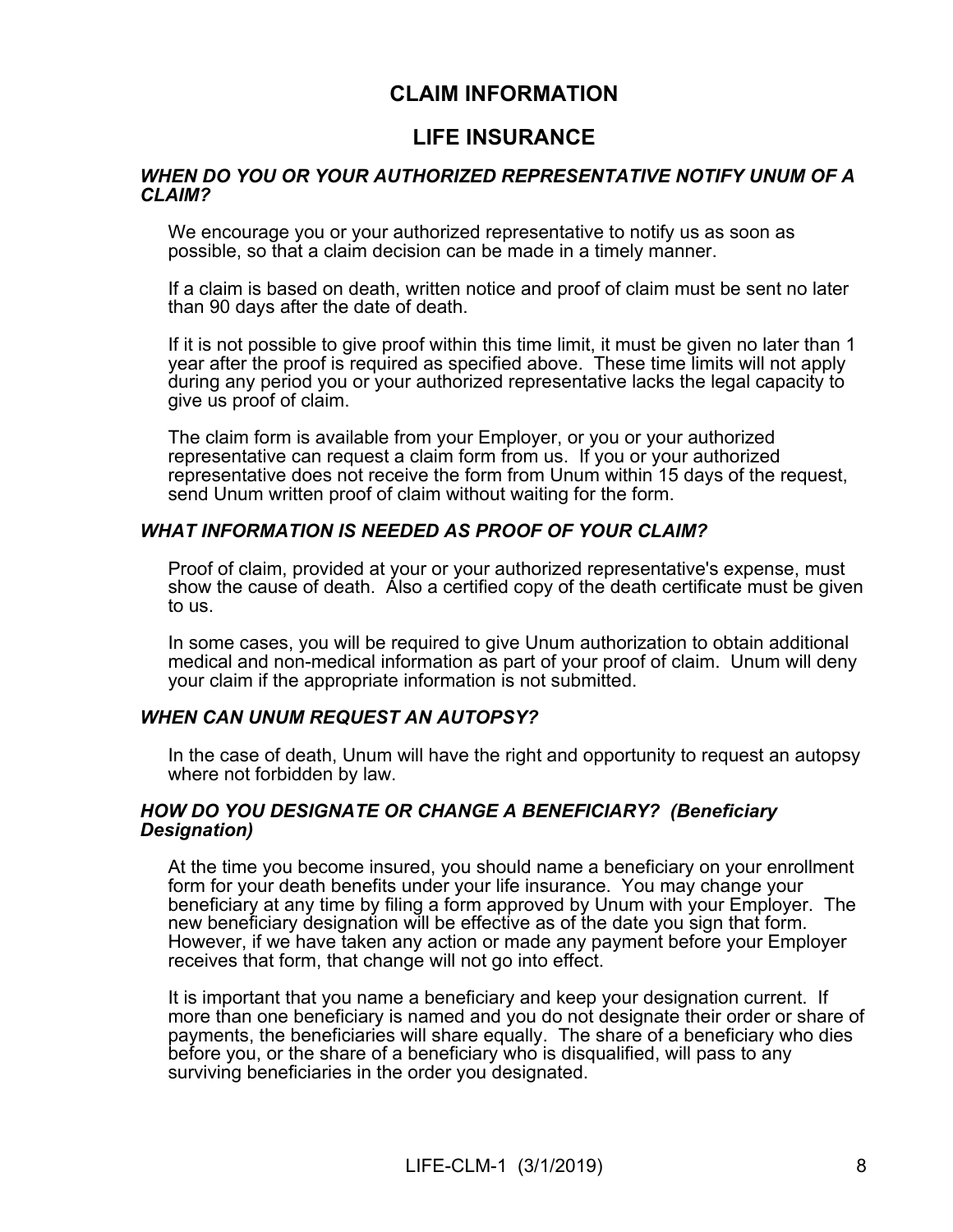If you do not name a beneficiary, or if all named beneficiaries do not survive you, or if your named beneficiary is disqualified, your death benefit will be paid to your estate.

Instead of making a death payment to your estate, Unum has the right to make payment to the first surviving family members of the family members in the order listed below:

- spouse;
- child or children;
- mother or father; or
- sisters or brothers.

If we are to make payments to a beneficiary who lacks the legal capacity to give us a release, Unum may pay up to \$2,000 to the person or institution that appears to have assumed the custody and main support of the beneficiary. This payment made in good faith satisfies Unum's legal duty to the extent of that payment and Unum will not have to make payment again.

Also, at Unum's option, we may pay up to \$1,000 to the person or persons who, in our opinion, have incurred expenses for your last sickness and death.

In addition, if you do not survive your spouse, and dependent life coverage is continued, then your surviving spouse should name a beneficiary according to the requirements specified above for you.

### *HOW WILL UNUM MAKE PAYMENTS?*

If your or your dependent's life claim is at least \$10,000, Unum will make available to the beneficiary a **retained asset account** (the Unum Security Account).

Payment for the life claim may be accessed by writing a draft in a single sum or drafts in smaller sums. The funds for the draft or drafts are fully guaranteed by Unum.

If the life claim is less than \$10,000, Unum will pay it in one lump sum to you or your beneficiary.

Also, you or your beneficiary may request the life claim to be paid according to one of Unum's other settlement options. This request must be in writing in order to be paid under Unum's other settlement options.

If you do not survive your spouse, and dependent life coverage is continued, then your surviving spouse's death claim will be paid to your surviving spouse's beneficiary.

All other benefits will be paid to you.

### *WHAT HAPPENS IF UNUM OVERPAYS YOUR CLAIM?*

Unum has the right to recover any overpayments due to:

- fraud; and
- any error Unum makes in processing a claim.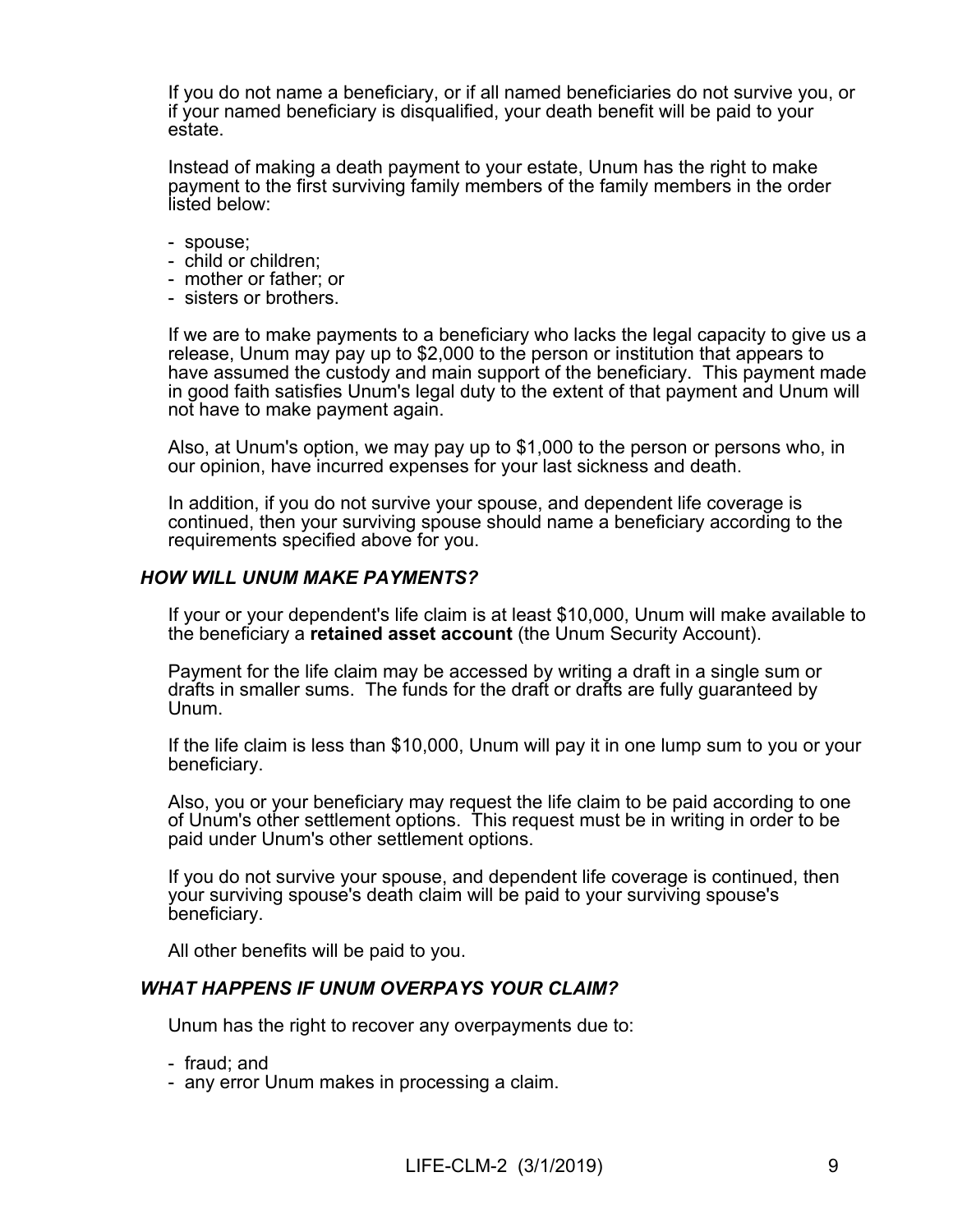You must reimburse us in full. We will determine the method by which the repayment is to be made.

Unum will not recover more money than the amount we paid you.

### *WHAT ARE YOUR ASSIGNABILITY RIGHTS FOR THE DEATH BENEFITS UNDER YOUR LIFE INSURANCE? (Assignability Rights)*

The rights provided to you by the plan for life insurance are owned by you, unless:

- you have previously assigned these rights to someone else (known as an "assignee"); or
- you assign your rights under the plan(s) to an assignee.

We will recognize an assignee as the owner of the rights assigned only if:

- the assignment is in writing, signed by you, and acceptable to us in form; and
- a signed or certified copy of the written assignment has been received and registered by us at our home office.

We will not be responsible for the legal, tax or other effects of any assignment, or for any action taken under the plan(s') provisions before receiving and registering an assignment.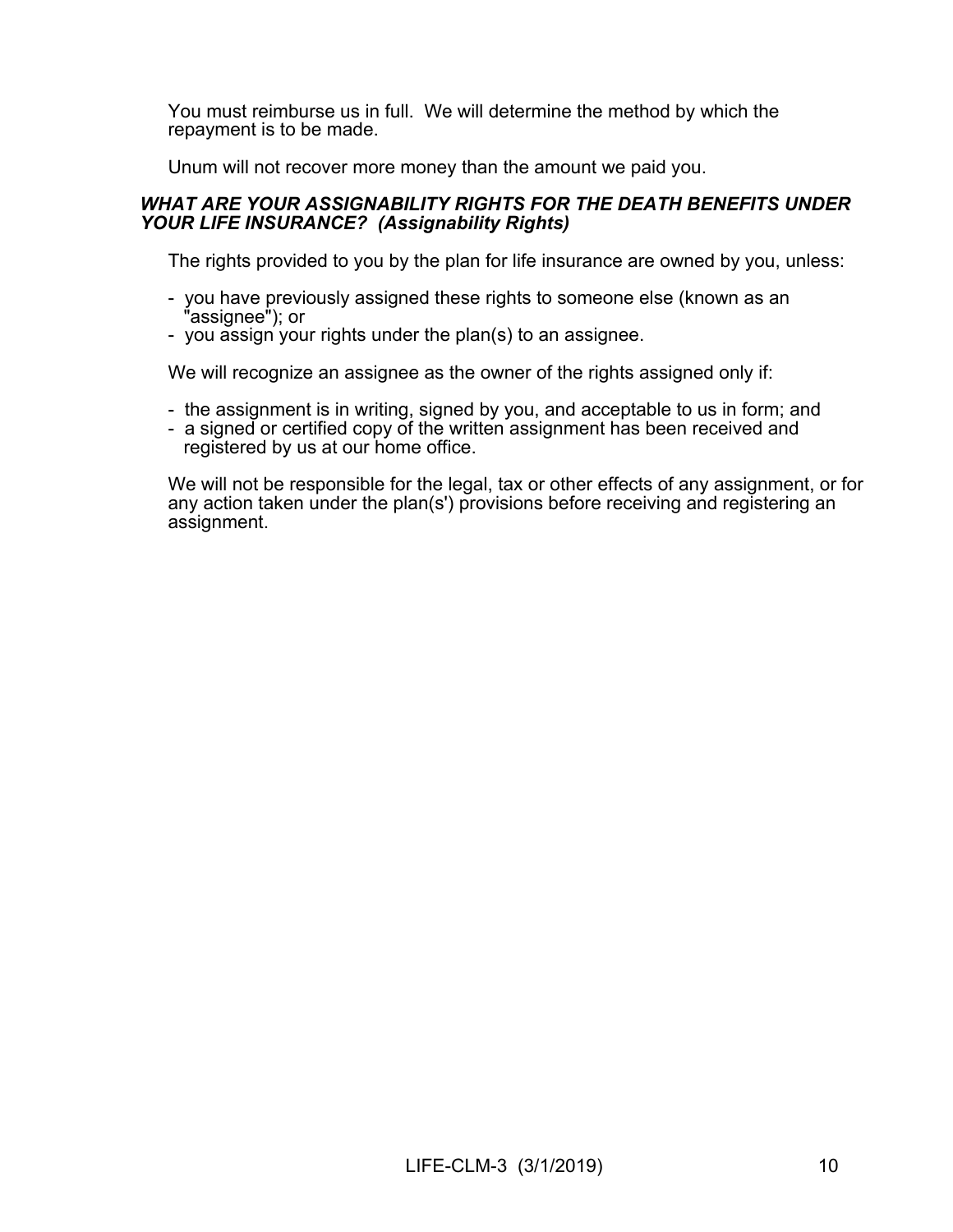# **GENERAL PROVISIONS**

# *WHAT IS THE CERTIFICATE OF COVERAGE?*

This certificate of coverage is a written statement prepared by Unum and may include attachments. It tells you:

- the coverage for which you may be entitled;
- to whom Unum will make a payment; and
- the limitations, exclusions and requirements that apply within a plan.

### *WHEN ARE YOU ELIGIBLE FOR COVERAGE?*

If you are working for your Employer in an eligible group, the date you are eligible for coverage is the later of:

- the plan effective date; or
- the day after you complete your **waiting period**.

### *WHEN DOES YOUR LIFE INSURANCE COVERAGE BEGIN?*

This plan provides benefit units that you can choose. When you first become eligible for coverage, you may apply for any number of benefit units, however, you cannot be covered for more than the maximum benefit available under the plan.

**Evidence of insurability** is required for any amount of life insurance over the amount shown in the LIFE INSURANCE **"BENEFITS AT A GLANCE"** page.

You pay 100% of the cost yourself for any benefit unit. You will be covered at 12:01 a.m. on the later of:

- the first of the month coincident with or next following the date you are eligible for coverage, if you apply for insurance on or before that date, for any amount of insurance that is not subject to evidence of insurability requirements; or
- the first of the month coincident with or next following the date you apply for insurance, if you apply within 31 days after your eligibility date, for any amount of insurance that is not subject to evidence of insurability requirements; and
- the first of the month coincident with or next following the date Unum approves your evidence of insurability form, if you apply for insurance on or before your eligibility date or within 31 days after your eligibility date, for any amount of insurance that is subject to evidence of insurability requirements.

### *WHEN CAN YOU APPLY FOR LIFE INSURANCE COVERAGE IF YOU APPLY MORE THAN 31 DAYS AFTER YOUR ELIGIBILITY DATE?*

You can apply for coverage anytime during the plan year. Evidence of insurability is required for any amount of life insurance applied for during the plan year. Your coverage will begin at 12:01 a.m. on the first of the month coincident with or next following the date Unum approves your evidence of insurability form.

You also can apply for coverage during an **annual enrollment period** or within 31 days of a **change in status**. Evidence of insurability is required for any amount of life insurance over 2 levels (\$20,000).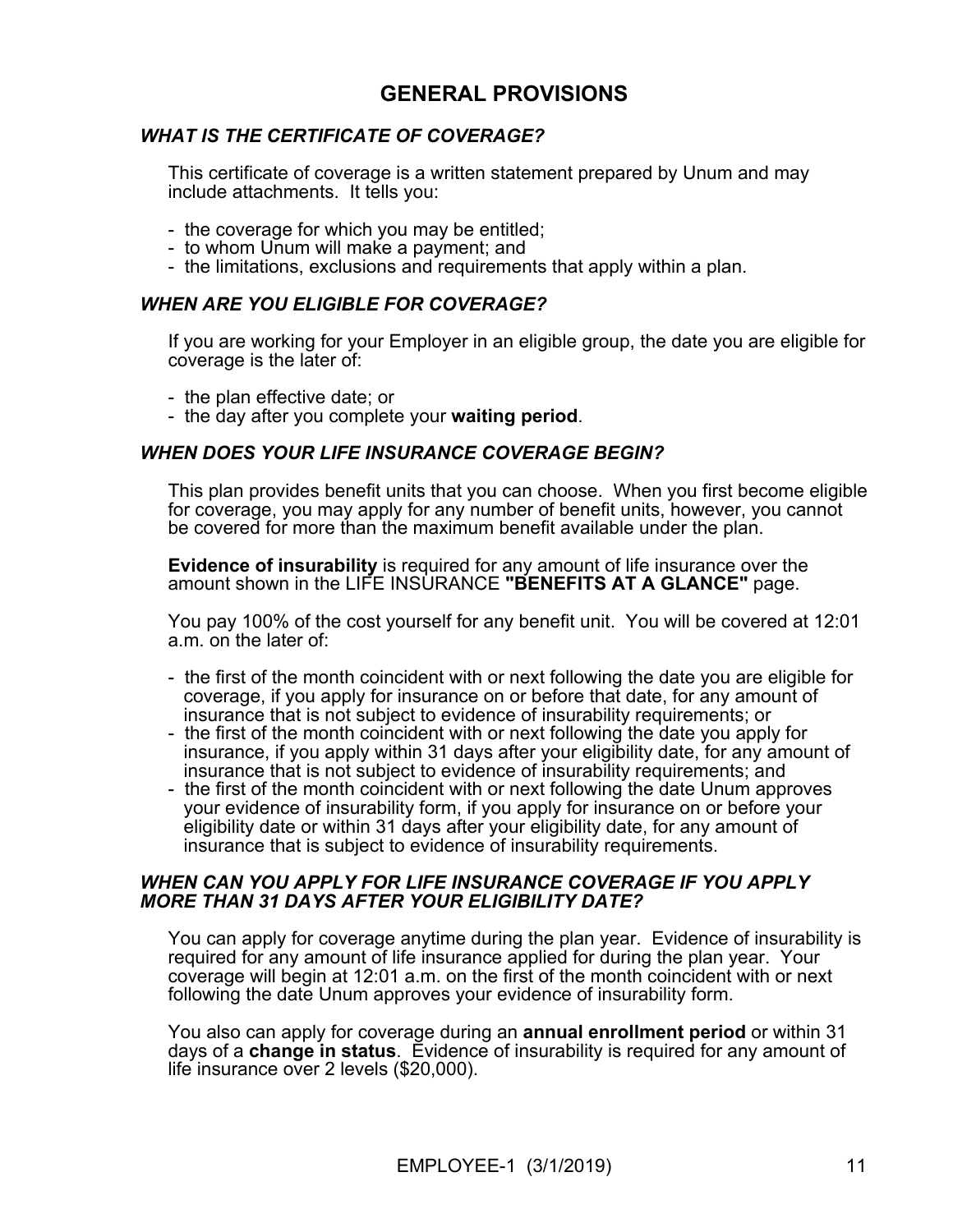Unum and your Employer determine when the annual enrollment period begins and ends. Coverage applied for during an annual enrollment period will begin at 12:01 a.m. on the later of:

- the first day of the next plan year; or
- the first of the month coincident with or next following the date Unum approves your evidence of insurability form.

Coverage applied for due to a change in status will begin at 12:01 a.m. on the latest of:

- the first of the month coincident with or next following the date of the change in status, if you apply on or before that date; or
- the first of the month coincident with or next following the date you apply, if you apply within 31 days after the date of the change in status; or
- the first of the month coincident with or next following the date Unum approves your evidence of insurability form.

Changes in coverage must be consistent with the change in status.

An evidence of insurability form can be obtained from your Employer.

### *WHEN CAN YOU CHANGE YOUR LIFE INSURANCE COVERAGE?*

You can change your coverage by applying for additional benefit units at anytime during the plan year. You can increase your coverage any number of benefit units up to the maximum benefit available under the plan. Evidence of insurability is required for any amount of life insurance applied for during the plan year. Your coverage will begin at 12:01 a.m. on the first of the month coincident with or next following the date Unum approves your evidence of insurability form.

You also can change your coverage by applying for additional benefit units during an annual enrollment period or within 31 days of a change in status. You can increase your coverage any number of benefit units up to the maximum benefit available under the plan.

Evidence of insurability is required if you increase your life insurance by more than 2 levels (\$20,000).

Unum and your Employer determine when the annual enrollment period begins and ends. A change in coverage that is made during an annual enrollment period will begin at 12:01 a.m. on the later of:

- the first day of the next plan year for any amount of insurance that is not subject to evidence of insurability requirements; and
- the first of the month coincident with or next following the date Unum approves your evidence of insurability form for any amount of life insurance that is subject to evidence of insurability requirements.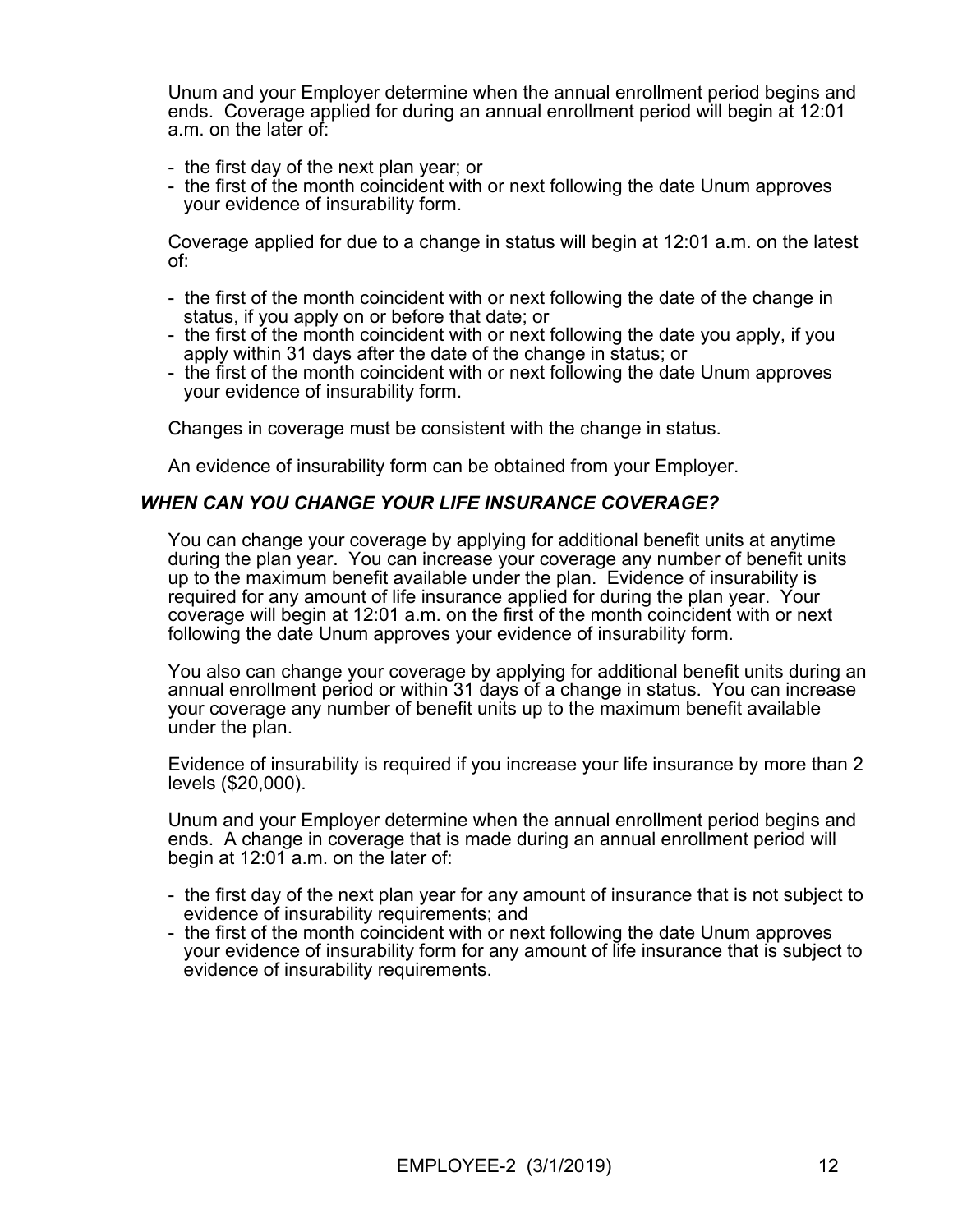A change in coverage that is made due to a change in status will begin at 12:01 a.m. on the later of:

- the first of the month coincident with or next following the date of the change in status, if you apply on or before that date for any amount of insurance that is not subject to evidence of insurability requirements; or
- the first of the month coincident with or next following the date you apply, if you apply within 31 days after the date of the change in status for any amount of insurance that is not subject to evidence of insurability requirements; and
- the first of the month coincident with or next following the date Unum approves your evidence of insurability form for any amount of life insurance that is subject to evidence of insurability requirements.

Changes in coverage must be consistent with the change in status.

An evidence of insurability form can be obtained from your Employer.

In addition, you can decrease your coverage any number of benefit units or cancel your coverage anytime during the plan year. Any decrease or cancellation in coverage will take effect immediately but will not affect a **payable claim** that occurs prior to the decrease or cancellation.

### *WHAT IF YOU ARE ABSENT FROM WORK ON THE DATE YOUR COVERAGE WOULD NORMALLY BEGIN?*

If you are absent from work due to **injury**, **sickness** or temporary leave of absence, your coverage will begin on the date you return to **active employment.**

### *ONCE YOUR COVERAGE BEGINS, WHAT HAPPENS IF YOU ARE NOT WORKING DUE TO INJURY OR SICKNESS?*

If you are not working due to injury or sickness, and if premium is paid, you may continue to be covered up to your retirement date.

### *ONCE YOUR COVERAGE BEGINS, WHAT HAPPENS IF YOU ARE TEMPORARILY NOT WORKING?*

If you are on a **leave of absence**, and if premium is paid, you will be covered for up to 12 months following the date your leave of absence begins.

### *ONCE YOUR COVERAGE BEGINS, WHAT HAPPENS IF YOU ARE NOT WORKING DUE TO A LABOR DISPUTE INVOLVING YOUR EMPLOYER?*

If you are not working due to a labor dispute involving your Employer, and if premium is paid, coverage will be continued until:

- the expiration of 6 months from the date you ceased active employment;
- the date you accept active employment with another Employer; or
- the date less than seventy-five percent (75%) of the employees affected by the labor dispute are continuing insurance;

whichever occurs first.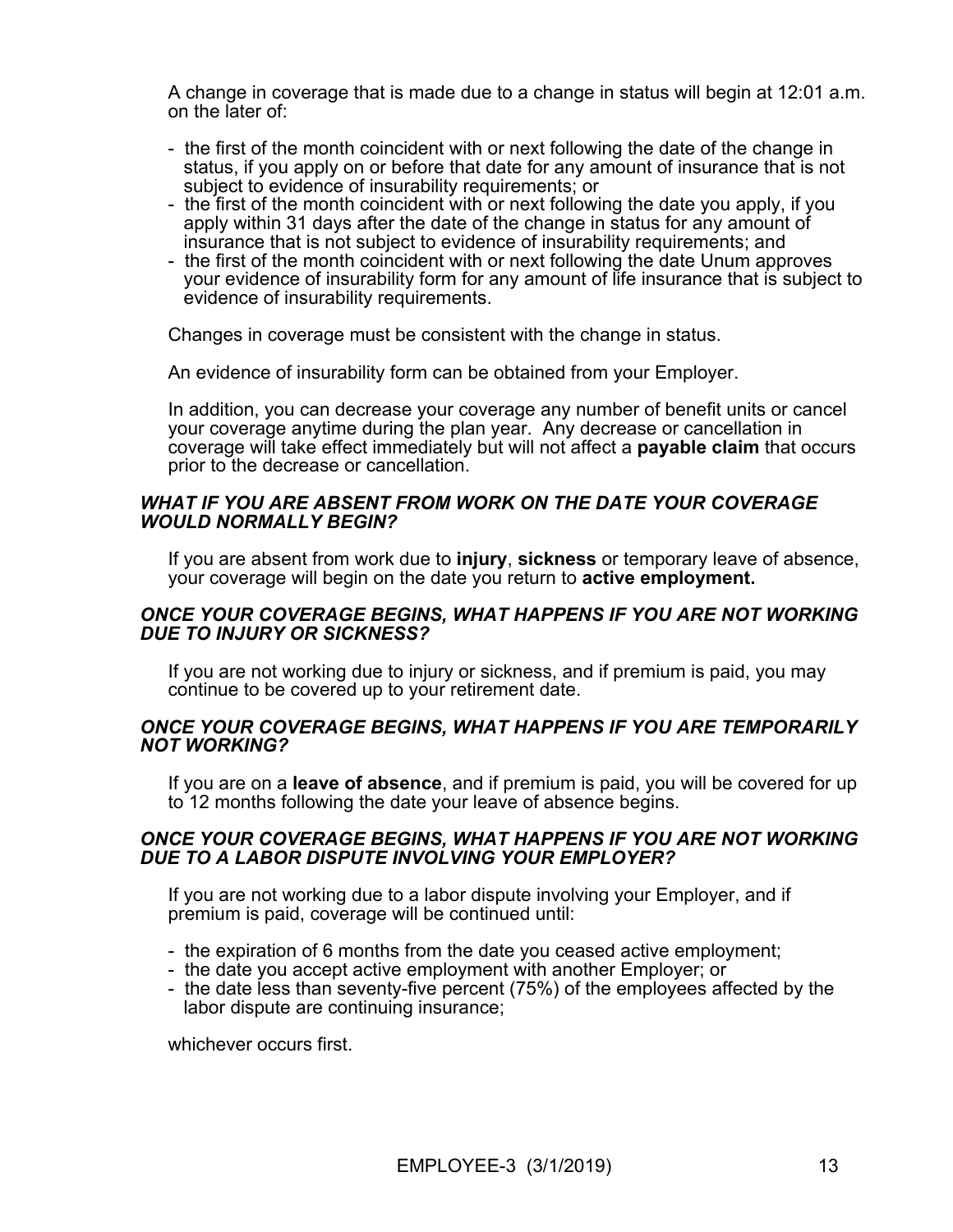To keep your insurance in force, you must pay, on time, to your Employer or Union, an amount equal to 120% of the required premium during the continuation. Your Employer or Union will forward your premium to us.

# *WHEN WILL CHANGES TO YOUR COVERAGE TAKE EFFECT?*

Once your coverage begins, any increased or additional coverage due to a change in your annual earnings or due to a plan change requested by your Employer will take effect immediately or on the date Unum approves your evidence of insurability form, if evidence of insurability is required. You must be in active employment or on a covered leave of absence.

If you are not in active employment due to injury or sickness, any increased or additional coverage due to a change in your annual earnings or due to a plan change will begin on the date you return to active employment.

Any decrease in coverage will take effect immediately but will not affect a payable claim that occurs prior to the decrease.

# *WHEN DOES YOUR COVERAGE END?*

Your coverage under the Summary of Benefits or a plan ends on the earliest of:

- the date the Summary of Benefits or a plan is cancelled;
- the date you no longer are in an eligible group;
- the date your eligible group is no longer covered;
- the last day of the period for which you made any required contributions; or
- the last day you are in active employment unless continued due to a labor dispute or due to a covered leave of absence or due to an injury or sickness, as described in this certificate of coverage.

Unum will provide coverage for a payable claim which occurs while you are covered under the Summary of Benefits or plan.

### *WHEN ARE YOU ELIGIBLE TO ELECT DEPENDENT COVERAGE?*

If you elect coverage for yourself or are insured under the plan, you are eligible to elect dependent coverage for your spouse only, your dependent children only or both.

### *WHEN ARE YOUR DEPENDENTS ELIGIBLE FOR COVERAGE?*

The date your dependents are eligible for coverage is the later of:

- the date your insurance begins; or
- the date you first acquire a dependent.

### *WHAT DEPENDENTS ARE ELIGIBLE FOR COVERAGE?*

The following dependents are eligible for coverage under the plan:

- Your lawful spouse, including a legally separated spouse. You may not cover your spouse as a dependent if your spouse is enrolled for coverage as an employee.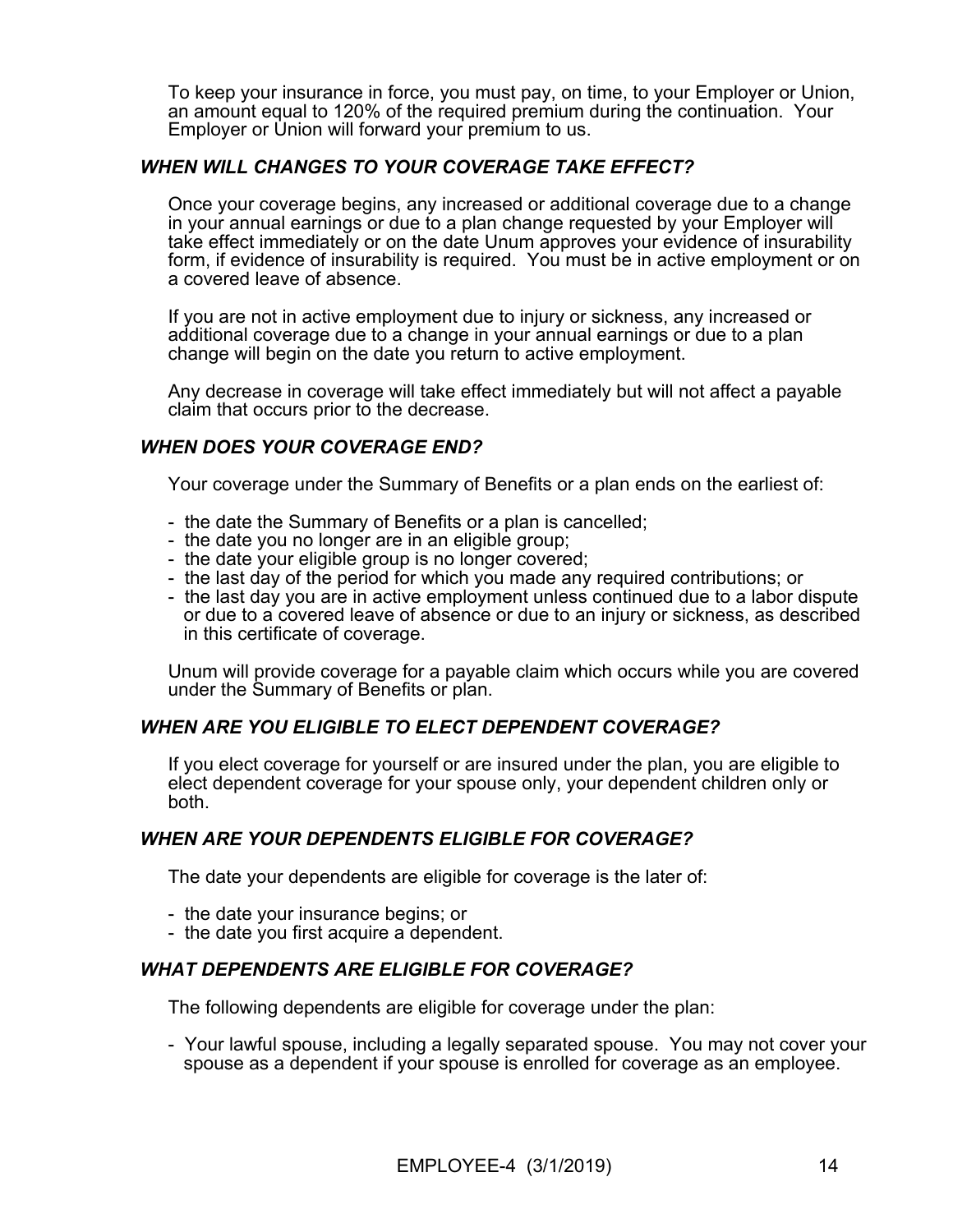"Spouse" wherever used includes domestic partner.

- Your domestic partner. Your domestic partner is the person named in your declaration of domestic partnership. You must execute and provide the plan administrator with such a declaration which states and gives proof that the domestic partner has had the same permanent residence as you for a minimum of 6 consecutive months prior to the date insurance would become effective for that domestic partner. You must not have signed a declaration of domestic partnership with anyone else within the last 6 months of signing the latest declaration of domestic partnership. Also, the domestic partner must be at least 18 years of age, competent to contract, not related by blood closer than would bar marriage, the sole named domestic partner, not married to anyone else and the declaration of domestic partnership must be approved and recorded by the plan administrator. You may not cover your domestic partner as a dependent if your domestic partner is enrolled for coverage as an employee.
- Your children from live birth but less than age 26.
- Your **handicapped** dependent children age 26 or over who became handicapped prior to the child's attainment of age 26.

 Unum must receive proof within 31 days of the date the child is eligible for coverage under this Summary of Benefits, and as required during the first two years. After the first two years, Unum will ask for proof when needed, but not more than once a year.

Children include your own natural offspring, lawfully adopted children and stepchildren. They also include foster children and other children who are dependent on you for main support and living with you in a regular parent-child relationship. A child will be considered adopted on the date of placement in your home.

No child may be covered by more than one employee in the plan.

No child can be covered as both an employee and a dependent.

### *WHEN DOES YOUR DEPENDENT LIFE INSURANCE COVERAGE BEGIN?*

This plan provides coverage for your dependents. When your dependents first become eligible for coverage, you may apply for:

- any number of life benefit units for your dependent spouse, however, your dependent spouse cannot be covered for more than the maximum benefit available under the plan; and
- dependent child(ren) life coverage.

**Evidence of insurability** is required for any amount of dependent life insurance over the amount shown in the LIFE INSURANCE **"BENEFITS AT A GLANCE"** page. Evidence of insurability is not required for dependent child(ren) coverage.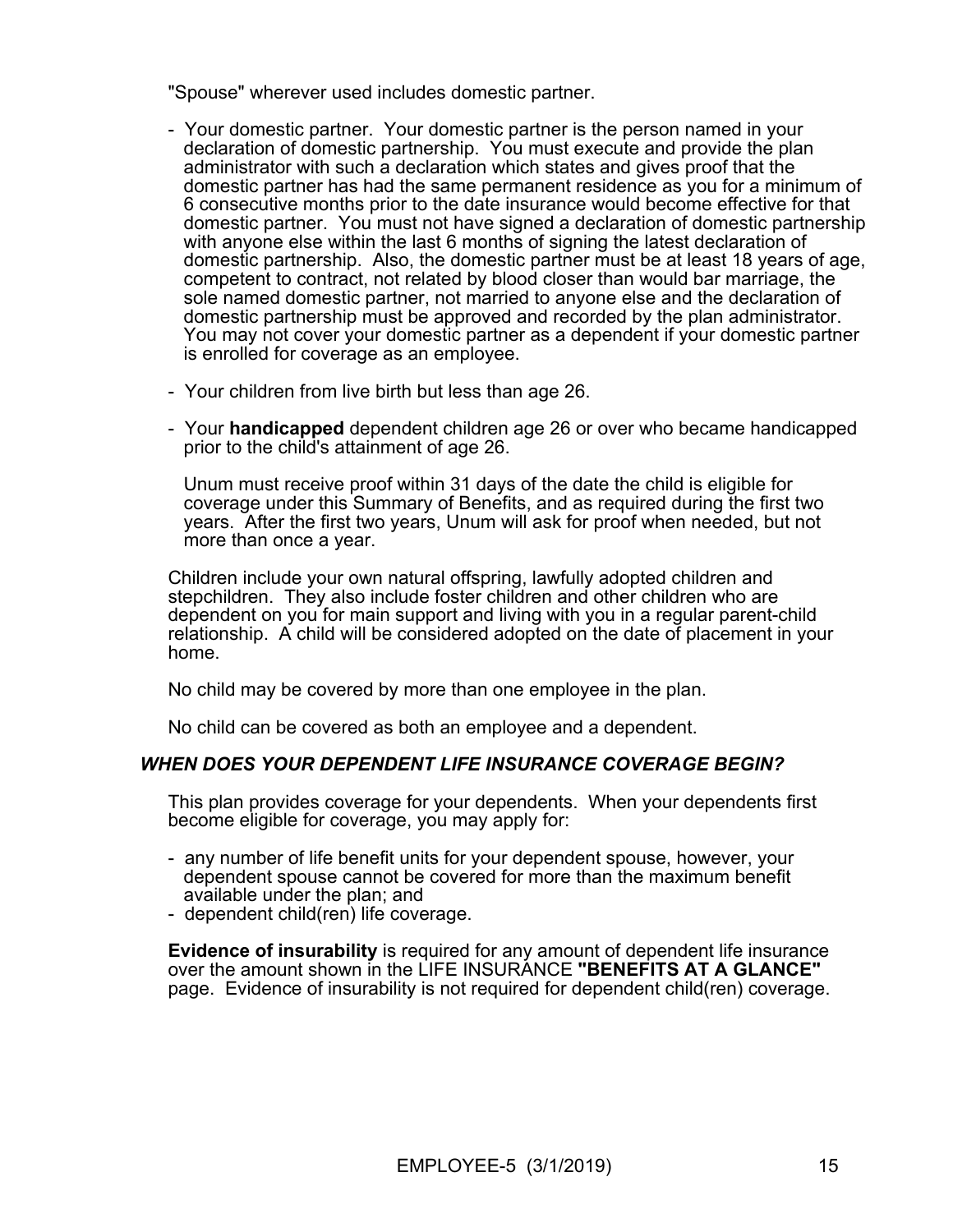You pay 100% of the cost yourself for dependent coverage. Your dependents will be covered at 12:01 a.m. on the later of:

- the first of the month coincident with or next following the date your dependents are eligible for coverage, if you apply for dependent insurance on or before that date, for any amount of insurance that is not subject to evidence of insurability requirements; or
- the first of the month coincident with or next following the date you apply for dependent insurance, if you apply for dependent insurance within 31 days after your dependent's eligibility date, for any amount of insurance that is not subject to evidence of insurability requirements; and
- the first of the month coincident with or next following the date Unum approves your dependent spouse's evidence of insurability form, if you apply for dependent spouse insurance on or before your dependent spouse's eligibility date or within 31 days after your dependent spouse's eligibility date for any amount of insurance that is subject to evidence of insurability requirements.

### *WHEN CAN YOU APPLY FOR DEPENDENT LIFE INSURANCE COVERAGE IF YOU APPLY MORE THAN 31 DAYS AFTER YOUR DEPENDENT'S ELIGIBILITY DATE?*

You can apply for dependent coverage anytime during the plan year. Evidence of insurability is required for any amount of dependent life insurance applied for during the plan year. Coverage for your dependents will begin at 12:01 a.m. on the first of the month coincident with or next following the date Unum approves your dependent's evidence of insurability form.

You also can apply for dependent coverage during an annual enrollment period or within 31 days of a change in status. Evidence of insurability is required for any amount of dependent spouse life insurance over 2 levels (\$10,000). Evidence of insurability is not required for dependent child(ren) coverage applied for during an annual enrollment period or within 31 days of a change in status.

Unum and your Employer determine when the annual enrollment period begins and ends.

Dependent spouse coverage applied for during an annual enrollment period will begin at 12:01 a.m. on the later of:

- the first day of the next plan year; or
- the first of the month coincident with or next following the date Unum approves your dependent spouse's evidence of insurability form.

Dependent child(ren) coverage applied for during an annual enrollment period will begin at 12:01 a.m. on the first day of the next plan year.

Dependent spouse coverage applied for due to a change in status will begin at 12:01 a.m. on the latest of:

- the first of the month coincident with or next following the date of the change in status, if you apply on or before that date; or
- the first of the month coincident with or next following the date you apply, if you apply within 31 days after the date of the change in status; or
- the first of the month coincident with or next following the date Unum approves your dependent spouse's evidence of insurability form.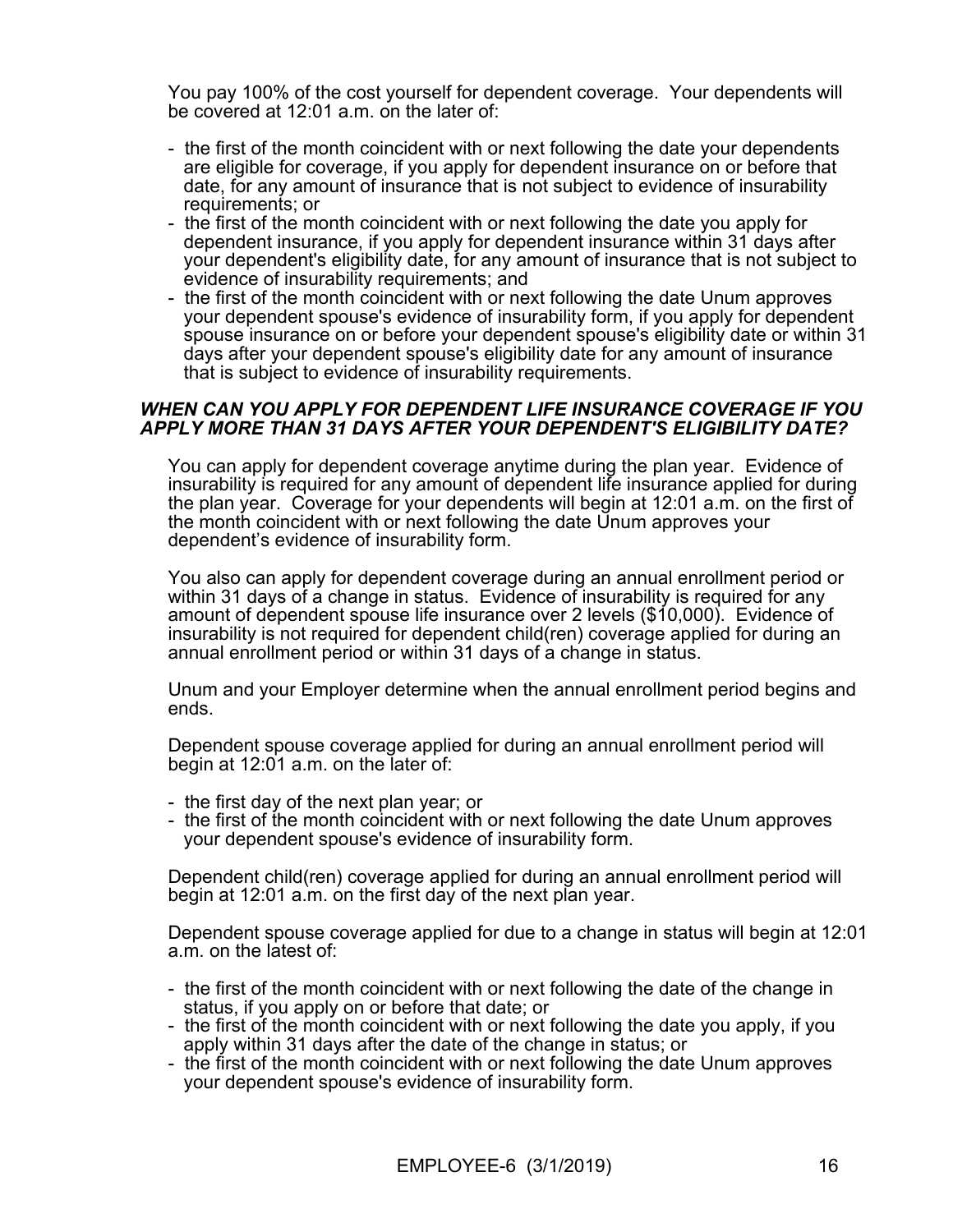Dependent child(ren) coverage applied for due to a change in status will begin at 12:01 a.m. on the later of:

- the first of the month coincident with or next following the date of the change in status, if you apply on or before that date; or
- the first of the month coincident with or next following the date you apply, if you apply within 31 days after the date of the change in status.

Changes in coverage must be consistent with the change in status.

An evidence of insurability form for your dependent can be obtained from your Employer.

# *WHEN CAN YOU CHANGE YOUR DEPENDENT LIFE INSURANCE COVERAGE?*

You can change your dependent spouse coverage by applying for additional benefit units at anytime during the plan year. You can increase your dependent spouse coverage any number of benefit units up to the maximum benefit available under the plan. Evidence of insurability is required for any amount of dependent spouse life insurance applied for during the plan year. A change in dependent spouse coverage that is made during a plan year will begin at 12:01 a.m. on the first of the month coincident with or next following the date Unum approves your dependent spouse's evidence of insurability form.

You also can change your dependent spouse coverage by applying for additional benefit units during an annual enrollment period or within 31 days of a change in status. You can increase your dependent spouse coverage any number of benefit units up to the maximum benefits available under the plan.

Evidence of insurability is required if you increase your dependent spouse life insurance by more than 2 levels (\$10,000).

Unum and your Employer determine when the annual enrollment period begins and ends. A change in dependent spouse coverage that is made during an annual enrollment period will begin at 12:01 a.m. on:

- the first day of the next plan year for any amount of dependent spouse insurance that is not subject to evidence of insurability requirements; and
- the first of the month coincident with or next following the date Unum approves your dependent spouse's evidence of insurability form for any amount of dependent spouse life insurance that is subject to evidence of insurability requirements.

A change in dependent spouse coverage that is made due to a change in status will begin at 12:01 a.m. on the later of:

- the first of the month coincident with or next following the date of the change in status, if you apply on or before that date for any amount of dependent spouse insurance that is not subject to evidence of insurability requirements; or
- the first of the month coincident with or next following the date you apply, if you apply within 31 days after the date of the change in status for any amount of dependent spouse insurance that is not subject to evidence of insurability requirements; and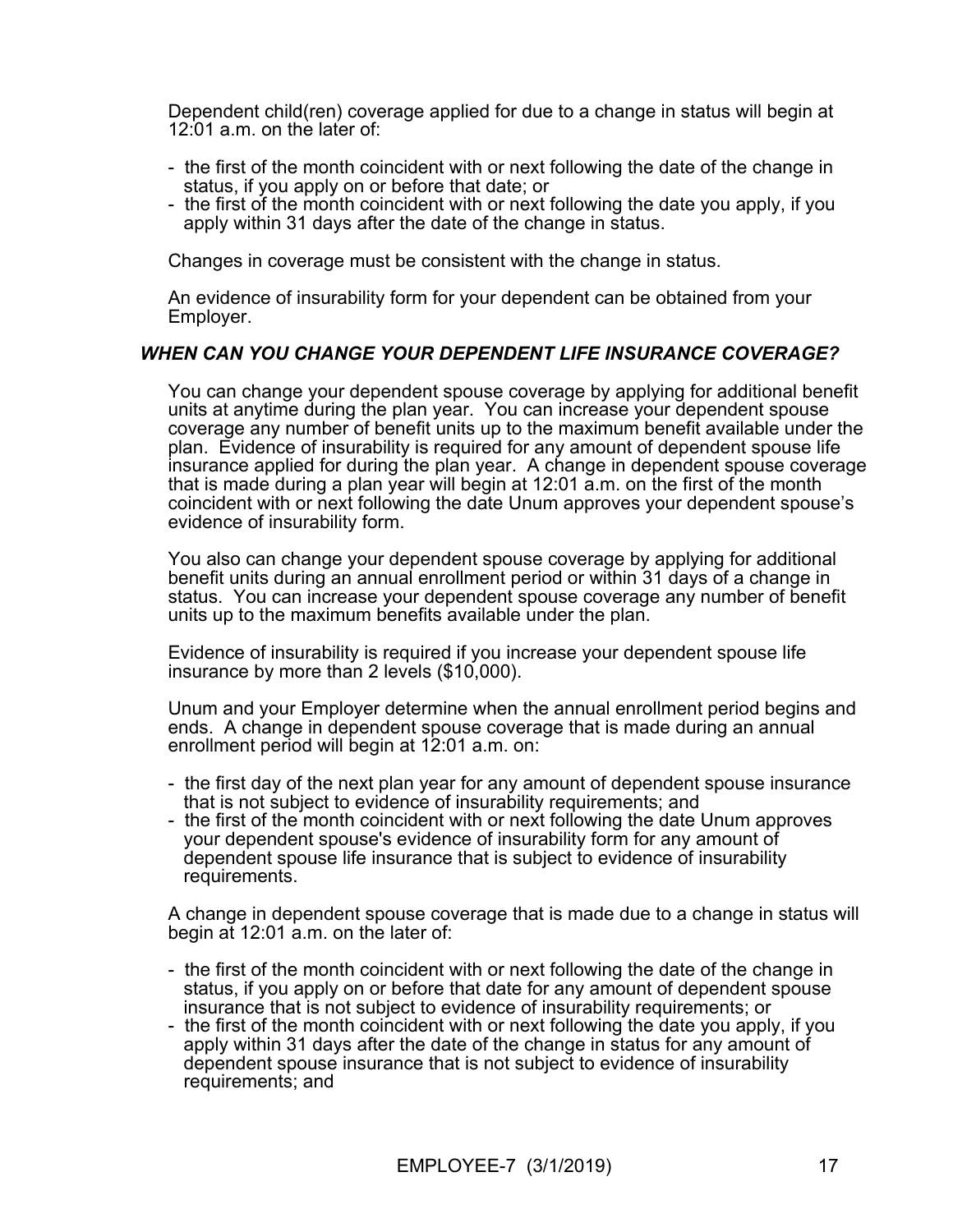- the first of the month coincident with or next following the date Unum approves your dependent spouse's evidence of insurability form for any amount of dependent spouse life insurance that is subject to evidence of insurability requirements.

Changes in dependent spouse coverage must be consistent with the change in status.

An evidence of insurability form for your dependent spouse can be obtained from your Employer.

In addition, you can decrease your dependent spouse coverage any number of benefit units or cancel your dependent coverage anytime during the plan year. Any decrease in dependent spouse coverage or cancellation in dependent coverage will take effect immediately but will not affect a payable claim that occurs prior to the decrease or cancellation.

### *WHAT IF YOUR DEPENDENT IS TOTALLY DISABLED ON THE DATE YOUR DEPENDENT'S COVERAGE WOULD NORMALLY BEGIN?*

If your eligible dependent is **totally disabled**, your dependent's coverage will begin on the date your eligible dependent no longer is totally disabled. This provision does not apply to a newborn child while dependent insurance is in effect.

### *WHEN WILL CHANGES TO YOUR DEPENDENT'S COVERAGE TAKE EFFECT?*

Once your dependent's coverage begins, any increased or additional dependent coverage due to a plan change requested by your Employer will take effect immediately or on the date Unum approves your dependent's evidence of insurability form, if evidence of insurability is required, provided your dependent is not totally disabled. You must be in active employment or on a covered leave of absence.

If you are not in active employment due to injury or sickness, any increased or additional dependent coverage due to a plan change will begin on the date you return to active employment.

If your dependent is totally disabled, any increased or additional dependent coverage will begin on the date your dependent is no longer totally disabled.

Any decreased coverage will take effect immediately but will not affect a payable claim that occurs prior to the decrease.

### *WHEN DOES YOUR DEPENDENT'S COVERAGE END?*

Your dependent's coverage under the Summary of Benefits or a plan ends on the earliest of:

- the date the Summary of Benefits or a plan is cancelled;
- the date you no longer are in an eligible group;
- the date your eligible group is no longer covered;
- the date of your death;
- the last day of the period for which you made any required contributions; or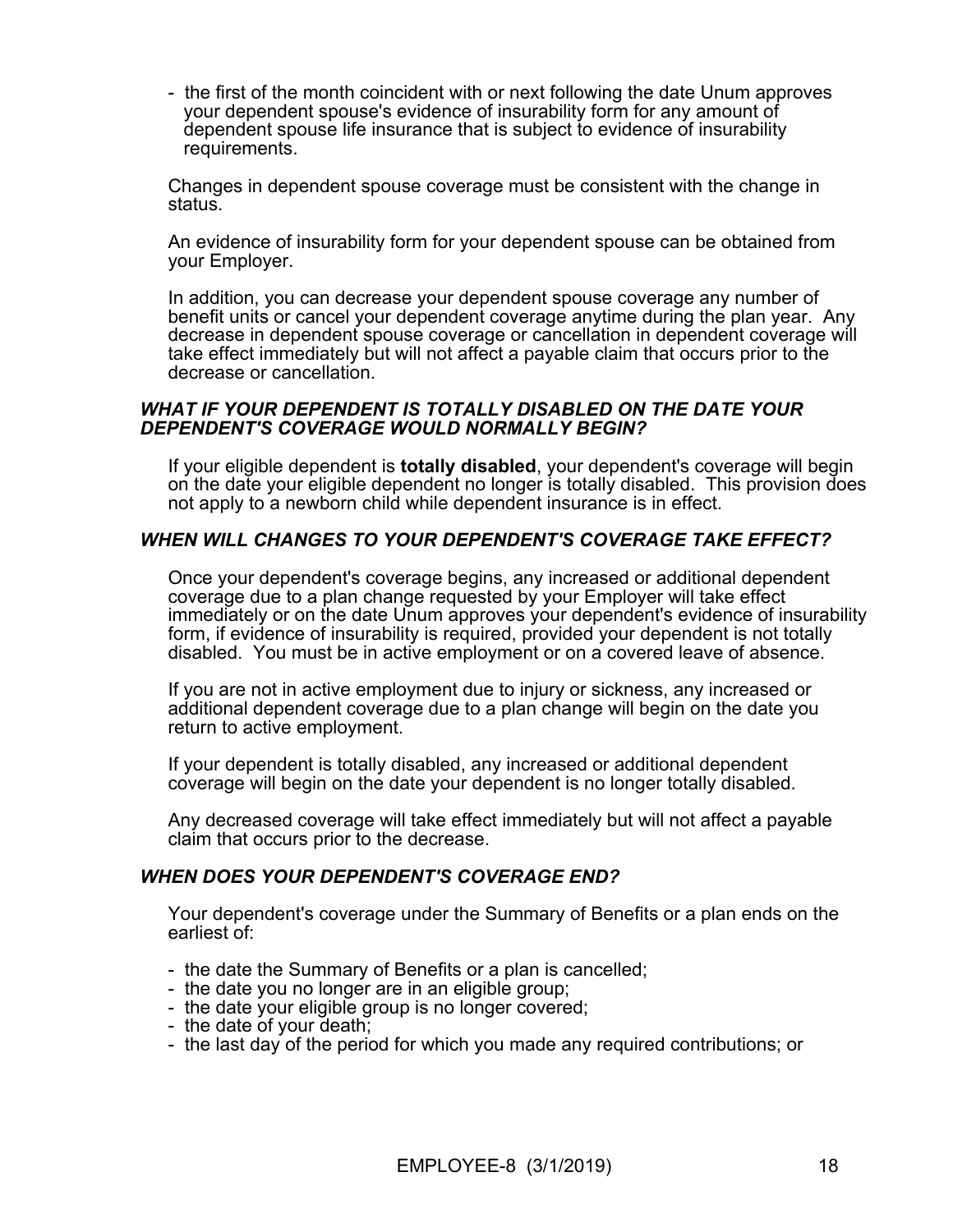- the last day you are in active employment unless continued due to a labor dispute or due to a covered leave of absence or due to an injury or sickness, as described in this certificate of coverage.

Coverage for any one dependent will end on the earliest of:

- the date your coverage under a plan ends;
- the date your dependent ceases to be an eligible dependent;
- for a spouse, the date of divorce or annulment; or
- for a domestic partner, the date your domestic partnership ends.

Unum will provide coverage for a payable claim which occurs while your dependents are covered under the Summary of Benefits or plan.

### *WILL COVERAGE CONTINUE FOR A HANDICAPPED CHILD INSURED UNDER THE PLAN WHO IS AGE 26 OR OVER?*

Coverage will continue for a child age 26 or over who is handicapped, provided:

- the child is currently insured under the plan; and
- you are the main source of support and maintenance.

Unum must receive proof within 31 days of the date the child attains age 26 and as required during the first two years. After the first two years, Unum will ask for proof when needed, but not more than once a year.

# *WHAT ARE THE TIME LIMITS FOR LEGAL PROCEEDINGS?*

You or your authorized representative can start legal action regarding a claim 60 days after proof of claim has been given and up to 3 years from the time proof of claim is required, unless otherwise provided under federal law.

### *HOW CAN STATEMENTS MADE IN YOUR APPLICATION FOR THIS COVERAGE BE USED?*

Unum considers any material statements you or your Employer make in signed application for coverage or an evidence of insurability form a representation and not a warranty. If any of the material statements you or your Employer make are not complete and/or not true at the time they are made, we can:

- reduce or deny any claim; or

- cancel your coverage from the original effective date.

As a basis for doing this, we will use only statements made in an application signed by the Employer, or an application or evidence of insurability form signed by you, a copy of which has been given to you or your beneficiary, if any.

Except in the case of fraud, Unum can take action only in the first 2 years coverage is in force.

If the Employer gives us information about you that is incorrect, we will:

- use the facts to decide whether you have coverage under the plan and in what amounts; and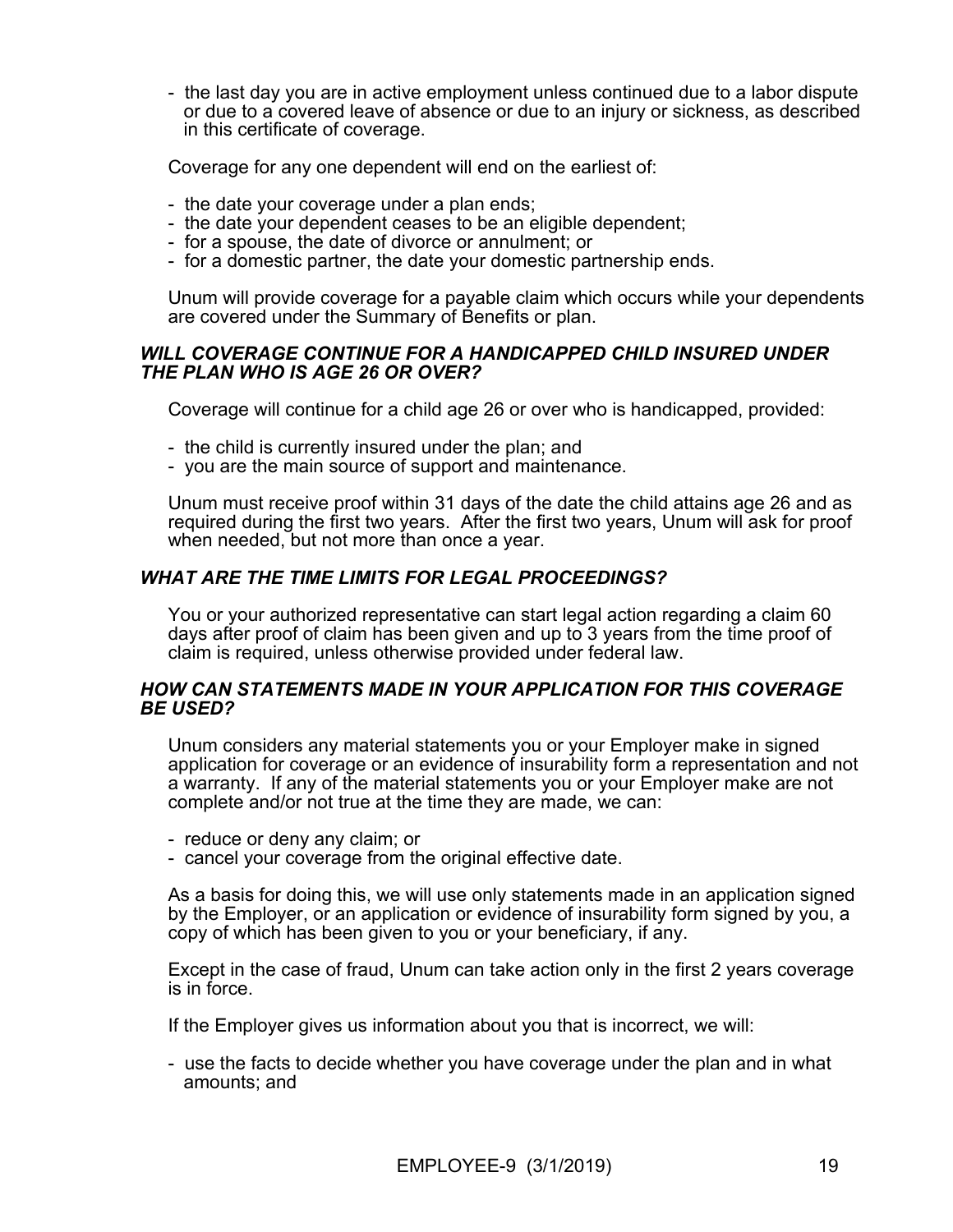- make a fair adjustment of the premium.

### *HOW WILL UNUM HANDLE INSURANCE FRAUD?*

Unum wants to ensure you and your Employer do not incur additional insurance costs as a result of the undermining effects of insurance fraud. Unum promises to focus on all means necessary to support fraud detection, investigation, and prosecution.

It is a crime if you knowingly, and with intent to injure, defraud or deceive Unum, or provide any information, including filing a claim, that contains any false, incomplete or misleading information. These actions, as well as submission of materially false information, will result in denial of your claim, and are subject to prosecution and punishment to the full extent under state and/or federal law. Unum will pursue all appropriate legal remedies in the event of insurance fraud.

### *DOES THE SUMMARY OF BENEFITS REPLACE OR AFFECT ANY WORKERS' COMPENSATION OR STATE DISABILITY INSURANCE?*

The Summary of Benefits does not replace or affect the requirements for coverage by any workers' compensation or state disability insurance.

# *DOES YOUR EMPLOYER ACT AS YOUR AGENT OR UNUM'S AGENT?*

For the purposes of the Summary of Benefits, your Employer acts on its own behalf or as your agent. Under no circumstances will your Employer be deemed the agent of Unum.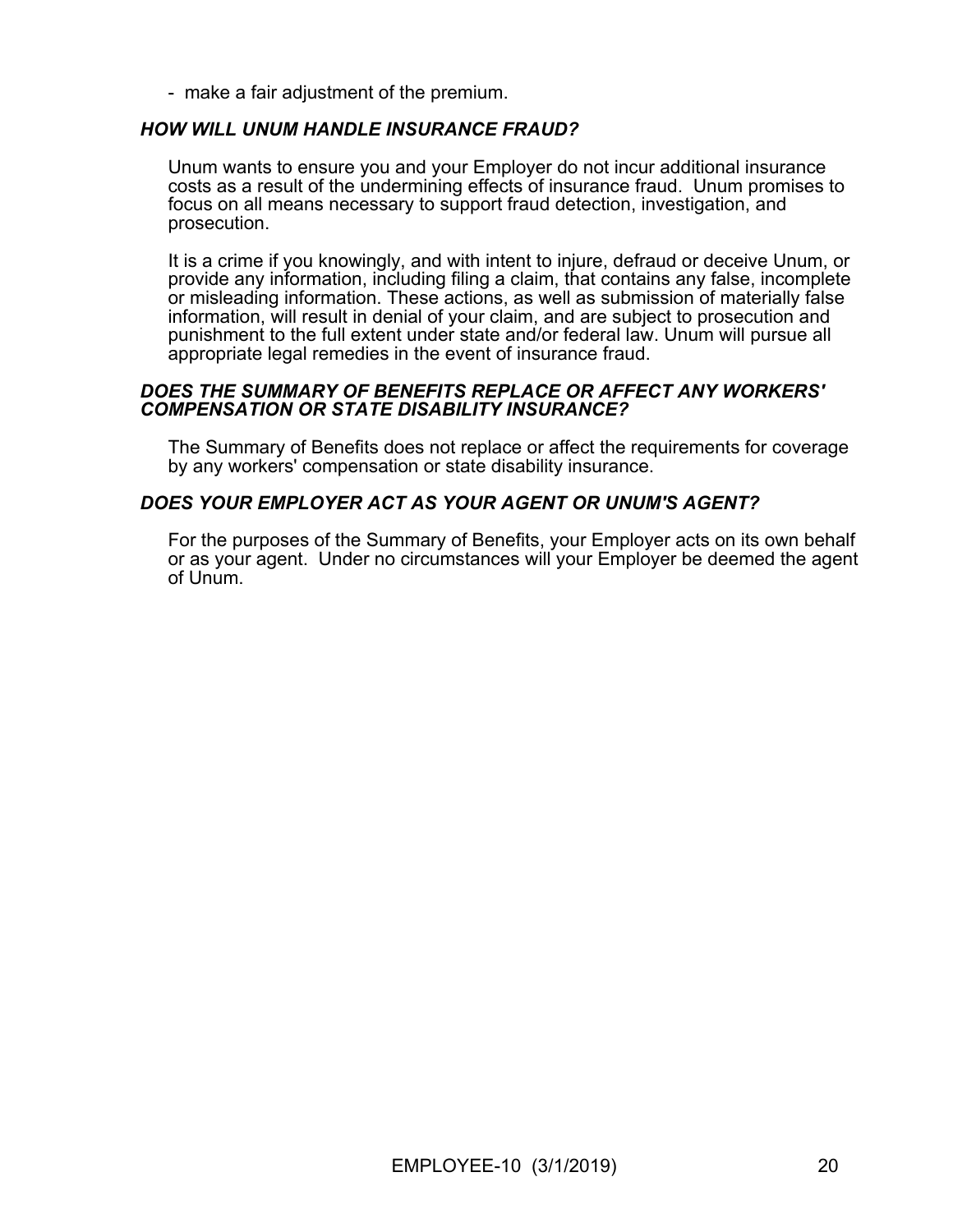# **LIFE INSURANCE**

# **BENEFIT INFORMATION**

# *WHEN WILL YOUR BENEFICIARY RECEIVE PAYMENT?*

Your beneficiary(ies) will receive payment when Unum approves your death claim.

# *WHAT DOCUMENTS ARE REQUIRED FOR PROOF OF DEATH?*

Unum will require a certified copy of the death certificate, enrollment documents and a Notice and Proof of Claim form.

### *HOW MUCH WILL UNUM PAY YOU IF UNUM APPROVES YOUR DEPENDENT'S DEATH CLAIM?*

Unum will determine the payment according to the amount of insurance shown in the LIFE INSURANCE **"BENEFITS AT A GLANCE"** page.

### *HOW MUCH WILL UNUM PAY YOUR BENEFICIARY IF UNUM APPROVES YOUR DEATH CLAIM?*

Unum will determine the payment according to the amount of insurance shown in the LIFE INSURANCE **"BENEFITS AT A GLANCE"** page.

# *WHAT ARE YOUR ANNUAL EARNINGS?*

"Annual Earnings" means your gross annual income from your Employer just prior to the date of loss and figured:

- a. from Box 5 Medicare wages and tips and Box 12B on your W-2 form for the prior calendar year; or
- b. from gross earnings shown on the last payroll from the prior calendar year; or
- c. on \$40,000 annual salary, if you did not receive a prior year W-2 form from the Employer

It does not include income received from sources other than your Employer.

### *WHAT WILL WE USE FOR ANNUAL EARNINGS IF YOU BECOME DISABLED DURING A COVERED LEAVE OF ABSENCE?*

If you become disabled while you are on a covered leave of absence, we will use your annual earnings from your Employer in effect just prior to the date your absence began.

### *WHAT INSURANCE IS AVAILABLE WHEN COVERAGE ENDS? (Conversion Privilege)*

When coverage ends under the plan, you and your dependents can convert your coverages to individual life policies, without evidence of insurability. The maximum amounts that you can convert are the amounts you and your dependents are insured for under the plan. You may convert a lower amount of life insurance.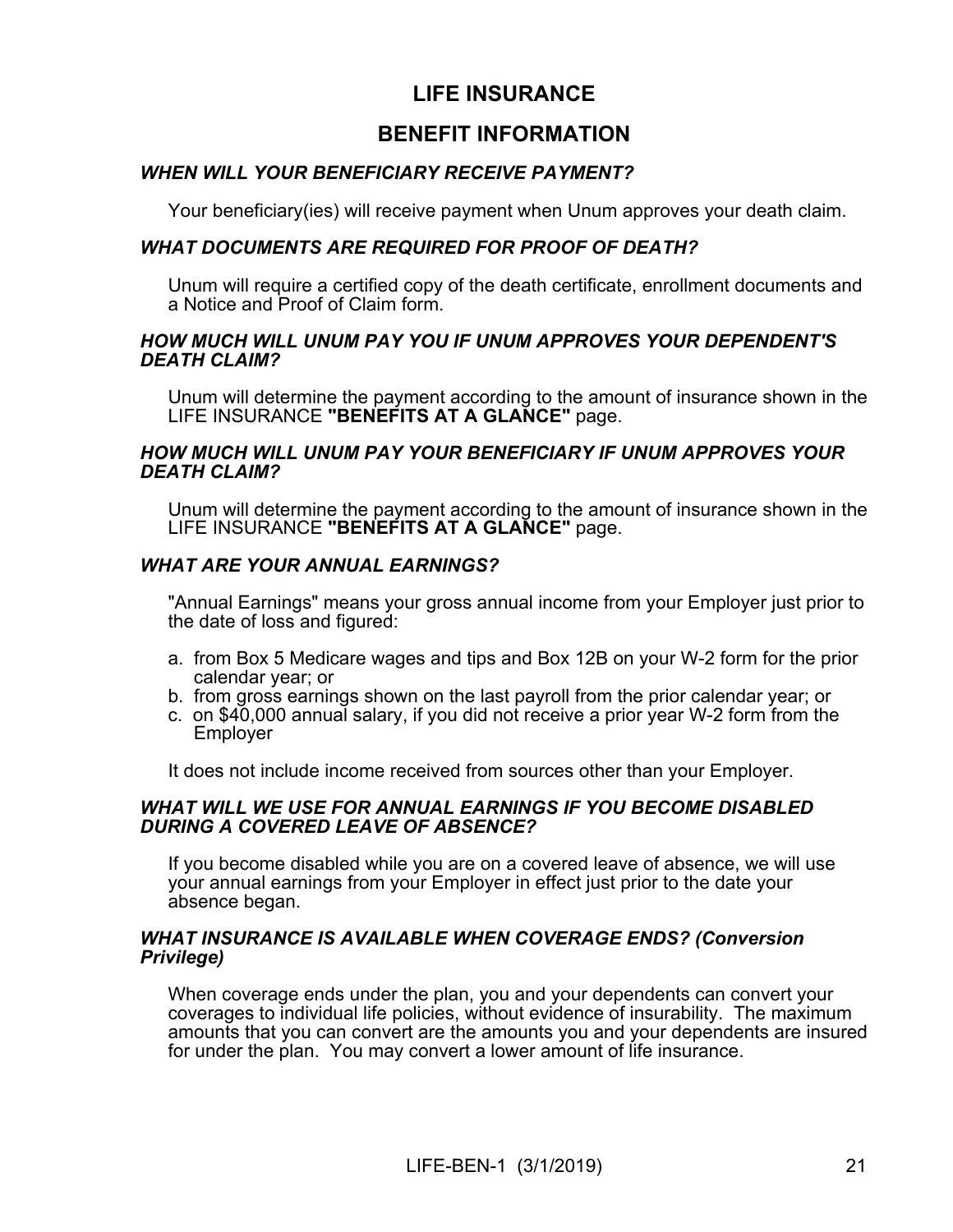You and your dependents must apply for individual life insurance under this life conversion privilege and pay the first premium within 31 days after the date:

- your employment terminates; or
- you or your dependents no longer are eligible to participate in the coverage of the plan.

If you convert to an individual life policy, then return to work, and, again, become insured under the plan, you are not eligible to convert to an individual life policy again. However, you do not need to surrender that individual life policy when you return to work.

Converted insurance may be of any type of the level premium whole life plans then in use by Unum. The person may elect one year of Preliminary Term insurance under the level premium whole life policy. The individual policy will not contain disability or other extra benefits.

### *WHAT LIMITED CONVERSION IS AVAILABLE IF THE SUMMARY OF BENEFITS OR THE PLAN IS CANCELLED? (Conversion Privilege)*

You and your dependents may convert a limited amount of life insurance if you have been insured under your Employer's group plan with Unum for at least five (5) years and the Summary of Benefits or the plan:

- is cancelled with Unum; or
- changes so that you no longer are eligible.

The individual life policy maximum for each of you will be the lesser of:

- \$10,000; or
- your or your dependent's coverage amounts under the plan less any amounts that become available under any other group life plan offered by your Employer within 31 days after the date the Summary of Benefits or the plan is cancelled.

### *PREMIUMS*

Premiums for the converted insurance will be based on:

- the person's then attained age on the effective date of the individual life policy;
- the type and amount of insurance to be converted;
- Unum's customary rates in use at that time; and
- the class of risk to which the person belongs.

If the premium payment has been made, the individual life policy will be effective at the end of the 31 day conversion application period.

### *DEATH DURING THE THIRTY-ONE DAY CONVERSION APPLICATION PERIOD*

If you or your dependents die within the 31 day conversion application period, Unum will pay the beneficiary(ies) the amount of insurance that could have been converted. This coverage is available whether or not you have applied for an individual life policy under the conversion privilege.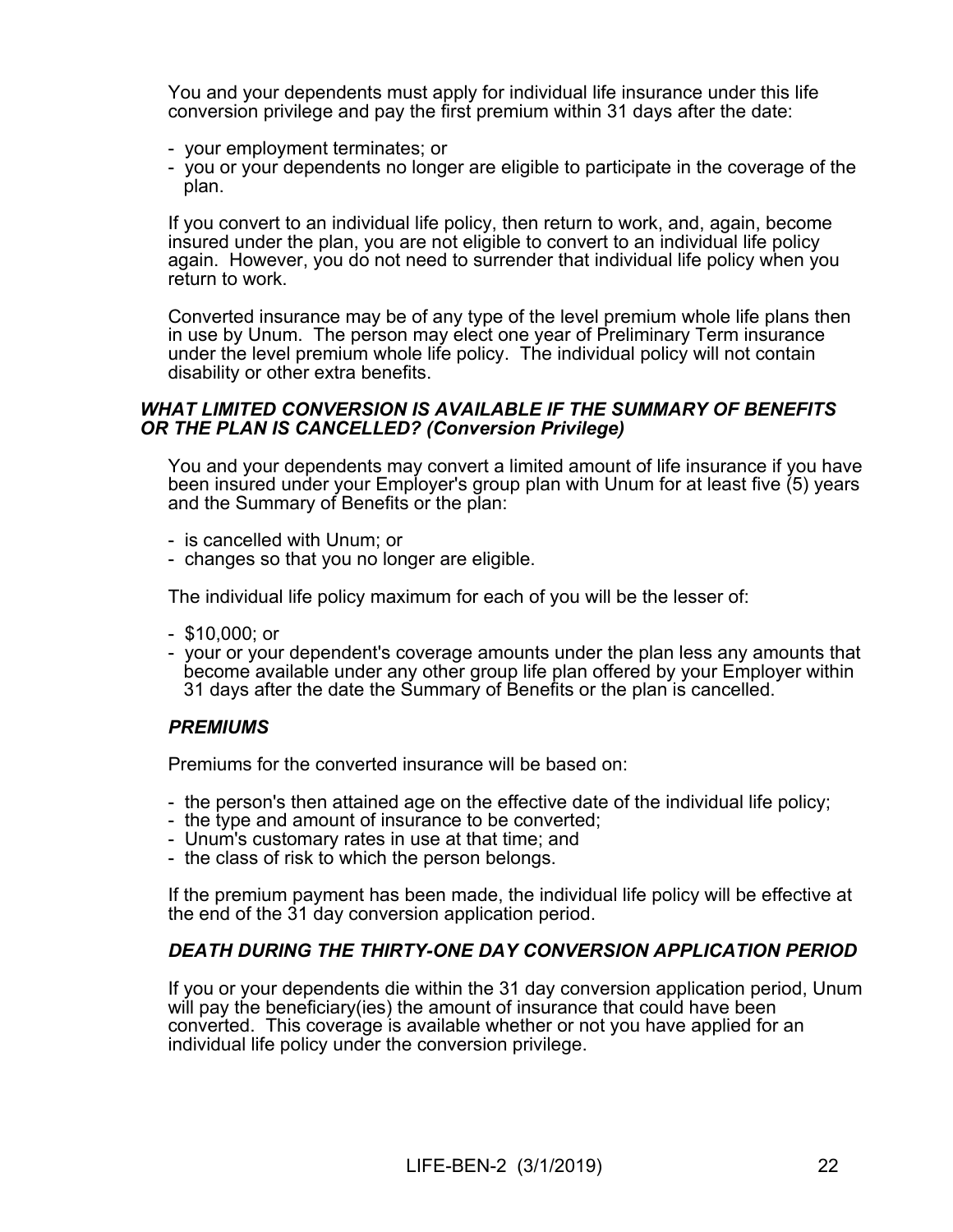# *APPLYING FOR CONVERSION*

Ask your Employer for a conversion application form which includes cost information.

When you complete the application, send it with the first premium amount to:

Unum - Conversion Unit 2211 Congress Street Portland, Maine 04122-1350 1-800-343-5406

### *WILL UNUM ACCELERATE YOUR OR YOUR DEPENDENT'S DEATH BENEFIT FOR THE PLAN IF YOU OR YOUR DEPENDENT BECOMES TERMINALLY ILL? (Accelerated Benefit)*

If you or your dependent becomes terminally ill while you or your dependent is insured by the plan, Unum will pay you a portion of your or your dependent's life insurance benefit one time. The payment will be based on 75% of your or your dependent's life insurance amount. However, the one-time benefit paid will not be greater than \$500,000.

Your or your dependent's right to exercise this option and to receive payment is subject to the following:

- you or your dependent requests this election, in writing, on a form acceptable to Unum;
- you or your dependent must be terminally ill at the time of payment of the Accelerated Benefit;
- your or your dependent's physician must certify, in writing, that you or your dependent is terminally ill and your or your dependent's life expectancy has been reduced to less than 12 months; and
- the physician's certification must be deemed satisfactory to Unum.

The Accelerated Benefit is available on a voluntary basis. Therefore, you or your dependent is not eligible for benefits if:

- you or your dependent is required by law to use this benefit to meet the claims of creditors, whether in bankruptcy or otherwise; or
- you or your dependent is required by a government agency to use this benefit in order to apply for, get, or otherwise keep a government benefit or entitlement.

Premium payments must continue to be paid on the full amount of life insurance.

Also, premium payments must continue to be paid on the full amount of your dependent's life insurance.

If you have assigned your rights under the plan to an assignee or made an irrevocable beneficiary designation, Unum must receive consent, in writing, that the assignee or irrevocable beneficiary has agreed to the Accelerated Benefit payment on your behalf in a form acceptable to Unum before benefits are payable.

An election to receive an Accelerated Benefit will have the following effect on other benefits: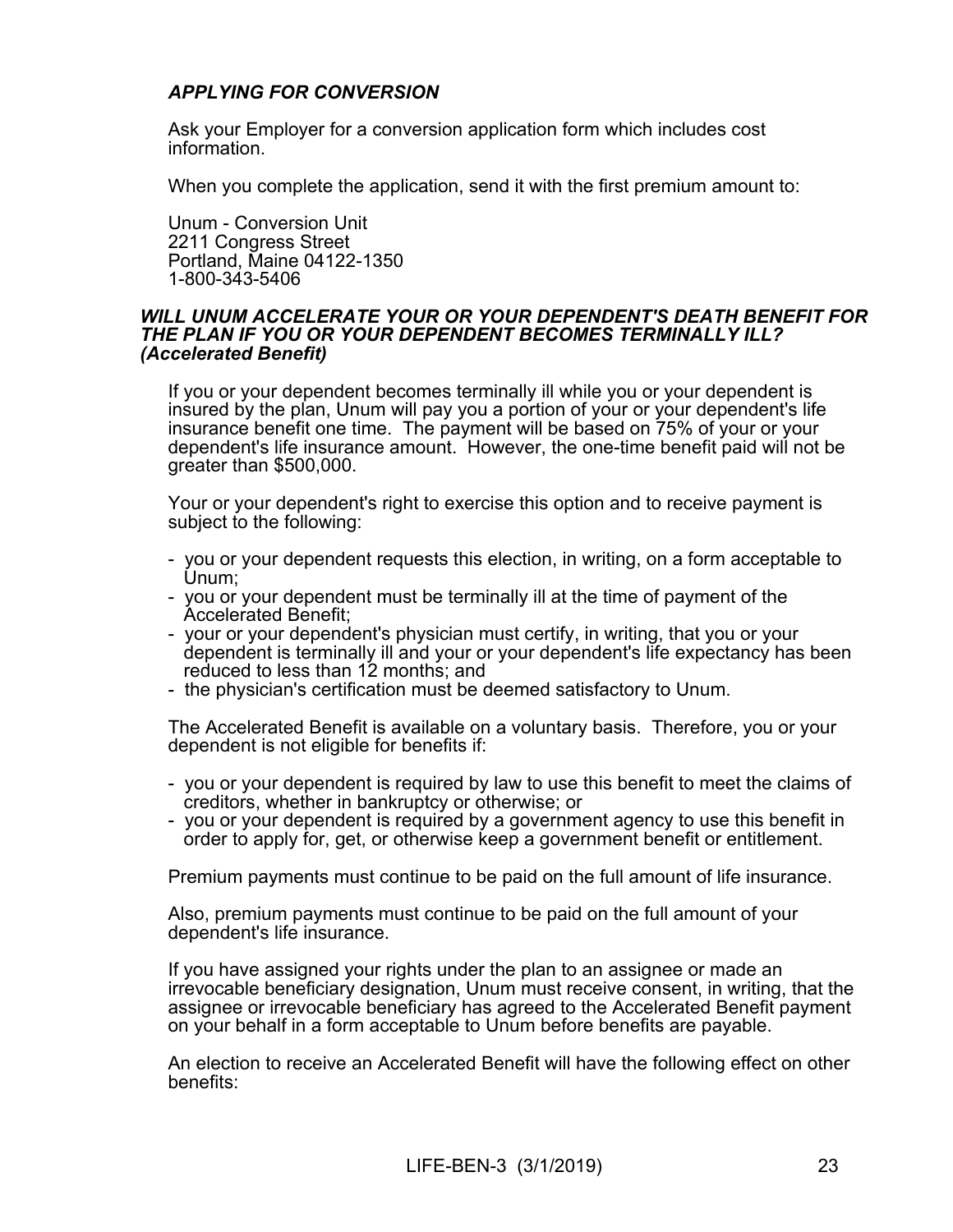- the death benefit payable will be reduced by any amount of Accelerated Benefit that has been paid; and
- any amount of life insurance that may be available under the conversion privilege will be reduced by the amount of the Accelerated Benefit paid. The remaining life insurance amount will be paid according to the terms of the Summary of Benefits subject to any reduction and termination provisions.

Benefits paid may be taxable. Unum is not responsible for any tax or other effects of any benefit paid. As with all tax matters, you or your dependent should consult your personal tax advisor to assess the impact of this benefit.

# *WHAT LOSSES ARE NOT COVERED UNDER YOUR PLAN?*

Your plan does not cover any losses where death is caused by, contributed to by, or results from:

- suicide occurring within 24 months after your or your dependent's initial effective date of insurance; and
- suicide occurring within 24 months after the date any increases or additional insurance become effective for you or your dependent.

The suicide exclusion will apply to any amounts of insurance for which you pay all or part of the premium.

The suicide exclusion also will apply to any amount that is subject to evidence of insurability requirements and Unum approves the evidence of insurability form and the amount you or your dependent applied for at that time.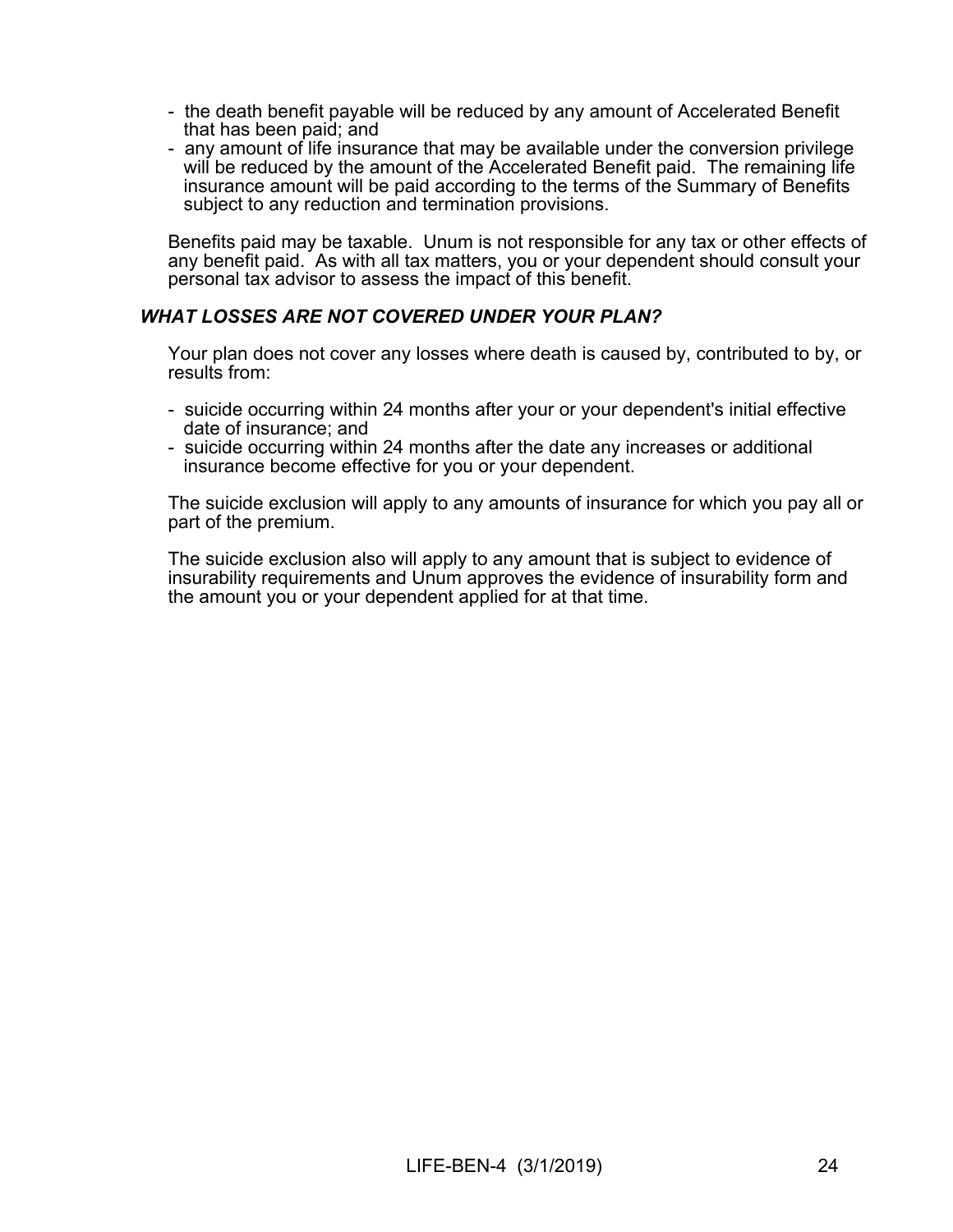# **LIFE INSURANCE**

# **OTHER BENEFIT FEATURES**

### *WHAT IF YOU ARE NOT IN ACTIVE EMPLOYMENT WHEN YOUR EMPLOYER CHANGES GROUP INSURANCE CARRIERS TO UNUM? (CONTINUITY OF COVERAGE)*

Unum will provide coverage for you and your dependent(s) if you and your dependent(s) are covered by the prior policy on the day before the effective date of this Summary of Benefits, and if you would be eligible for coverage under this Summary of Benefits if you were in active employment on the effective date of this Summary of Benefits.

If you are on a covered layoff or leave of absence on the effective date of this Summary of Benefits, we will consider your layoff or leave of absence to have started on that date, and coverage for you and your dependent(s) under this provision will continue for the layoff or leave of absence period provided in this Summary of Benefits, or the layoff or leave of absence period remaining under the prior policy on the effective date of this Summary of Benefits, whichever period is shorter.

If you are absent from work due to injury or sickness on the effective date of this Summary of Benefits, then coverage under this provision will continue until the earliest of the date:

- you are no longer injured or sick,
- you return to active employment,
- you are approved for a disability extension of benefits or accrued liability under the prior policy, including premium waiver, or
- your employment ends.

Also, if you incur a covered loss but are not in active employment under this Summary of Benefits, any benefits payable under this Summary of Benefits will be limited to the amount that would have been paid by the prior carrier. Unum will reduce your payment by any amount for which the prior carrier is liable.

Coverage for you and your dependent(s) are subject to payment of required premium and all other terms of this Summary of Benefits, except that the portable insurance coverage terms of this Summary of Benefits will not apply to coverage provided under this provision.

### *WHAT COVERAGE IS AVAILABLE IF YOU END EMPLOYMENT OR YOU WORK REDUCED HOURS? (Portability)*

If your employment ends with or you retire from your Employer or you are working less than the minimum number of hours as described under Eligible Groups in this plan, you may elect portable coverage for yourself and your dependents.

In case of your death, your insured dependents also may elect portable coverage for themselves. However, children cannot become insured for portable coverage unless the spouse also becomes insured for portable coverage.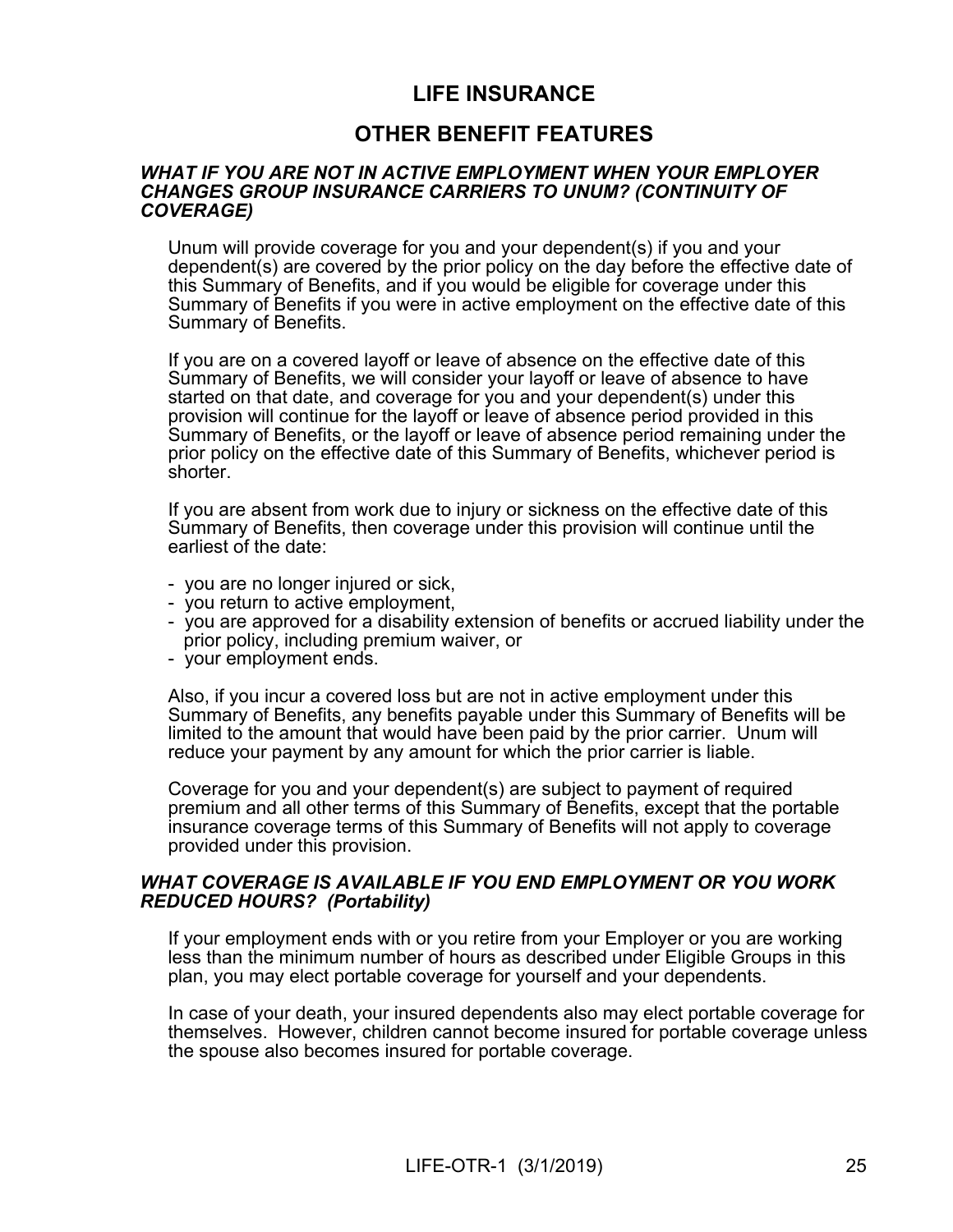# *PORTABLE INSURANCE COVERAGE AND AMOUNTS AVAILABLE*

The portable insurance coverage will be the current coverage and amounts that you and your dependents are insured for under your Employer's group plan.

However, the amount of portable coverage for you will not be more than:

- the highest amount of life insurance available for employees under the plan; or
- 5x your annual earnings; or
- \$750,000 from all Unum group life and accidental death and dismemberment plans combined,

whichever is less.

The amount of ported life insurance must be equal to or greater than the amount of ported accidental death and dismemberment insurance.

The amount of portable coverage for your spouse will not be more than:

- the highest amount of life insurance available for spouses under the plan; or
- 100% of your amount of portable coverage; or
- \$750,000 from all Unum group life and accidental death and dismemberment plans combined,

whichever is less.

The amount of ported life insurance must be equal to or greater than the amount of ported accidental death and dismemberment insurance.

The amount of portable coverage for a child will not be more than:

- the highest amount of life insurance available for children under the plan; or
- 100% of your amount of portable coverage; or
- $-$  \$20,000,

whichever is less.

The amount of ported life insurance must be equal to or greater than the amount of ported accidental death and dismemberment insurance.

The minimum amount of coverage that can be ported is \$5,000 for you and \$1,000 for your dependents. If the current amounts under the plan are less than \$5,000 for you and \$1,000 for your dependents you and your dependents may port the lesser amounts.

Your or your dependent's amount of life insurance will reduce or cease at any time it would reduce or cease for your eligible group if you had continued in active employment with your Employer.

# *APPLYING FOR PORTABLE COVERAGE*

You must apply for portable coverage for yourself and your dependents and pay the first premium within 31 days after the date: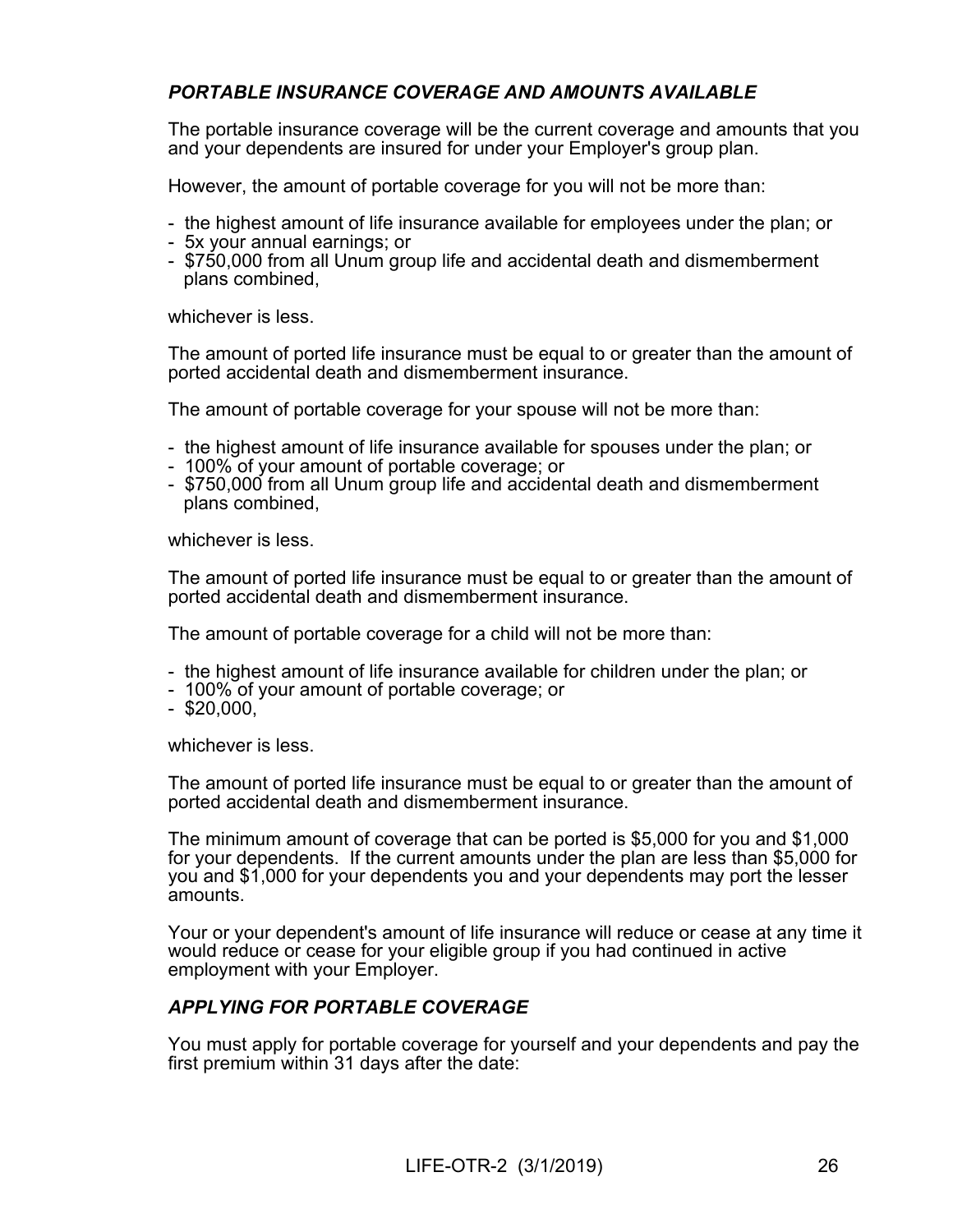- your coverage ends or you retire from your Employer; or
- you begin working less than the minimum number of hours as described under Eligible Groups in this plan.

Your dependents must apply for portable coverage and pay the first premium within 31 days after the date you die.

You are not eligible to apply for portable coverage for yourself if:

- you have an **injury** or **sickness**, under the terms of this plan, which has a material effect on life expectancy;
- the policy is cancelled (the Policy is the group policy issued to the Trustees of the Select Group Insurance Trust in which your Employer participates); or
- you failed to pay the required premium under the terms of this plan.

You are not eligible to apply for portable coverage for a dependent if:

- you do not elect portable coverage for yourself;
- you have an injury or sickness, under the terms of this plan, which has a material effect on life expectancy;
- your dependent has an injury or sickness, under the terms of this plan, which has a material effect on life expectancy;
- the policy is cancelled (the Policy is the group policy issued to the Trustees of the Select Group Insurance Trust in which your Employer participates); or
- you failed to pay the required premium under the terms of this plan.

In case of your death, your spouse is not eligible to apply for portable coverage if:

- your surviving spouse is not insured under this plan;
- your surviving spouse has an injury or sickness, under the terms of this plan, which has a material effect on life expectancy;
- the policy is cancelled (the Policy is the group policy issued to the Trustees of the Select Group Insurance Trust in which your Employer participates); or
- you failed to pay the required premium under the terms of this plan for your spouse.

In case of your death, your child is not eligible for portable coverage if:

- your surviving spouse is not insured under this plan;
- your surviving spouse is insured under this plan and chooses not to elect portable coverage;
- your surviving spouse has an injury or sickness, under the terms of this plan, which has a material effect on life expectancy;
- your child has an injury or sickness, under the terms of this plan, which has a material effect on life expectancy;
- the policy is cancelled (the Policy is the group policy issued to the Trustees of the Select Group Insurance Trust in which your Employer participates); or
- you failed to pay the required premium under the terms of this plan for your child.

If we determine that because of an injury or sickness, which has a material effect on life expectancy, you or your dependents were not eligible for portability at the time you or your dependents elected portable coverage, the benefit will be adjusted to the amount of whole life coverage the premium would have purchased under the Conversion Privilege.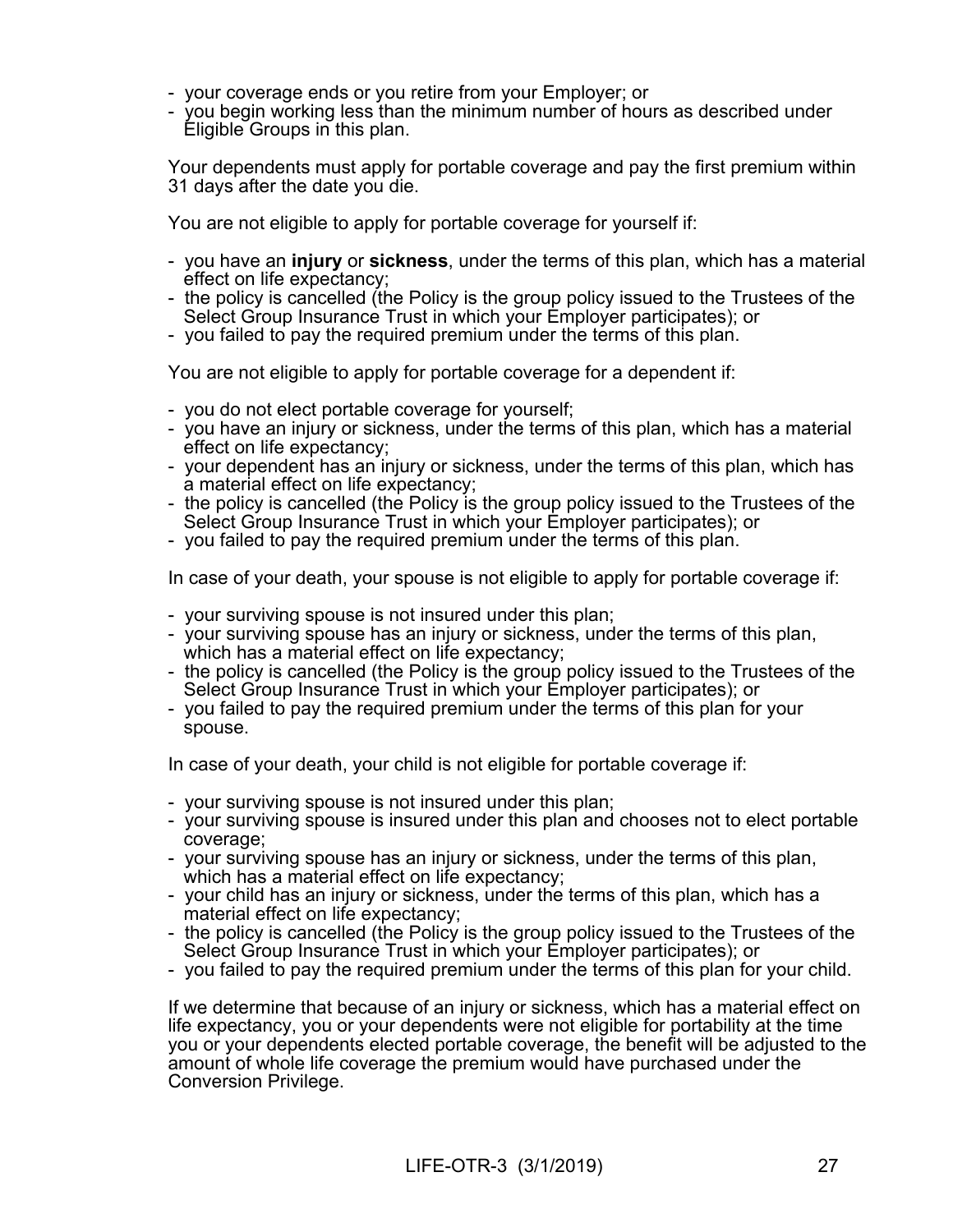# *APPLYING FOR INCREASES OR DECREASES IN PORTABLE COVERAGE*

You or your dependents may increase or decrease the amount of life insurance coverage. The minimum and maximum benefit amounts are shown above. However, the amount of life insurance coverage cannot be decreased below \$5,000 for you and \$1,000 for your dependents. All increases are subject to evidence of insurability. Portable coverage will reduce at the ages and amounts shown in the LIFE INSURANCE **"BENEFITS AT A GLANCE"** page.

# *ADDING PORTABLE COVERAGE FOR DEPENDENTS*

If you choose not to enroll your dependents when your dependents were first eligible for portable coverage, you may enroll your dependents at any time for the amounts allowed under the group plan. Evidence of insurability is required.

You may enroll newly acquired dependents at any time for the amounts allowed under the group plan. Evidence of insurability is required.

# *WHEN PORTABLE COVERAGE ENDS*

Portable coverage for you will end for the following reasons:

- the date you fail to pay any required premium; or
- the date the policy is cancelled (the Policy is the group policy issued to the Trustees of the Select Group Insurance Trust in which your Employer participates).

Portable coverage for a spouse will end for the following reasons:

- the date you fail to pay any required premium;
- the date your surviving spouse fails to pay any required premium; or
- the date the policy is cancelled (the Policy is the group policy issued to the Trustees of the Select Group Insurance Trust in which your Employer participates).

Portable coverage for a child will end for the following reasons:

- the date you fail to pay any required premium;
- the date your surviving spouse fails to pay any required premium;
- the date the policy is cancelled (the Policy is the group policy issued to the Trustees of the Select Group Insurance Trust in which your Employer participates);
- the date your child no longer qualifies as a dependent; or
- the date the surviving spouse dies.

If portable coverage ends due to failure to pay required premium, portable coverage cannot be reinstated.

# *PREMIUM RATE CHANGES FOR PORTABLE COVERAGE*

Unum may change premium rates for portable coverage at any time for reasons which affect the risk assumed, including those reasons shown below:

- changes occur in the coverage levels;
- changes occur in the overall use of benefits by all insureds;
- changes occur in other risk factors; or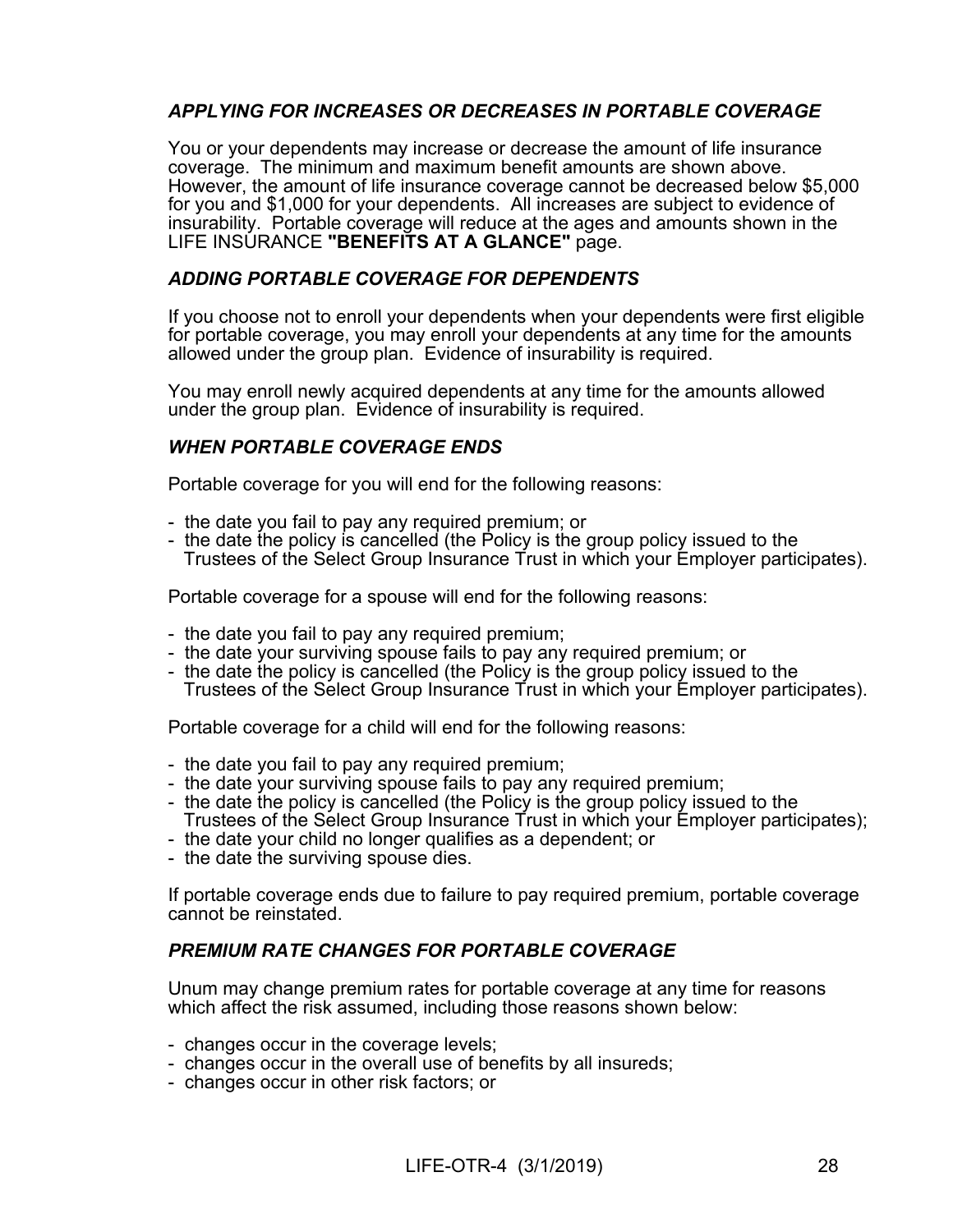- a new law or a change in any existing law is enacted which applies to portable coverage.

The change in premium rates will be made on a class basis according to Unum's underwriting risk studies. Unum will notify the insured in writing at least 31 days before a premium rate is changed.

### *APPLYING FOR CONVERSION, IF PORTABLE COVERAGE ENDS OR IS NOT AVAILABLE*

If you or your dependent is not eligible to apply for portable coverage or portable coverage ends, then you or your dependent may qualify for conversion coverage. Refer to Conversion Privilege under this plan.

Ask your Employer for a conversion application form which includes cost information.

When you complete the application, send it with the first premium amount to:

Unum - Conversion Unit 2211 Congress Street Portland, Maine 04122-1350 1-800-343-5406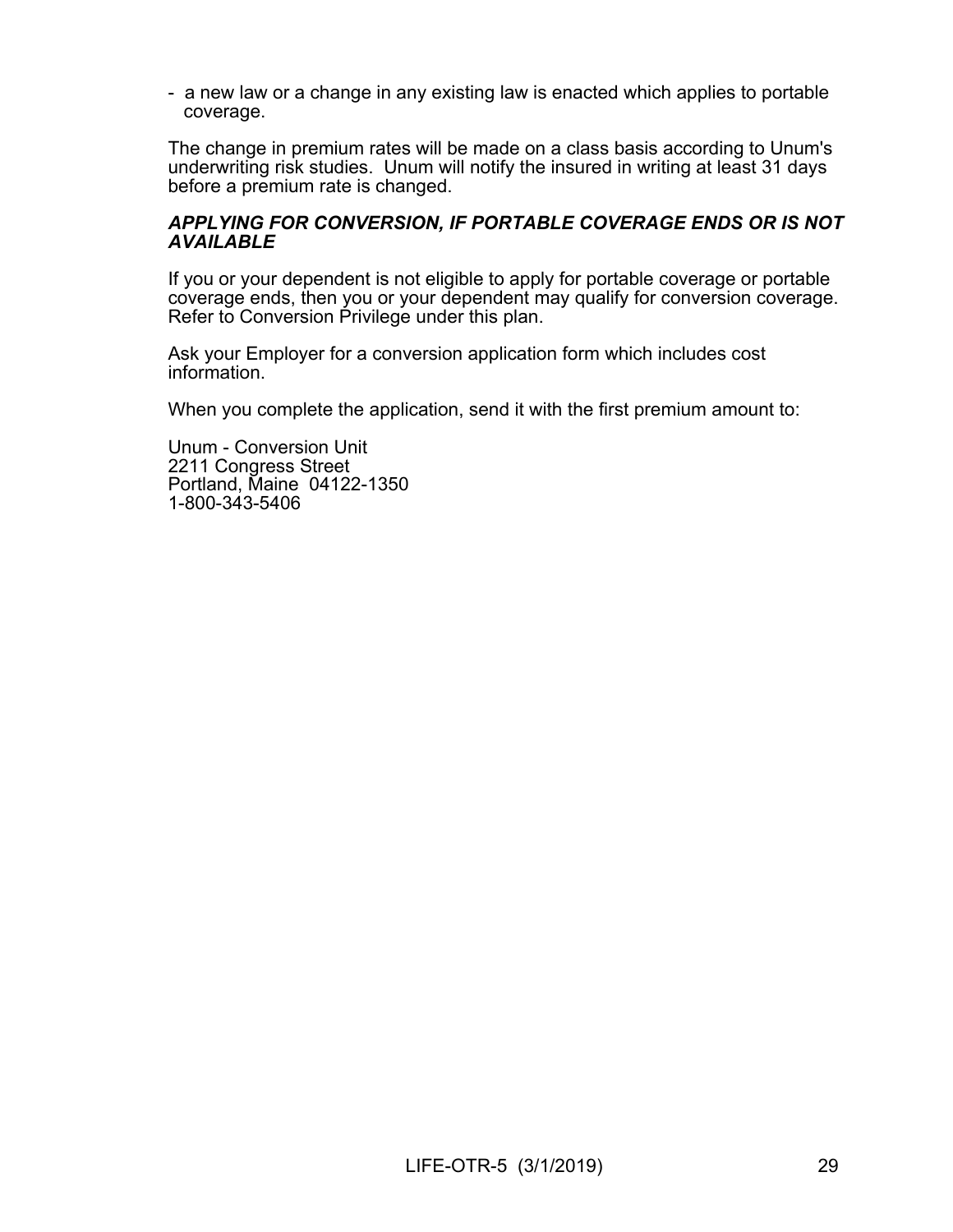# **GLOSSARY**

**ACTIVE EMPLOYMENT** means you are working for your Employer for earnings that are paid regularly and that you are performing the material and substantial duties of your regular occupation. You must be working at least the minimum number of hours as described under Eligible Group(s) in each plan.

Your work site must be:

- your Employer's usual place of business;
- an alternative work site at the direction of your Employer, including your home; or
- a location to which your job requires you to travel.

Normal vacation is considered active employment. Temporary and seasonal workers are excluded from coverage.

**ANNUAL EARNINGS** means your annual income received from your Employer as defined in the plan.

**ANNUAL ENROLLMENT PERIOD** means a period of time before the beginning of each plan year and ending on the plan anniversary date.

**CHANGE IN STATUS** means a change in status as defined in the regulations under Internal Revenue Code section 125, unless your Employer's cafeteria plan document or human resource policy contains more restrictive provisions. In that event, your Employer may restrict the situations where you can change your coverage.

**EMPLOYEE** means a person who is in active employment in the United States with the Employer.

**EMPLOYER** means the Employer/Applicant named in the Application For Participation in the Select Group Insurance Trust, on the first page of the Summary of Benefits and in all amendments. It includes any division, subsidiary or affiliated company named in the Summary of Benefits.

**EVIDENCE OF INSURABILITY** means a statement of your or your dependent's medical history which Unum will use to determine if you or your dependent is approved for coverage. Evidence of insurability will be at Unum's expense.

**GRACE PERIOD** means the period of time following the premium due date during which premium payment may be made.

**HANDICAPPED** means permanently and continuously incapable of self sustaining support by reason of mental or physical incapacity.

**INJURY** means a bodily injury that is the direct result of an accident and not related to any other cause.

**INSURED** means any person covered under a plan.

**LEAVE OF ABSENCE** means you are temporarily absent from active employment for a period of time that has been agreed to in advance in writing by your Employer.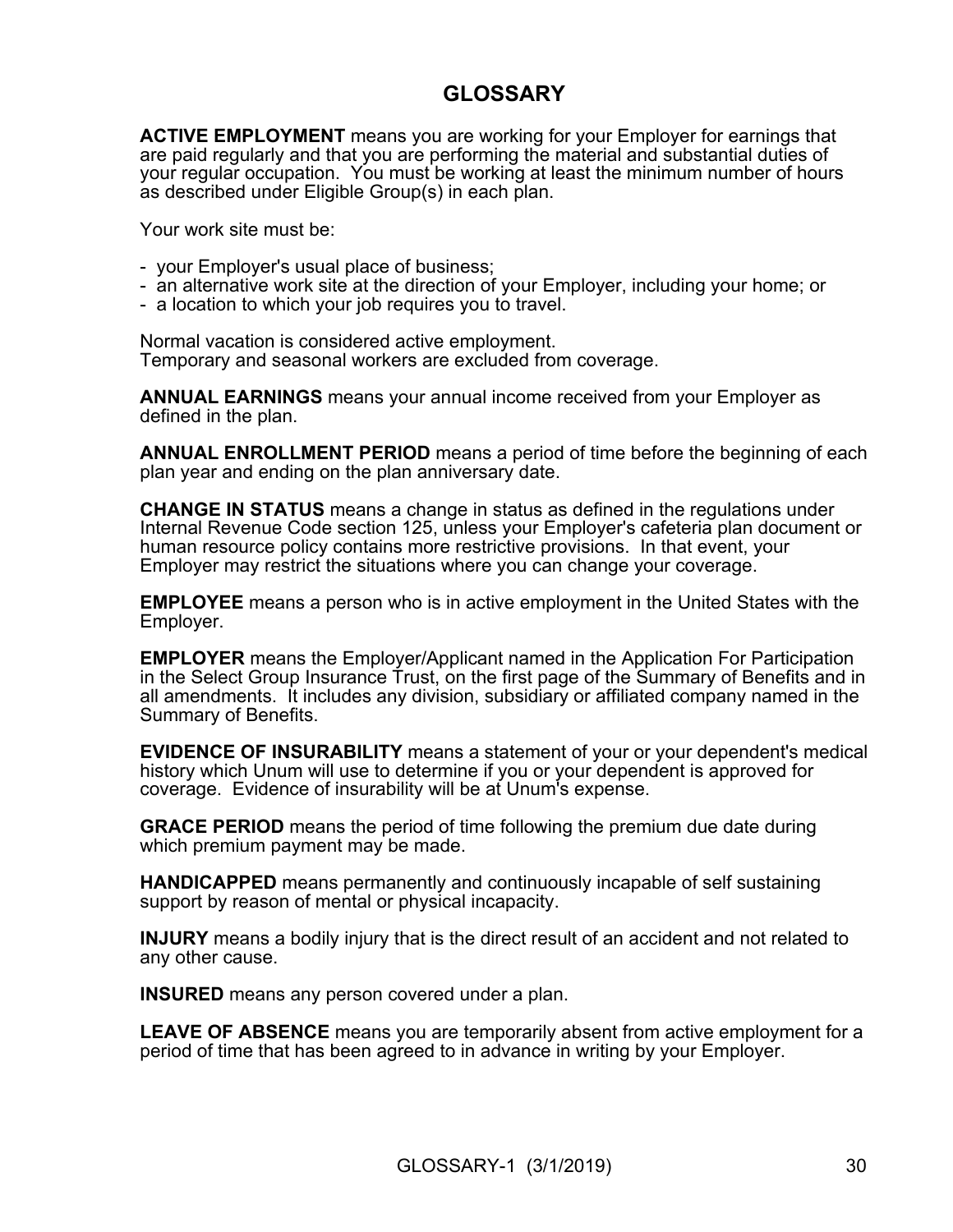Your normal vacation time or any period of disability is not considered a leave of absence.

**PAYABLE CLAIM** means a claim for which Unum is liable under the terms of the Summary of Benefits.

**PLAN** means a line of coverage under the Summary of Benefits.

**RETAINED ASSET ACCOUNT** is an interest bearing account established through an intermediary bank in the name of you or your beneficiary, as owner.

**SICKNESS** means:

- **for purposes of Portability**, an illness, disease or symptoms for which a person, in the exercise of ordinary prudence, would have consulted a health care provider.

- **for all other purposes**, an illness or disease.

**TOTALLY DISABLED** means that, as a result of an injury, a sickness or a disorder:

Your dependent:

- is confined in a hospital or similar institution; or
- is confined at home under the care of a physician for a sickness or injury.

**TRUST** means the policyholder trust named on the first page of the Summary of Benefits and all amendments to the policy.

**WAITING PERIOD** means the continuous period of time (shown in each plan) that you must be in active employment in an eligible group before you are eligible for coverage under a plan.

**WE**, **US** and **OUR** means Unum Life Insurance Company of America.

**YOU** means an employee who is eligible for Unum coverage.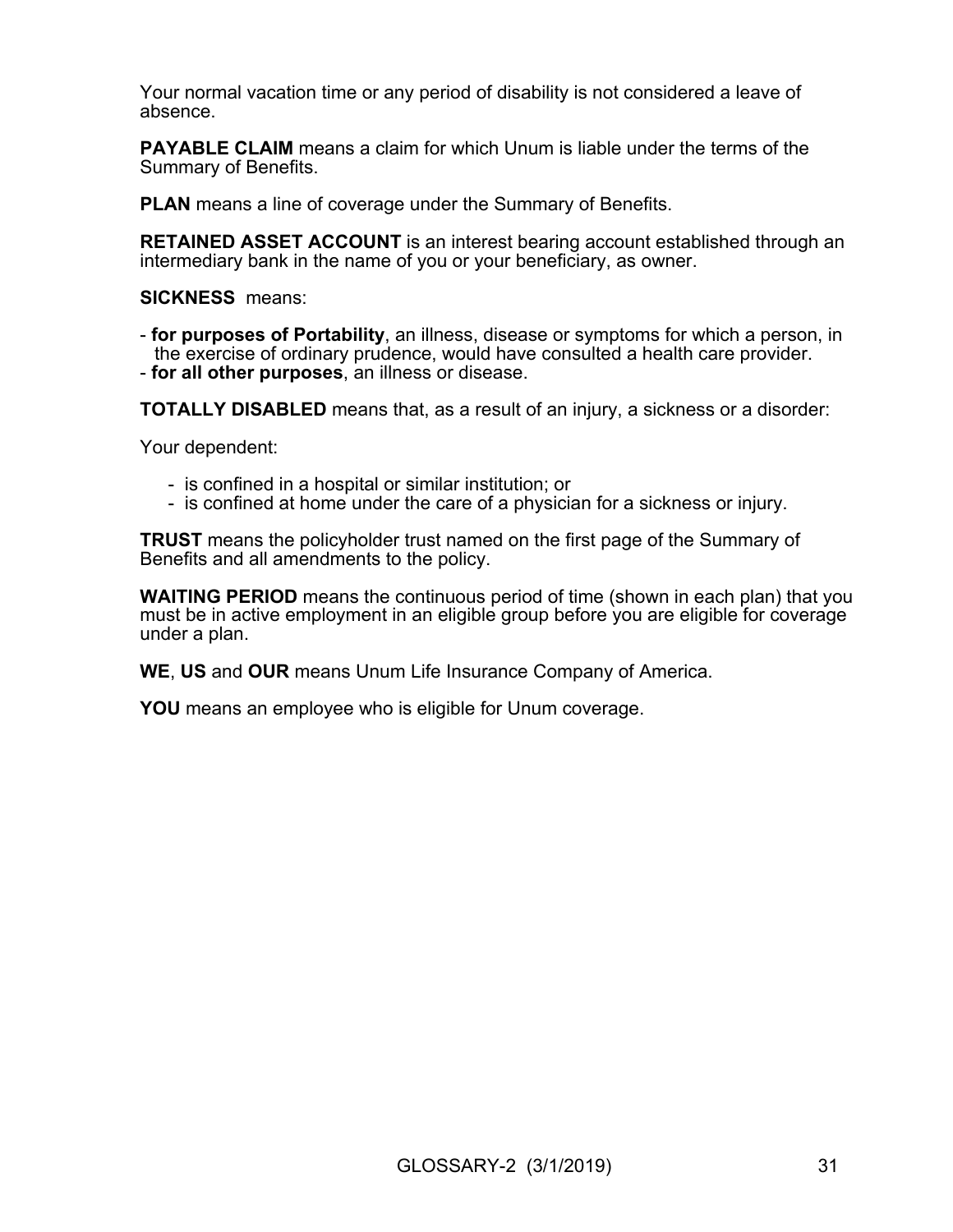# **GROUP LIFE**

### **THE FOLLOWING NOTICES AND CHANGES TO YOUR COVERAGE ARE REQUIRED BY CERTAIN STATES. PLEASE READ CAREFULLY.**

State variations apply and are subject to change. Consult your employer or plan administrator for the most current state provisions that may apply to you.

If you have a complaint about your insurance you may contact Unum at 1-800-321- 3889, or the department of insurance in your state of residence. Links to the websites of each state department of insurance can be found at [www.naic.org.](http://www.naic.org/)

Si usted tiene alguna queja acerca de su seguro puede comunicarse con Unum al 1- 800-321-3889, o al departamento de seguros de su estado de residencia. Puede encontrar enlaces a los sitios web de los departamentos de seguros de cada estado en [www.naic.org](http://www.naic.org/).

If you had group life coverage in place with your employer through another carrier when your employer changed carriers to Unum, your prior coverage may be continued under the Unum plan to the extent the laws of your resident state require such right to continue.

The states of **Florida and Maryland** require us to advise residents of those states that if your Certificate was issued in a jurisdiction other than the state in which you reside, it may not provide all of the benefits required by the laws of your residence state.

Full effect will be given to your state's civil union, domestic partner and same sex marriage laws to the extent they apply to you under a group insurance policy issued in another state.

**If you are a resident of one of the states noted below, and the provisions referenced below appear in your Certificate in a form less favorable to you as an insured, they are amended as follows:**

### **For residents of Colorado:**

 $\mathcal{L}_\text{max} = \mathcal{L}_\text{max} = \mathcal{L}_\text{max} = \mathcal{L}_\text{max} = \mathcal{L}_\text{max} = \mathcal{L}_\text{max} = \mathcal{L}_\text{max} = \mathcal{L}_\text{max} = \mathcal{L}_\text{max} = \mathcal{L}_\text{max} = \mathcal{L}_\text{max} = \mathcal{L}_\text{max} = \mathcal{L}_\text{max} = \mathcal{L}_\text{max} = \mathcal{L}_\text{max} = \mathcal{L}_\text{max} = \mathcal{L}_\text{max} = \mathcal{L}_\text{max} = \mathcal{$ 

The *HOW CAN STATEMENTS MADE IN YOUR APPLICATION FOR THIS COVERAGE BE USED?* provision in the **GENERAL PROVISIONS** section of the policy is amended so that after your coverage has been in force for two (2) or more years your coverage may not be rescinded for any reason.

### **For residents of Connecticut:**

The *WHAT ACCIDENTAL LOSSES ARE NOT COVERED UNDER YOUR PLAN?* provision in the **ACCIDENTAL DEATH AND DISMEMBERMENT INSURANCE BENEFIT INFORMATION** section of the policy is amended by deleting the exclusion for use of drugs, poisons, fumes or other chemical substances and amended to restate the crime or felony exclusion to read, "an attempt to commit or commission of a felony."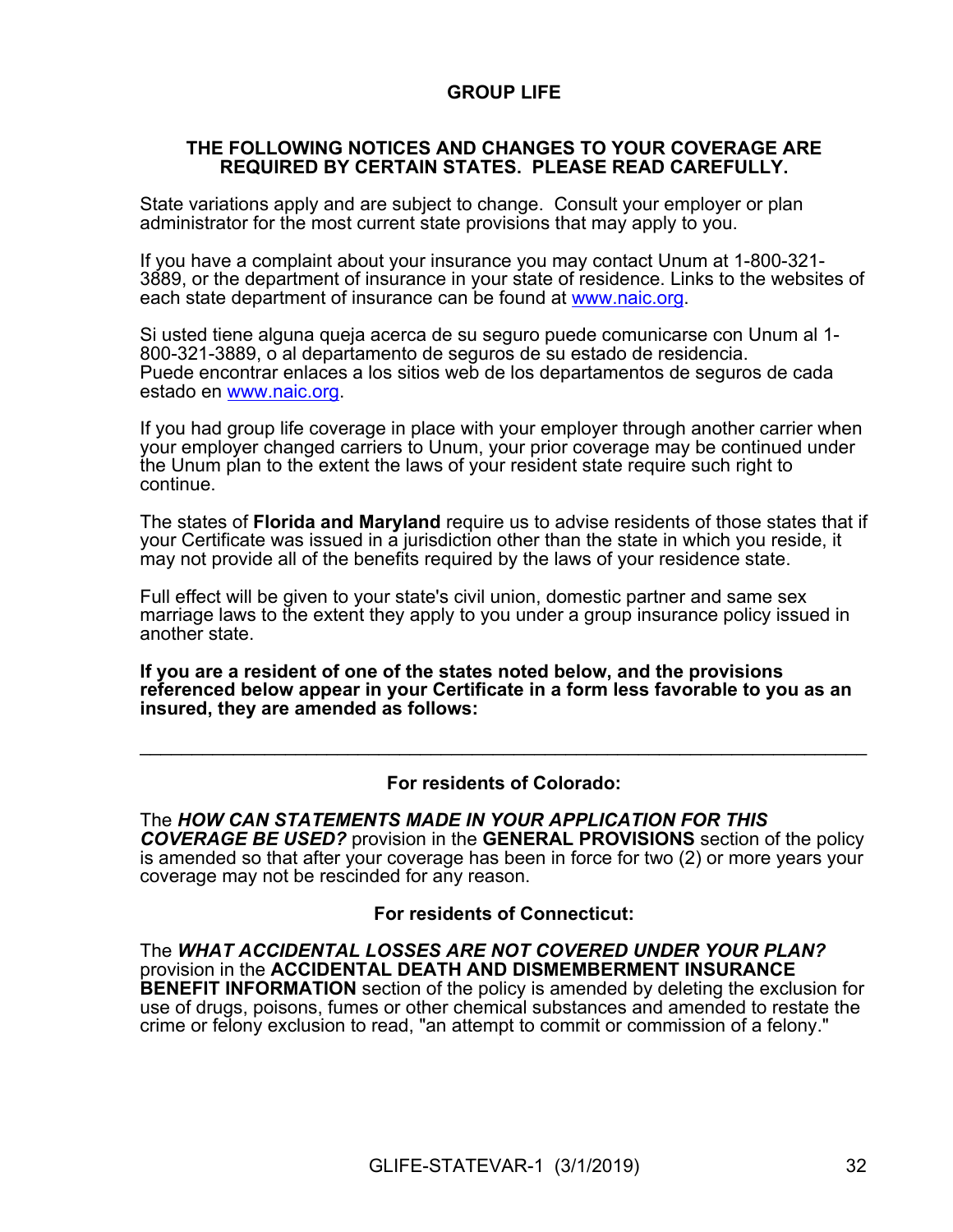### **For residents of Illinois:**

The *WHAT LOSSES ARE NOT COVERED UNDER YOUR PLAN?* provision in the **LIFE INSURANCE BENEFIT INFORMATION** section of the policy is amended by removing the phrase "contributed to by."

The *WHAT ACCIDENTAL LOSSES ARE NOT COVERED UNDER YOUR PLAN?* provision in the **ACCIDENTAL DEATH AND DISMEMBERMENT INSURANCE BENEFIT INFORMATION** section of the policy is amended by removing the phrase "contributed to by" and by limiting the application of the drug and chemical substance exclusion to "voluntary" use of a prescription or non prescription drug, poison, fume or other chemical substance.

**For residents of Louisiana:**

The *HOW CAN STATEMENTS MADE IN YOUR APPLICATION FOR THIS COVERAGE BE USED?* provision in the **GENERAL PROVISIONS** section of the policy is amended so that after your coverage has been in force for two (2) or more years your coverage may not be rescinded for any reason.

The *WHAT DEPENDENTS ARE ELIGIBLE FOR COVERAGE?* provision in the **GENERAL PROVISIONS** section of the policy is amended by providing that unmarried dependent children may be covered from live birth until age 21 or such older age as stated in the policy.

### **For residents of Minnesota:**

The *WHAT INSURANCE IS AVAILABLE WHEN COVERAGE ENDS? (Conversion Privilege)* provision in the **LIFE INSURANCE BENEFIT INFORMATION** section of the policy is amended to include the additional right to continue coverage for up to 18 months at no more than 102% of the cost of your coverage under the group policy if your coverage terminates or you are laid off.

The *PORTABLE INSURANCE COVERAGE AND AMOUNTS AVAILABLE* provision in the **LIFE INSURANCE OTHER BENEFIT FEATURES** section of the policy and the **ACCIDENTAL DEATH AND DISMEMBERMENT (AD&D) INSURANCE OTHER BENEFIT FEATURES** section of the policy, if applicable, are amended to provide that you may continue your coverage in the amount you are insured for under the group policy. However, the amount of your ported life insurance must be equal to or greater than the amount of your ported accidental death and dismemberment insurance.

The *PREMIUM RATE CHANGES FOR PORTABLE COVERAGE* provision in the **LIFE INSURANCE OTHER BENEFIT FEATURES** section of the policy and the **AD&D INSURANCE OTHER BENEFIT FEATURES** section of the policy, are amended to provide that Unum may not change rates until your or your dependents' ported coverage has been in effect for 18 months.

The *WHAT HAPPENS IF Unum OVERPAYS YOUR CLAIM?* in the **LIFE INSURANCE CLAIM INFORMATION** section of the policy and the *HOW CAN STATEMENTS MADE IN YOUR APPLICATION FOR THIS COVERAGE BE USED?* in the **GENERAL PROVISIONS** section of the policy are amended by deleting all references to fraud and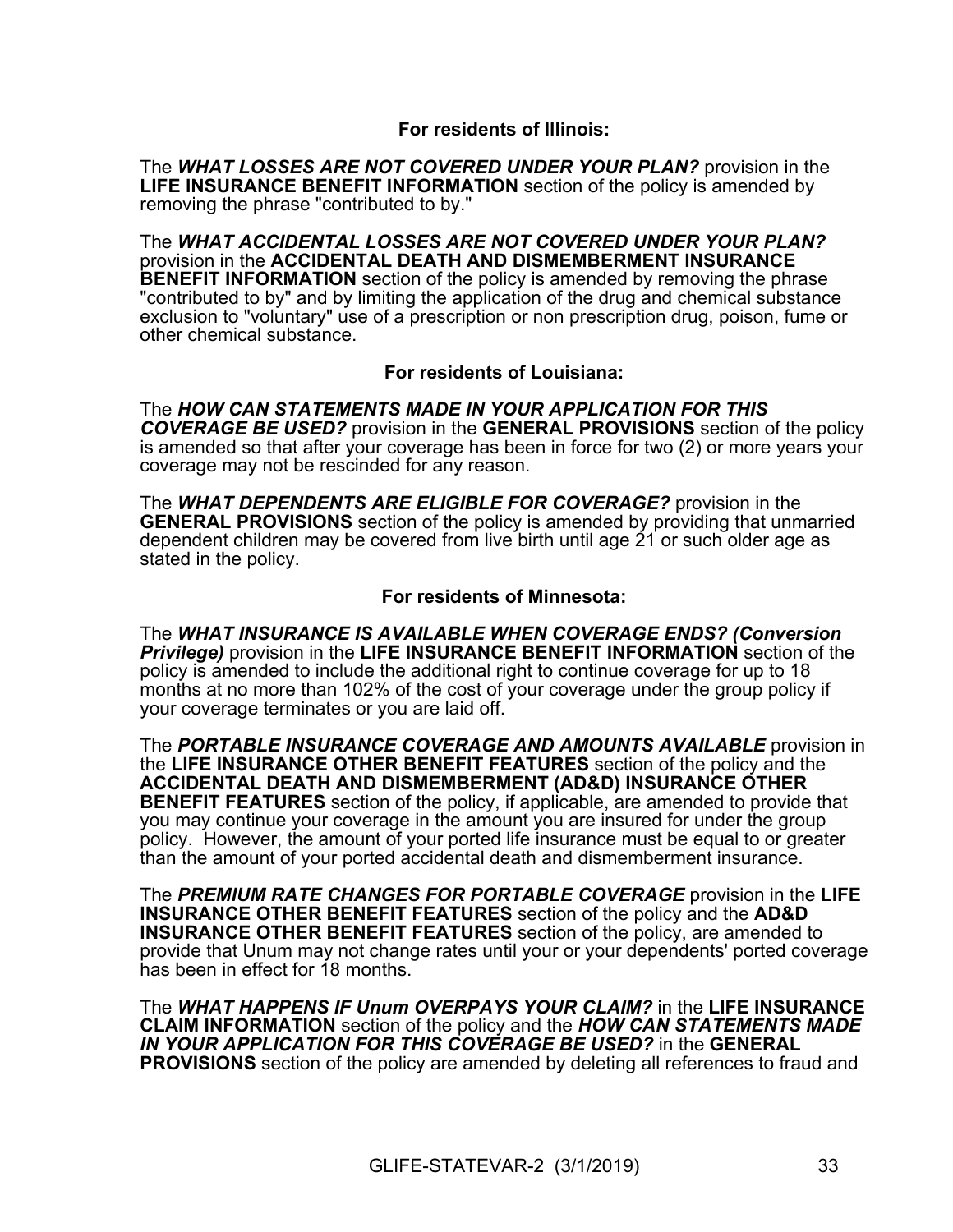the provision *HOW WILL Unum HANDLE INSURANCE FRAUD?* in the **GENERAL PROVISIONS** section of the policy is removed.

# **For residents of Montana:**

The *WHAT LIMITED CONVERSION IS AVAILABLE IF THE POLICY OR THE PLAN IS CANCELLED? (Conversion Privilege)* provision in the **LIFE INSURANCE BENEFIT INFORMATION** section of the policy is amended so that the period of time you must be insured under the plan is 3 years.

### **For residents of New Hampshire:**

The *WHAT INSURANCE IS AVAILABLE WHEN COVERAGE ENDS? (Conversion Privilege)* provision in the **LIFE INSURANCE BENEFIT INFORMATION** section of the policy is amended to provide that your Employer must notify you of your right to convert your coverage. You have 15 days from the date your Employer notifies you of your conversion privileges to convert your coverage.

The *HOW CAN STATEMENTS MADE IN YOUR APPLICATION FOR THIS COVERAGE BE USED?* provision in the **GENERAL PROVISIONS** section of the policy is amended so that after your coverage has been in force for two (2) or more years your coverage may not be rescinded for any reason.

# **For residents of New York:**

The *APPLYING FOR PORTABLE COVERAGE* provision in the **LIFE INSURANCE OTHER BENEFIT FEATURES** section of the policy and the **ACCIDENTAL DEATH AND DISMEMBERMENT (AD&D) INSURANCE OTHER BENEFIT FEATURES** section of the policy is amended by removing the prohibition on porting coverage if you, your spouse or your dependent are injured or sick.

The *WHAT INSURANCE IS AVAILABLE WHEN COVERAGE ENDS? (Conversion Privilege)* provision in the **LIFE INSURANCE BENEFIT INFORMATION** section of the policy and *APPLYING FOR PORTABLE COVERAGE* provision in the **LIFE INSURANCE OTHER BENEFIT FEATURES** section of the policy and the **AD&D INSURANCE OTHER BENEFIT FEATURES** section of the policy, are amended to provide you have 90 days to convert or port your coverage from the date your life insurance terminates, or if the employer notifies you of your conversion or port rights within 90 days, 45 days from the date of that notice.

The *WHAT SEATBELT(S) AND AIRBAG BENEFIT WILL UNUM PROVIDE?* provision in the **AD&D INSURANCE BENEFIT INFORMATION** section of the policy is amended by removing the requirement that the driver must have a valid driver's license.

The *WHAT ACCIDENTAL LOSSES ARE NOT COVERED UNDER YOUR PLAN?* provision in the **AD&D INSURANCE BENEFIT INFORMATION** section of the policy is amended by removing the exclusion for being intoxicated.

### **For residents of North Carolina:**

The *APPLYING FOR PORTABLE COVERAGE* provision in **the LIFE INSURANCE OTHER BENEFIT FEATURES** section of the policy and the **ACCIDENTAL DEATH AND DISMEMBERMENT INSURANCE OTHER BENEFIT FEATURES** section of the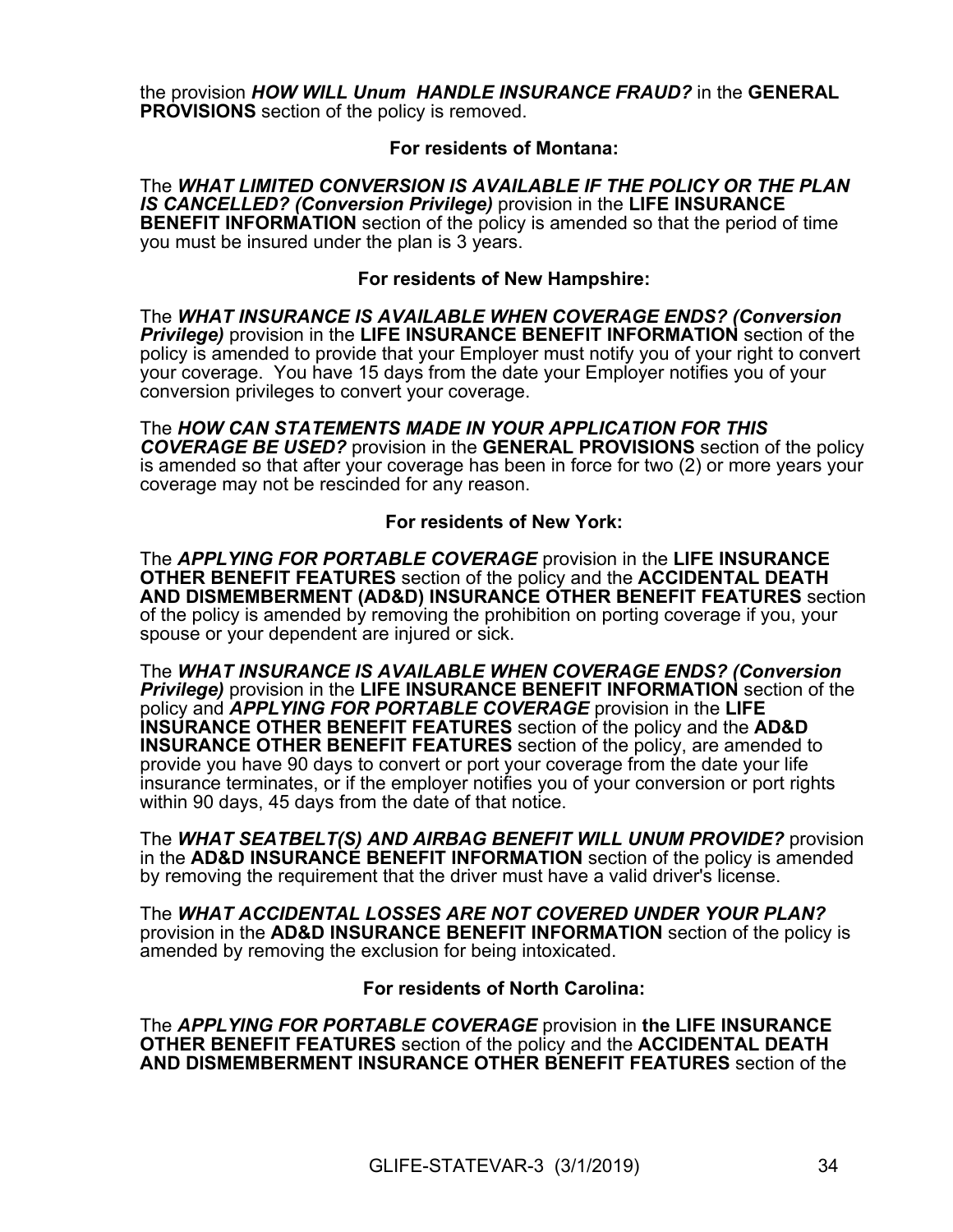policy is amended by removing the prohibition on porting coverage if you, your spouse or your dependent are injured or sick.

# **For residents of North Dakota:**

The *WHAT INSURANCE IS AVAILABLE WHEN COVERAGE ENDS? (Conversion Privilege)* provision in the **LIFE INSURANCE BENEFIT INFORMATION** section of the policy is amended to provide that your Employer must notify you of your right to convert your coverage. You have 15 days from the date your Employer notifies you of your conversion privileges to convert your coverage.

The *WHAT LOSSES ARE NOT COVERED UNDER YOUR PLAN?* provision in the **LIFE INSURANCE BENEFIT INFORMATION** section of the policy is amended to limit the suicide exclusion to 12 months after the effective date of coverage.

The **SICKNESS** definition in the **GLOSSARY** section of the policy is amended to mean an illness or disease.

### **For residents of Oklahoma:**

The *HOW CAN STATEMENTS MADE IN YOUR APPLICATION FOR THIS COVERAGE BE USED?* provision in the **GENERAL PROVISIONS** section of the policy is amended so that after your coverage has been in force for two (2) or more years your coverage may not be rescinded for any reason.

The *WHAT ACCIDENTAL LOSSES ARE NOT COVERED UNDER YOUR PLAN?* provision in the **ACCIDENTAL DEATH AND DISMEMBERMENT INSURANCE BENEFIT INFORMATION** section of the policy is amended to limit the suicide and self inflicted injury exclusion to suicide while sane or insane.

### **For residents of Oregon:**

The *WHAT LOSSES ARE NOT COVERED UNDER YOUR PLAN?* provision in the **LIFE INSURANCE BENEFIT INFORMATION** section of the policy is amended to provide that in the event of death by suicide during the suicide exclusion period, a refund of premiums will be made.

### **For residents of Pennsylvania**:

The *WHAT INSURANCE IS AVAILABLE WHEN COVERAGE ENDS? (Conversion Privilege)* provision in the **LIFE INSURANCE BENEFIT INFORMATION** section of the policy is amended to provide that your Employer must notify you of your right to convert your coverage. You have 15 days from the date your Employer notifies you of your conversion privileges to convert your coverage. In no event will the time allowed for you to exercise the life conversion privilege be extended beyond 90 days from the date your life insurance terminates.

The *HOW MUCH WILL Unum PAY YOUR BENEFICIARY IN THE EVENT OF YOUR ACCIDENTAL DEATH OR YOU FOR YOUR DEPENDENT'S ACCIDENTAL DEATH OR FOR CERTAIN OTHER COVERED LOSSES?* provision in the **ACCIDENTAL DEATH AND DISMEMBERMENT INSURANCE BENEFIT INFORMATION** section of the policy is amended by removing the requirement that for a claim to be payable, a death that results from an accidental bodily injury must occur within 365 days from the date of the accident.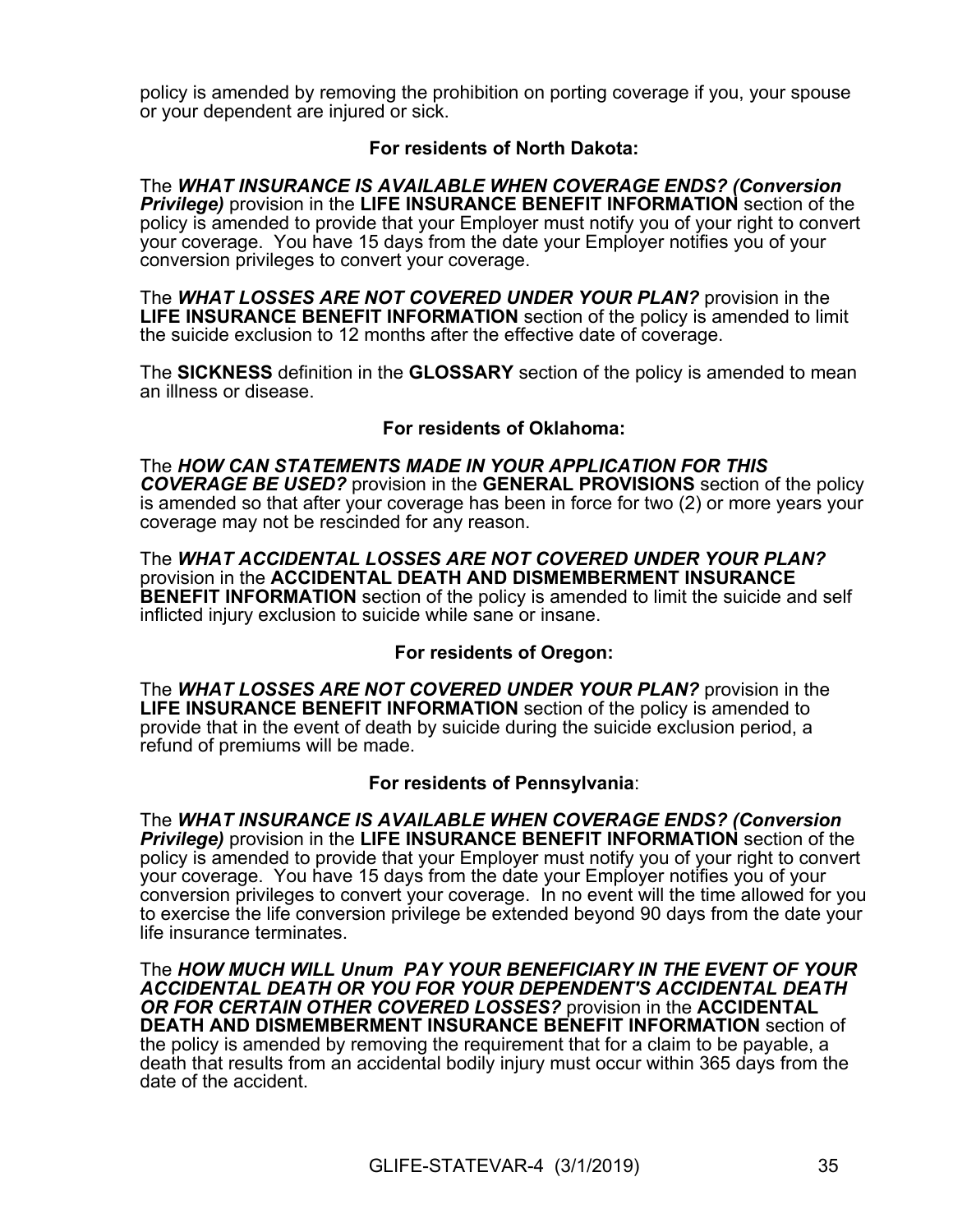# **For residents of South Carolina:**

The *WHAT INSURANCE IS AVAILABLE WHEN COVERAGE ENDS? (Conversion Privilege)* provision in the **LIFE INSURANCE BENEFIT INFORMATION** section of the policy is amended to provide that your Employer must notify you of your right to convert your coverage. You have 15 days from the date your Employer notifies you of your conversion privileges to convert your coverage.

The *WHAT ARE THE TIME LIMITS FOR LEGAL PROCEEDINGS?* provision in the **GENERAL PROVISIONS** section of the policy is amended to allow up to 6 years from the date proof of claim is required to start a legal action regarding your claim.

The war exclusion in the *WHAT ACCIDENTAL LOSSES ARE NOT COVERED UNDER YOUR PLAN?* provision in the **ACCIDENTAL DEATH AND DISMEMBERMENT INSURANCE BENEFIT INFORMATION** section of the policy is amended to read, "participation in a war, declared or undeclared, or any act of war."

### **For residents of South Dakota:**

The *WHAT LIMITED CONVERSION IS AVAILABLE IF THE SUMMARY OF BENEFITS OR THE PLAN IS CANCELLED? (Conversion Privilege)* provision in the **LIFE INSURANCE BENEFIT INFORMATION** section of the policy is amended by removing the \$10,000 limitation on the individual life policy maximum available.

The definition of **PHYSICIAN** in the **GLOSSARY** section of the policy is amended so that the limitation on the provision of physician services by family members reads as follows:

Unum will not recognize as a physician the claimant or any member of the claimant's family residing in the claimant's household.

The *WHAT ACCIDENTAL LOSSES ARE NOT COVERED UNDER YOUR PLAN?* provision in the **ACCIDENTAL DEATH AND DISMEMBERMENT INSURANCE BENEFIT INFORMATION** section of the policy is amended by deleting the exclusions for intoxication, operating a vehicle while intoxicated and use of a chemical substance.

### **For residents of Texas:**

The *WHAT DEPENDENTS ARE ELIGIBLE FOR COVERAGE?* provision in the **GENERAL PROVISIONS** section of the policy is amended by providing that unmarried dependent children may be covered until age 26 or such older age as stated in the policy regardless of student status.

### **For residents of Vermont:**

If the policy is marketed in Vermont, the policyholder has a principal office or is organized in Vermont, or there are more than 25 Vermont residents insured under the policy:

The *WHAT INSURANCE IS AVAILABLE WHEN COVERAGE ENDS? (Conversion Privilege)* provision in the **LIFE INSURANCE BENEFIT INFORMATION** section of the policy is amended to provide that your Employer must notify you of your right to convert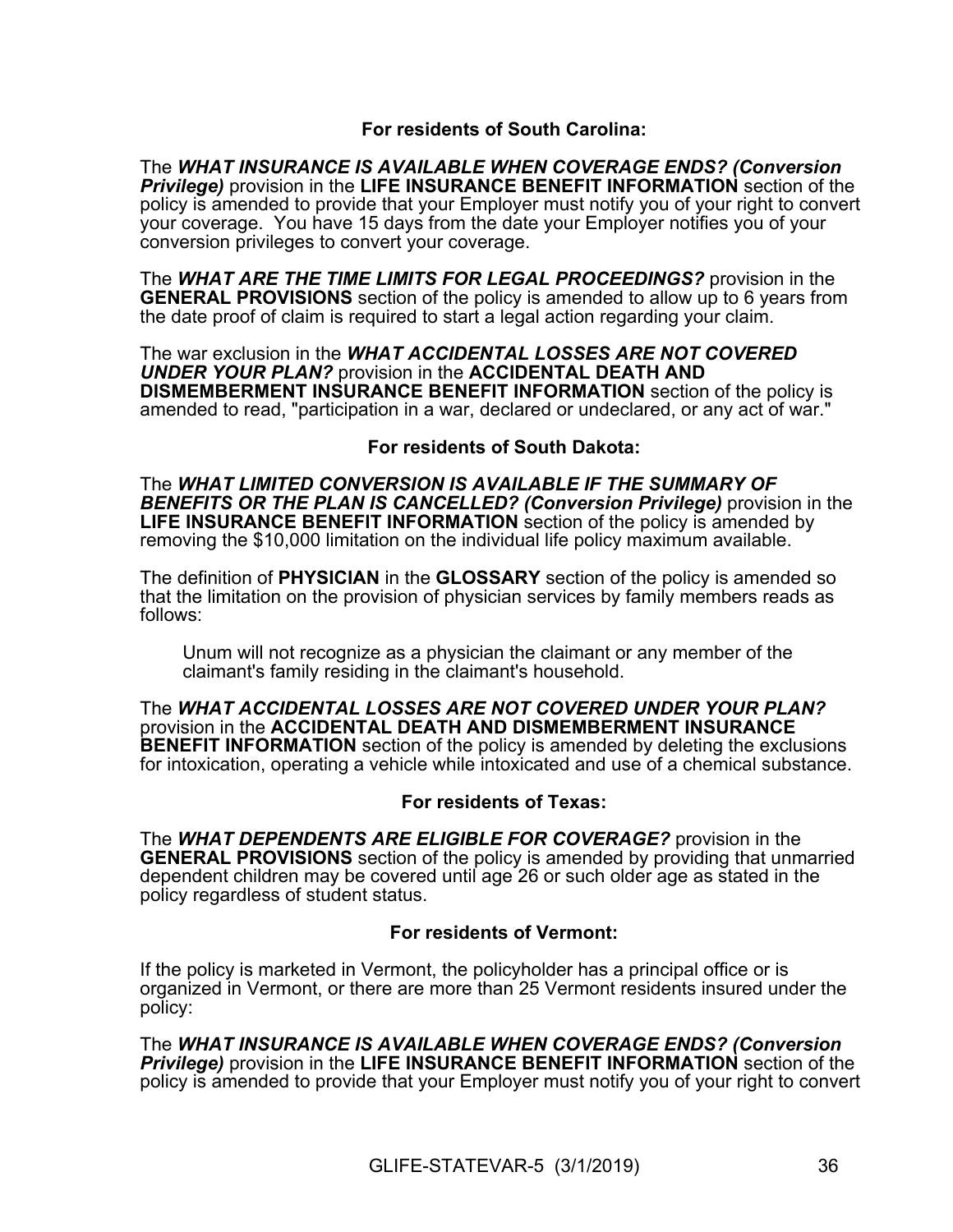your coverage. You have 15 days from the date your Employer notifies you of your conversion privileges to convert your coverage. In addition, in no event will the time allowed for you to exercise the life conversion privilege be extended beyond 90 days from the date your life insurance terminates.

# **For residents of Washington:**

The **ACTIVE EMPLOYMENT** definition in the **GLOSSARY** section of the policy is amended to include the following:

A period of up to 6 months during which you are not working due to a strike, lockout or other labor dispute is considered active employment. Your employer may require you to pay premium during this period of time.

The *WILL Unum ACCELERATE YOUR OR YOUR DEPENDENT'S DEATH BENEFIT FOR THE PLAN IF YOU OR YOUR DEPENDENT BECOMES TERMINALLY ILL? (Accelerated Benefit)* in the **LIFE INSURANCE BENEFIT INFORMATION** section of the policy is amended by changing the life expectancy requirement to 24 months or less, or such longer period as stated in the policy.

The *WHAT LOSSES ARE NOT COVERED UNDER YOUR PLAN?* provision in the **LIFE INSURANCE BENEFIT INFORMATION** section of the policy is amended to remove any exclusion for death caused by suicide.

### **For residents of West Virginia:**

The *WHAT LIMITED CONVERSION IS AVAILABLE IF THE POLICY OR THE PLAN IS CANCELLED? (Conversion Privilege)* provision in the **LIFE INSURANCE BENEFIT INFORMATION** section of the policy is amended so that the period of time you must be insured under the plan is 3 years.

### **For residents of Wisconsin:**

The *HOW CAN STATEMENTS MADE IN YOUR APPLICATION FOR THIS COVERAGE BE USED?* provision in the **GENERAL PROVISIONS** section of the policy is amended so that after your coverage has been in force for two (2) or more years your coverage may not be rescinded for any reason.

The *WHEN WILL YOUR LIFE INSURANCE PREMIUM WAIVER BEGIN?* provision in the **LIFE INSURANCE BENEFIT INFORMATION** section of the policy is amended to provide that once your waiver claim is approved, premium waiver is retroactive to the end of the elimination period.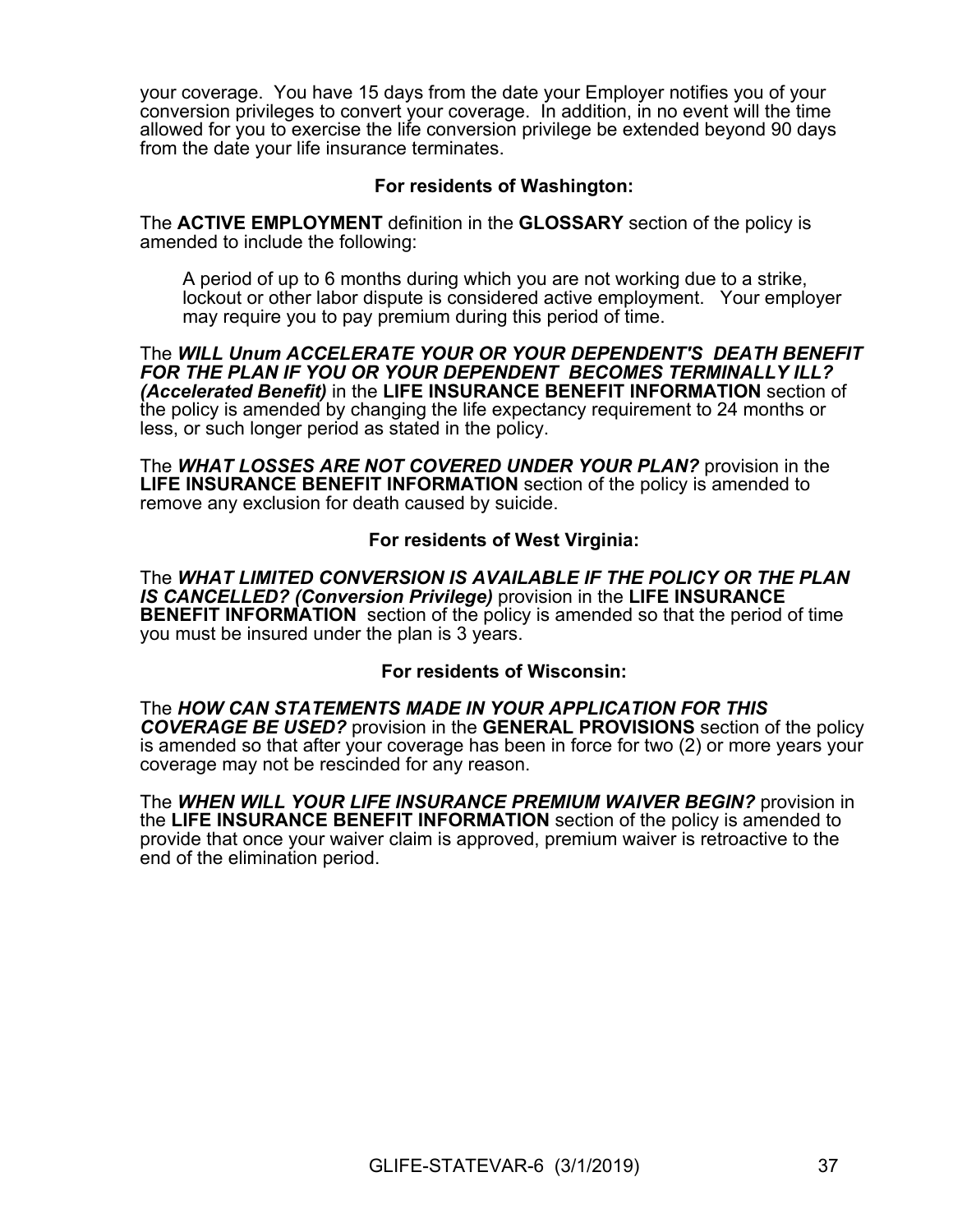### **Additional Claim and Appeal Information Relative to the Summary of Benefits issued by Unum Life Insurance Company of America ("Unum")**

# **APPLICABILITY OF ERISA**

If the Summary of Benefits provides benefits under a Plan which is subject to the Employee Retirement Income Security Act of 1974 (ERISA), the following provisions apply. Whether a Plan is governed by ERISA is determined by a court, however, your Employer may have information related to ERISA applicability. If ERISA applies, the following items constitute the Plan: the additional information contained in this document, the Summary of Benefits, including your certificate of coverage, and any additional summary plan description information provided by the Plan Administrator. Benefit determinations are controlled exclusively by the Summary of Benefits, your certificate of coverage, and the information in this document.

### **HOW TO FILE A CLAIM**

If you wish to file a claim for benefits, you should follow the claim procedures described in your insurance certificate. To complete your claim filing, Unum must receive the claim information it requests from you (or your authorized representative), your attending physician and your Employer. If you or your authorized representative has any questions about what to do, you or your authorized representative should contact Unum directly.

# **CLAIMS PROCEDURES**

In the event that your claim is denied, either in full or in part, Unum will notify you in writing within 90 days after your claim was filed. Under special circumstances, Unum is allowed an additional period of not more than 90 days (180 days in total) within which to notify you of its decision. If such an extension is required, you will receive a written notice from Unum indicating the reason for the delay and the date you may expect a final decision. Unum's notice of denial shall include:

- the specific reason or reasons for denial with reference to those Plan provisions on which the denial is based;
- a description of any additional material or information necessary to complete the claim and why that material or information is necessary; and
- a description of the Plan's procedures and applicable time limits for appealing the determination, including a statement of your right to bring a lawsuit under Section 502(a) of ERISA following an adverse determination from Unum on appeal.

Notice of the determination may be provided in written or electronic form. Electronic notices will be provided in a form that complies with any applicable legal requirements.

### **APPEAL PROCEDURES**

If you or your authorized representative appeal a denied claim, it must be submitted within 90 days after you receive Unum's notice of denial. You have the right to:

- submit a request for review, in writing, to Unum;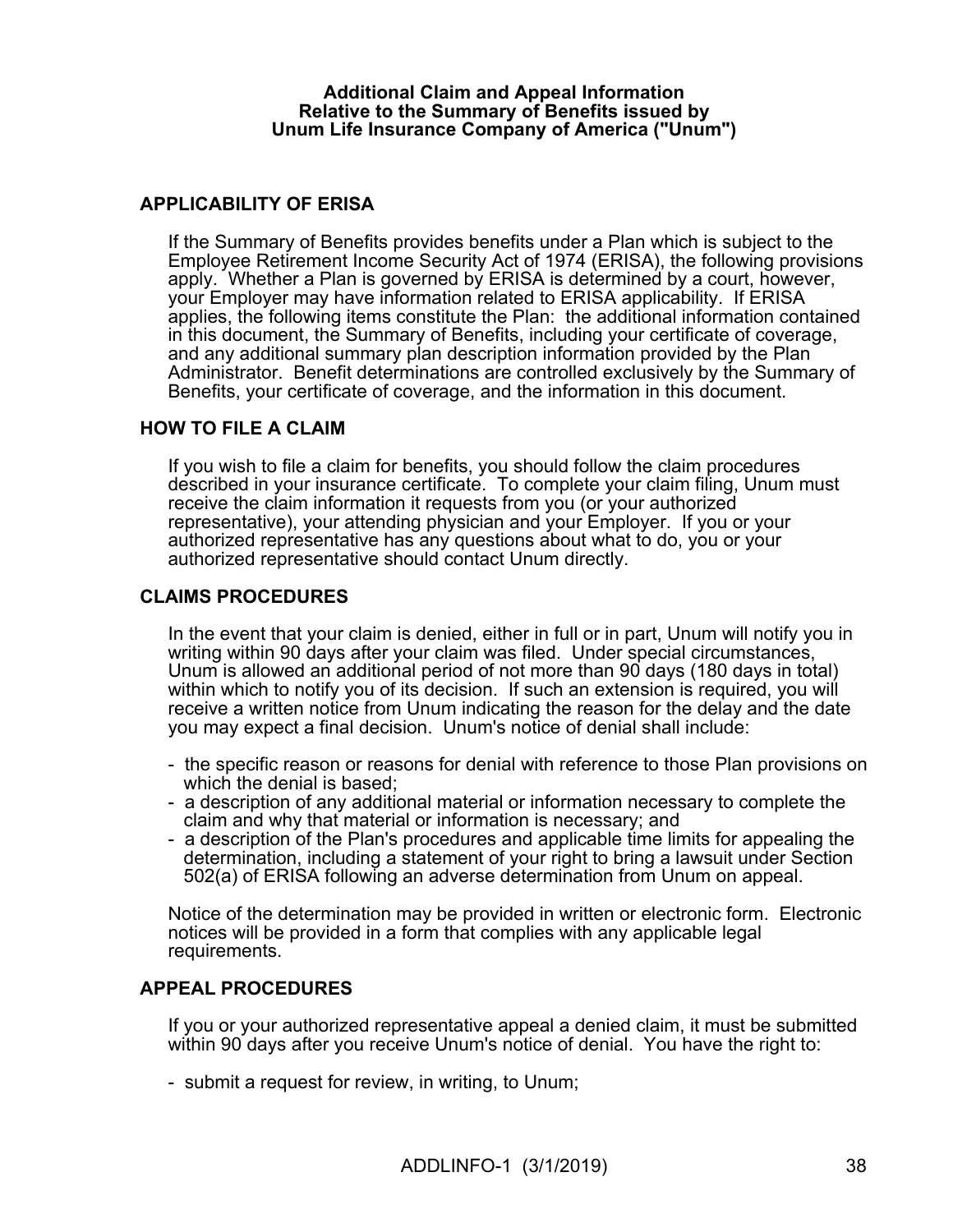- upon request and free of charge, reasonable access to and copies of, all relevant documents as defined by applicable U.S. Department of Labor regulations; and
- submit written comments, documents, records and other information relating to the claim to Unum.

Unum will make a full and fair review of the claim and all new information submitted whether or not presented or available at the initial determination, and may require additional documents as it deems necessary or desirable in making such a review. A final decision on the review shall be made not later than 60 days following receipt of the written request for review. If special circumstances require an extension of time for processing, you will be notified of the reasons for the extension and the date by which the Plan expects to make a decision. If an extension is required due to your failure to submit the information necessary to decide the claim, the notice of extension will specifically describe the necessary information and the date by which you need to provide it to us. The 60-day extension of the appeal review period will begin after you have provided that information.

The final decision on review shall be furnished in writing and shall include the reasons for the decision with reference, again, to those Summary of Benefits' provisions upon which the final decision is based. It will also include a statement describing your access to documents and describing your right to bring a lawsuit under Section 502(a) of ERISA if you disagree with the determination.

Notice of the determination may be provided in written or electronic form. Electronic notices will be provided in a form that complies with any applicable legal requirements.

Unless there are special circumstances, this administrative appeal process must be completed before you begin any legal action regarding your claim.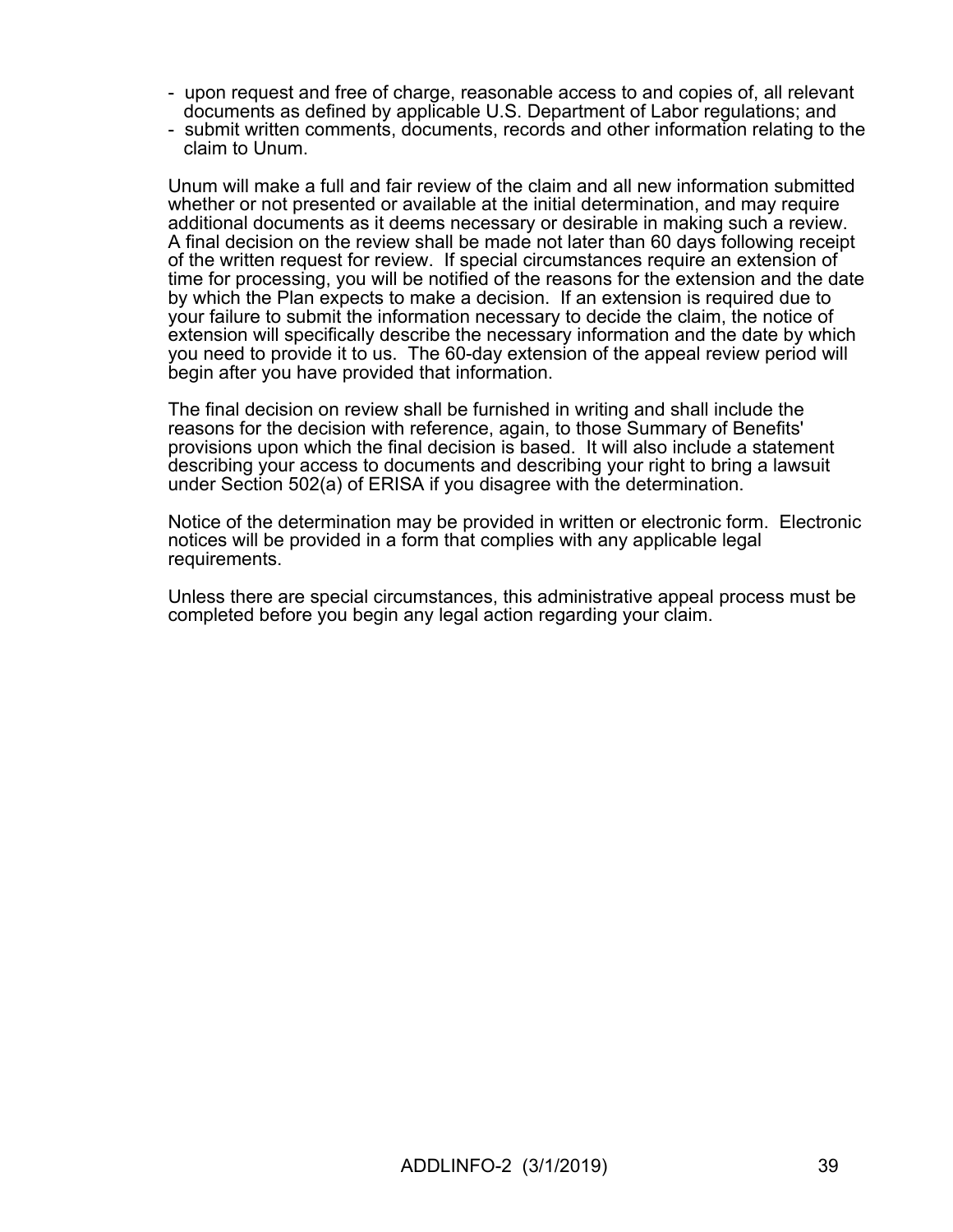### **IMPORTANT INFORMATION ABOUT COVERAGE UNDER THE TEXAS LIFE AND HEALTH INSURANCE GUARANTY ASSOCIATION (For Insurers declared insolvent or impaired on or after September 1, 2011)**

Texas law establishes a system to protect Texas policyholders if their life or health insurance company fails. The Texas Life and Health Insurance Guaranty Association ("the Association") administers this protection system. Only the policyholders of insurance companies that are members of the Association are eligible for this protection which is subject to the terms, limitations, and conditions of the Association law. (The law is found in the Texas Insurance Code, Chapter 463.)

### **It is possible that the Association may not protect all or part of your policy because of statutory limitations.**

# **Eligibility for Protection by the Association**

When a member insurance company is found to be insolvent and placed under an order of liquidation by a court or designated as impaired by the Texas Commissioner of Insurance, the Association provides coverage to policyholders who are:

- Residents of Texas **(regardless of where the policyholder lived when the policy was issued)**
- Residents of other states, ONLY if the following conditions are met:
	- The policyholder has a policy with a company domiciled in Texas;
	- The policyholder's state of residence has a similar guaranty association; and
	- The policyholder is not eligible for coverage by the guaranty association of the policyholder's state of residence.

# **Limits of Protection by the Association**

# **Accident, Accident and Health, or Health Insurance:**

- For each individual covered under one or more policies: up to a total of \$500,000 for basic hospital, medical-surgical, and major medical insurance, \$300,000 for disability or long term care insurance, or \$200,000 for other types of health insurance.

### **Life Insurance:**

- Net cash surrender value or net cash withdrawal value up to a total of \$100,000 under one or more policies on a single life; or
- Death benefits up to a total of \$300,000 under one or more policies on a single life; or
- Total benefits up to a total of \$5,000,000 to any owner of multiple non-group life policies.

### **Individual Annuities:**

- Present value of benefits up to a total of \$250,000 under one or more contracts on any one life.

# **Group Annuities:**

- Present value of allocated benefits up to a total of \$250,000 on any one life; or
- Present value of unallocated benefits up to a total of \$5,000,000 for one
- contractholder regardless of the number of contracts.

### **Aggregate Limit:**

- \$300,000 on any one life with the exception of the \$500,000 health insurance limit, the \$5,000,000 multiple owner life insurance limit, and the \$5,000,000 unallocated group annuity limit.

These limits are applied for each insolvent insurance company.